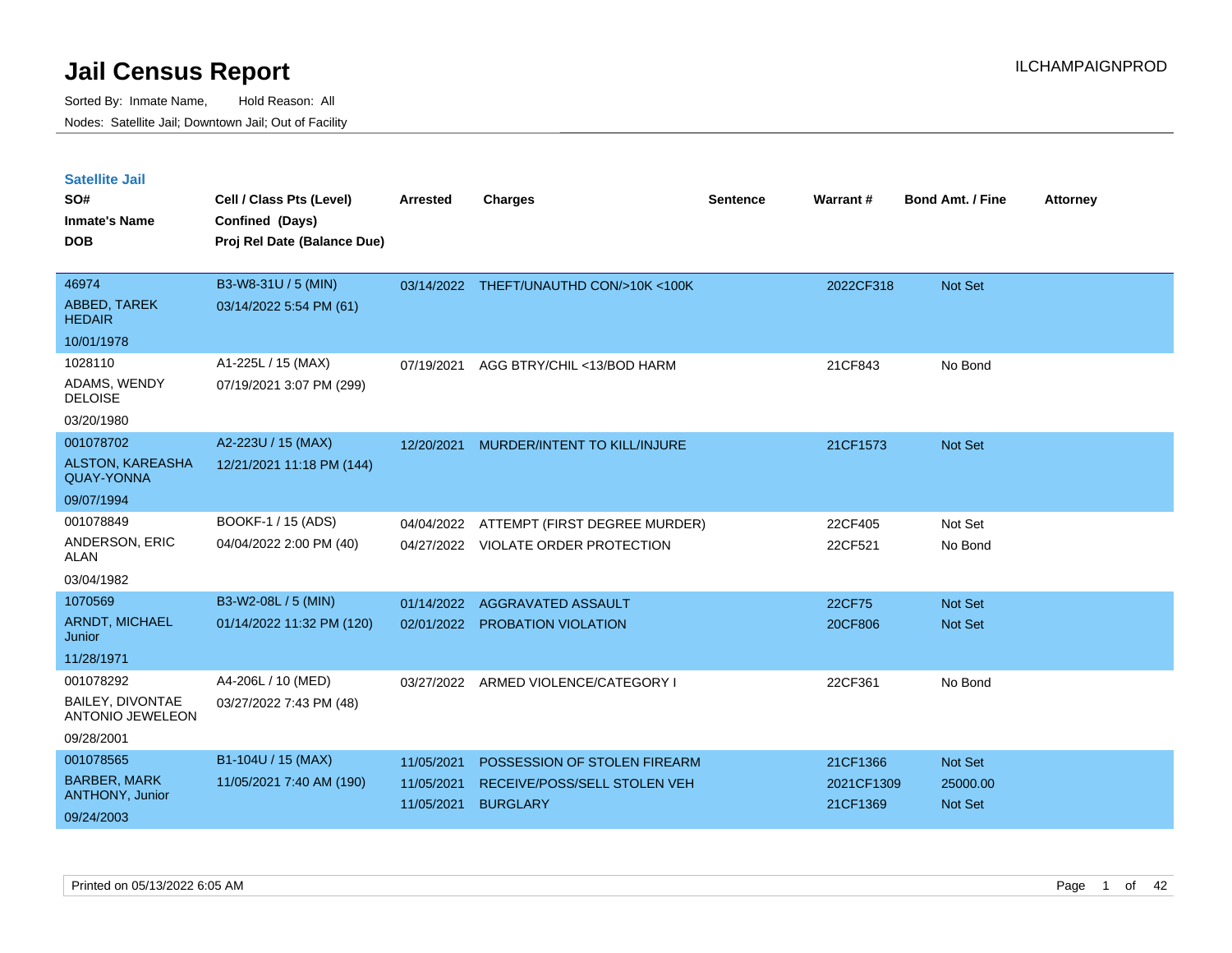| SO#<br><b>Inmate's Name</b><br><b>DOB</b> | Cell / Class Pts (Level)<br>Confined (Days)<br>Proj Rel Date (Balance Due) | <b>Arrested</b> | <b>Charges</b>                            | <b>Sentence</b> | Warrant#                 | <b>Bond Amt. / Fine</b><br><b>Attorney</b> |
|-------------------------------------------|----------------------------------------------------------------------------|-----------------|-------------------------------------------|-----------------|--------------------------|--------------------------------------------|
| 001079151                                 | BOOKH-7                                                                    |                 | 05/12/2022 AGGRAVATED BATTERY             |                 |                          | No Bond                                    |
| <b>BARTLEY, BRAYDEN</b><br><b>KENNETH</b> | 05/12/2022 6:44 AM (2)                                                     |                 | 05/12/2022 POSSESS DRUG PARAPHERNALIA     |                 | 2022CFAWOW<br>2022CFAWOW | No Bond                                    |
| 01/11/2003                                |                                                                            |                 |                                           |                 |                          |                                            |
| 1062189                                   | BOOKH-7                                                                    | 05/12/2022      | AGG BATTERY/GREAT BODILY HARM             |                 | 2022 CF AWOW             | Not Set                                    |
| <b>BECKETT, JUSTIN</b><br><b>EUGENE</b>   | 05/12/2022 7:05 AM (2)                                                     |                 |                                           |                 |                          |                                            |
| 08/02/1991                                |                                                                            |                 |                                           |                 |                          |                                            |
| 001078969                                 | B1-104L / 10 (MED)                                                         | 03/22/2022      | AGG UNLAWFUL USE WEAPON/PERSON            |                 | 22CF345                  | Not Set                                    |
| <b>BEVERLY, SAYVION</b><br><b>LAMONTE</b> | 03/22/2022 10:20 PM (53)                                                   |                 |                                           |                 |                          |                                            |
| 11/20/2002                                |                                                                            |                 |                                           |                 |                          |                                            |
| 64848                                     | B3-W6-22L / 10 (ADS)                                                       | 04/23/2022      | DOM BTRY/BOD HARM/4+ PRECONV              |                 | 20CF1099                 | 25000.00                                   |
| <b>BLISSIT, ANTHONY</b>                   | 04/23/2022 1:31 AM (21)                                                    |                 | 04/23/2022 ESCAPE/VIOLATE ELEC MONITORING |                 | 21CF372                  | 25000.00                                   |
| LATHEN                                    |                                                                            |                 | 04/23/2022 HRSMT/THREATEN PERSON/KILL     |                 | 21CF339                  | 25000.00                                   |
| 02/16/1985                                |                                                                            | 05/03/2022      | DOMESTIC BATTERY/OTHER PRIOR              |                 | 22CF539                  | Not Set                                    |
| 001077362                                 | <b>BOOKH-7 / 15 (ADS)</b>                                                  | 05/11/2022      | AGG UNLAWFUL USE WEAPON/PERSON            |                 | 2022CFAWOW               | <b>Not Set</b>                             |
| <b>BOOKER, JALEN M</b>                    | 05/11/2022 2:35 PM (3)                                                     |                 | 05/11/2022 ARMED VIOLENCE/CATEGORY II     |                 | 2022CFAWOW               | <b>Not Set</b>                             |
| 02/06/2001                                |                                                                            |                 | 05/11/2022 POSS ANY SUB WITH INTENT       |                 | 2022CFAWOW               | Not Set                                    |
| 776095                                    | BOOKH-3                                                                    |                 | 05/12/2022 DOMESTIC BATTERY               |                 | 2020CM446                | 3000.00                                    |
| <b>BRADDOCK, MICHAEL</b><br><b>LEE</b>    | 05/12/2022 10:06 PM (2)                                                    |                 |                                           |                 |                          |                                            |
| 04/16/1982                                |                                                                            |                 |                                           |                 |                          |                                            |
| 923208                                    | B3-W8-30L / 10 (MED)                                                       | 01/22/2022      | <b>CRIM TRES TO RES/PERS PRESENT</b>      |                 | 22CF92                   | Not Set                                    |
| <b>BREADY, ANDREW</b><br><b>NICHOLAS</b>  | 01/22/2022 7:43 PM (112)                                                   |                 |                                           |                 |                          |                                            |
| 06/08/1988                                |                                                                            |                 |                                           |                 |                          |                                            |
| 25694                                     | A3-111L / 5 (ADS)                                                          |                 | 04/25/2022 BURGLARY                       |                 | 22CF506                  | Not Set                                    |
| <b>BROADWAY, ELLIS</b><br>Junior          | 04/25/2022 3:23 PM (19)                                                    |                 |                                           |                 |                          |                                            |
| 10/02/1960                                |                                                                            |                 |                                           |                 |                          |                                            |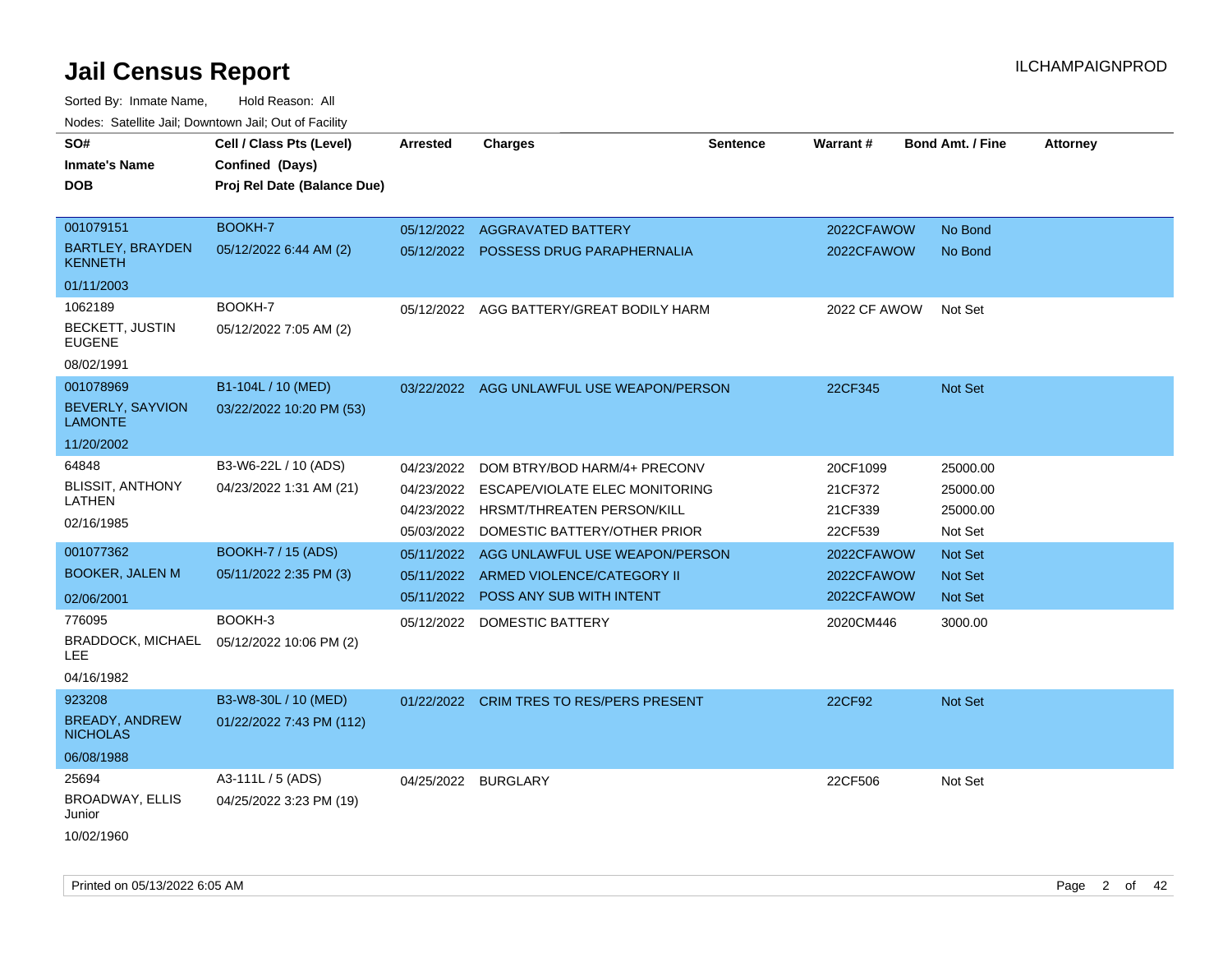| ivouss. Satellite Jali, Downtown Jali, Out of Facility |                                             |                   |                                           |                 |                 |                         |                 |
|--------------------------------------------------------|---------------------------------------------|-------------------|-------------------------------------------|-----------------|-----------------|-------------------------|-----------------|
| SO#                                                    | Cell / Class Pts (Level)                    | <b>Arrested</b>   | <b>Charges</b>                            | <b>Sentence</b> | <b>Warrant#</b> | <b>Bond Amt. / Fine</b> | <b>Attorney</b> |
| Inmate's Name                                          | Confined (Days)                             |                   |                                           |                 |                 |                         |                 |
| <b>DOB</b>                                             | Proj Rel Date (Balance Due)                 |                   |                                           |                 |                 |                         |                 |
|                                                        |                                             |                   |                                           |                 |                 |                         |                 |
| 61675                                                  | B1-202L / 10 (MED)                          |                   | 02/10/2022 AGG DISCHARGE FIREARM/OCC BLDG |                 | 20CF374         | 100000.00               |                 |
| <b>BROWN, ANTONIO</b><br><b>BURNETT</b>                | 02/10/2022 3:28 PM (93)                     |                   |                                           |                 |                 |                         |                 |
| 03/04/1983                                             |                                             |                   |                                           |                 |                 |                         |                 |
| 51247                                                  | B1-202U / 10 (MED)                          | 04/15/2021        | FELON POSS/USE WEAPON/FIREARM             |                 | 21CF411         | Not Set                 |                 |
| <b>BROWN, DANTE</b><br>MAURICE                         | 04/15/2021 6:24 PM (394)                    |                   |                                           |                 |                 |                         |                 |
| 04/19/1979                                             |                                             |                   |                                           |                 |                 |                         |                 |
| 1028966                                                | A3-212U / 10 (ADS)                          | 04/29/2022        | MFG/DEL CANNABIS/500<2000 GR              |                 | 22CF532         | No Bond                 |                 |
| <b>BROWN, DARRION</b><br><b>DEVON</b>                  | 04/30/2022 1:10 AM (14)                     |                   | 04/29/2022 IMPROPER USE REGIS/TITLE       |                 | 22MT598         | No Bond                 |                 |
| 03/05/1994                                             |                                             |                   |                                           |                 |                 |                         |                 |
| 1015739                                                | A2-123U / 5 (MIN)                           | 04/14/2022        | <b>CRIMINAL TRESPASS BUILDING</b>         |                 | 22CM114         | 100.00                  |                 |
|                                                        | BROWN, JERI CHANCY 04/14/2022 10:11 PM (30) |                   | 04/19/2022 AGGRAVATED BATTERY             |                 | 2021CF1260      | Not Set                 |                 |
| 03/07/1989                                             |                                             |                   |                                           |                 |                 |                         |                 |
| 990921                                                 | B4-121L / 15 (MAX)                          | 01/20/2022        | MFG/DEL 1<15 GR COCAINE/ANLG              |                 | 19CF369         | 25000.00                |                 |
| <b>BROWN, QUINTIN</b><br>MARSHAUN                      | 01/20/2022 7:19 PM (114)                    |                   | 01/20/2022 ARMED HABITUAL CRIMINAL        |                 | 21CF935         | 750000.00               |                 |
| 09/26/1991                                             |                                             |                   |                                           |                 |                 |                         |                 |
| 981645                                                 | B4-225L / 15 (MAX)                          | 01/27/2022 MURDER |                                           |                 | 22CF114         | 1000000.00              |                 |
| BRUMFIELD,<br>JONATHAN EZEKEIL                         | 01/27/2022 8:15 PM (107)                    |                   |                                           |                 |                 |                         |                 |
| 08/03/1989                                             |                                             |                   |                                           |                 |                 |                         |                 |
| 1047579                                                | A1-125U / 10 (MED)                          |                   | 02/24/2022 ARMED ROBBERY/NO FIREARM       |                 | 22CF232         | <b>Not Set</b>          |                 |
| <b>BUTLER, TAMYRA</b><br>COSHAWN                       | 02/24/2022 5:40 AM (79)                     |                   |                                           |                 |                 |                         |                 |
| 07/06/1988                                             |                                             |                   |                                           |                 |                 |                         |                 |
| 39474                                                  | B1-101U / 10 (ADS)                          | 07/06/2021        | MFG/DEL 15<100 GR HEROIN/ANLG             |                 | 21CF792         | Not Set                 |                 |
| CAMPBELL, AARON<br>JACOB                               | 07/06/2021 11:56 PM (312)                   |                   |                                           |                 |                 |                         |                 |
| 07/18/1974                                             |                                             |                   |                                           |                 |                 |                         |                 |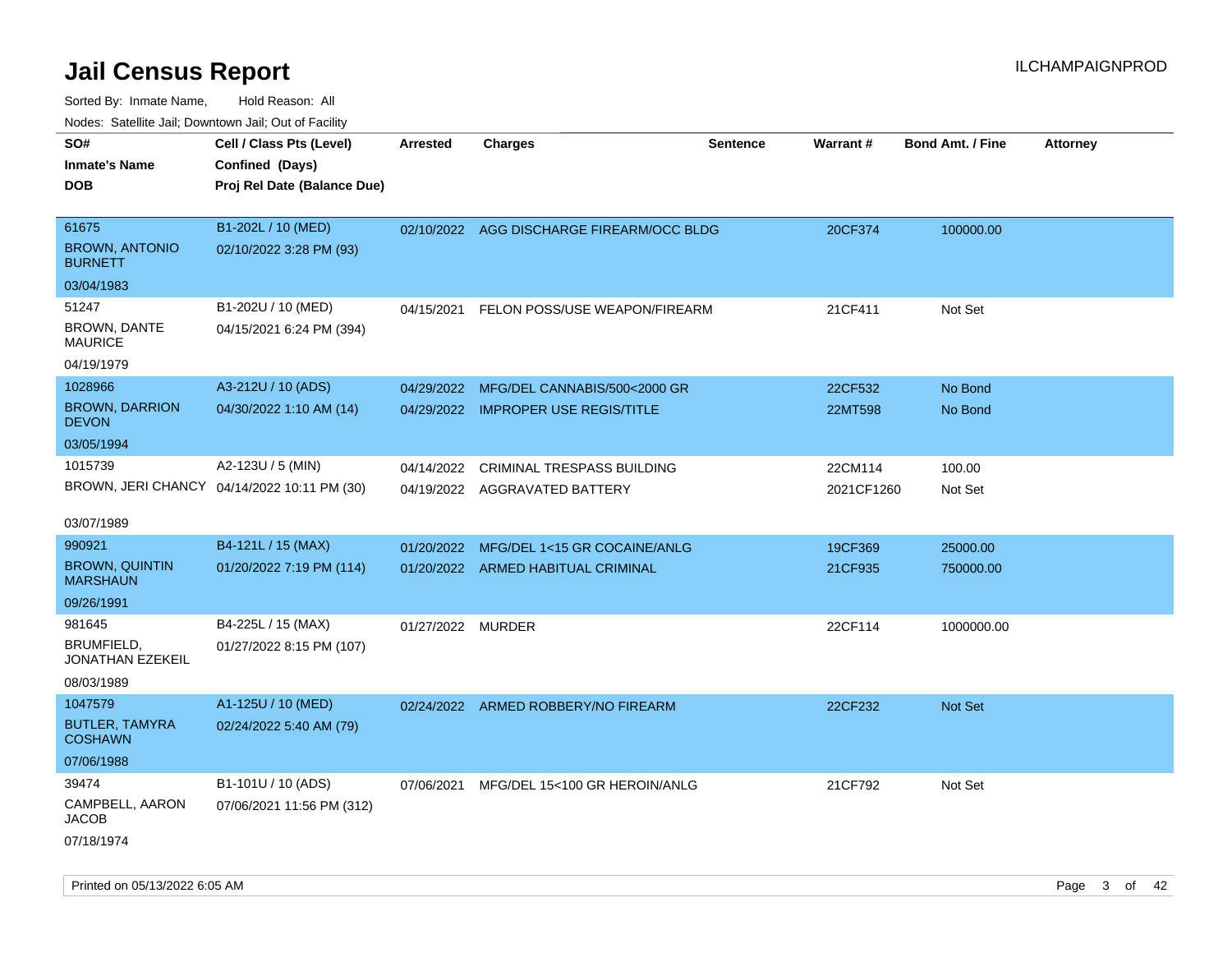Sorted By: Inmate Name, Hold Reason: All Nodes: Satellite Jail; Downtown Jail; Out of Facility

| SO#<br><b>Inmate's Name</b><br><b>DOB</b>  | Cell / Class Pts (Level)<br>Confined (Days)<br>Proj Rel Date (Balance Due) | Arrested         | <b>Charges</b>                           | <b>Sentence</b> | Warrant#   | <b>Bond Amt. / Fine</b> | <b>Attorney</b> |
|--------------------------------------------|----------------------------------------------------------------------------|------------------|------------------------------------------|-----------------|------------|-------------------------|-----------------|
| 533450                                     | A1-226U / 5 (ADS)                                                          | 04/25/2022 THEFT |                                          |                 | 22CF503    | Not Set                 |                 |
| CAMPBELL,<br><b>ELIZABETH TAEHEE</b>       | 04/25/2022 7:24 PM (19)                                                    | 04/26/2022       | THEFT                                    |                 | 22CF511    | <b>Not Set</b>          |                 |
| 11/11/1979                                 |                                                                            |                  | 04/26/2022 POSSESSION OF METH<5 GRAMS    |                 | 22CF512    | Not Set                 |                 |
| 1060436                                    | B1-106U / 10 (MED)                                                         | 01/06/2022       | AGGRAVATED UNLAWFUL RESTRAINT            |                 | 22CF29     | Not Set                 |                 |
| CARTER, DERESHEO<br>DEWAYNE                | 01/06/2022 8:43 PM (128)                                                   |                  | 01/06/2022 FELON ESCAPE/PEACE OFFICER    |                 | 22CF28     | Not Set                 |                 |
| 09/10/1991                                 |                                                                            |                  |                                          |                 |            |                         |                 |
| 001077353                                  | B1-106L / 15 (MAX)                                                         | 02/12/2022       | FELON POSS/USE WEAPON/FIREARM            |                 | 22CF173    | No Bond                 |                 |
| <b>CARTER, JAMES</b><br><b>IVORY</b>       | 02/13/2022 1:19 AM (90)                                                    |                  | 02/12/2022 ALCOHOL SALES - MINOR 19-20   |                 | 2020OV127  | 1000.00                 |                 |
| 08/12/2000                                 |                                                                            |                  |                                          |                 |            |                         |                 |
| 1029088<br>CHAPPLE, MALIK<br><b>BIANCO</b> | B1-107L / 10 (MED)<br>12/22/2021 10:02 AM (143)                            | 12/21/2021       | FELON POSS/USE FIREARM PRIOR             |                 | 21CF1338   | 250000.00               |                 |
| 10/25/1994                                 |                                                                            |                  |                                          |                 |            |                         |                 |
| 1072407                                    | A2-221L / 10 (MED)                                                         | 04/17/2022       | FORGERY/ISSUE/DELIVER DOCUMENT           |                 | 2021CF1159 | 24820.00                |                 |
| <b>CLARK, AMY KANANI</b>                   | 04/17/2022 1:20 AM (27)                                                    |                  | 04/17/2022 AGG BATTERY/PEACE OFFICER     |                 | 22CF473    | No Bond                 |                 |
| 11/29/1988                                 |                                                                            |                  |                                          |                 |            |                         |                 |
| 001078812                                  | B1-204U / 15 (MAX)                                                         |                  | 02/01/2022 ARMED ROBBERY/ARMED W/FIREARM |                 | 22CF145    | Not Set                 |                 |
| COBB, SINTRAE<br>SANCHEZ                   | 02/01/2022 8:33 PM (102)                                                   |                  |                                          |                 |            |                         |                 |
| 07/05/2002                                 |                                                                            |                  |                                          |                 |            |                         |                 |
| 001077485                                  | A1-227U / 15 (MAX)                                                         | 12/21/2021       | MURDER/INTENT TO KILL/INJURE             |                 | 2021CF1282 | 1000000.00              |                 |
| <b>COLBERT, ARIEANA</b><br><b>FELICIA</b>  | 12/21/2021 2:08 PM (144)                                                   |                  |                                          |                 |            |                         |                 |
| 12/13/2000                                 |                                                                            |                  |                                          |                 |            |                         |                 |
| 34805                                      | B4-223U / 15 (MAX)                                                         | 10/01/2021       | <b>DOMESTIC BATTERY</b>                  |                 | 21CF1183   | Not Set                 |                 |
|                                            | CONERLY, KIN JOSEPH 10/01/2021 1:53 AM (225)                               | 10/01/2021       | ARMED HABITUAL CRIMINAL                  |                 | 21CF1184   | Not Set                 |                 |
| 11/16/1971                                 |                                                                            | 10/06/2021       | POSS STOLEN VEHICLE > \$25,000           |                 | 19CF1786   | Not Set                 |                 |

Printed on 05/13/2022 6:05 AM Page 4 of 42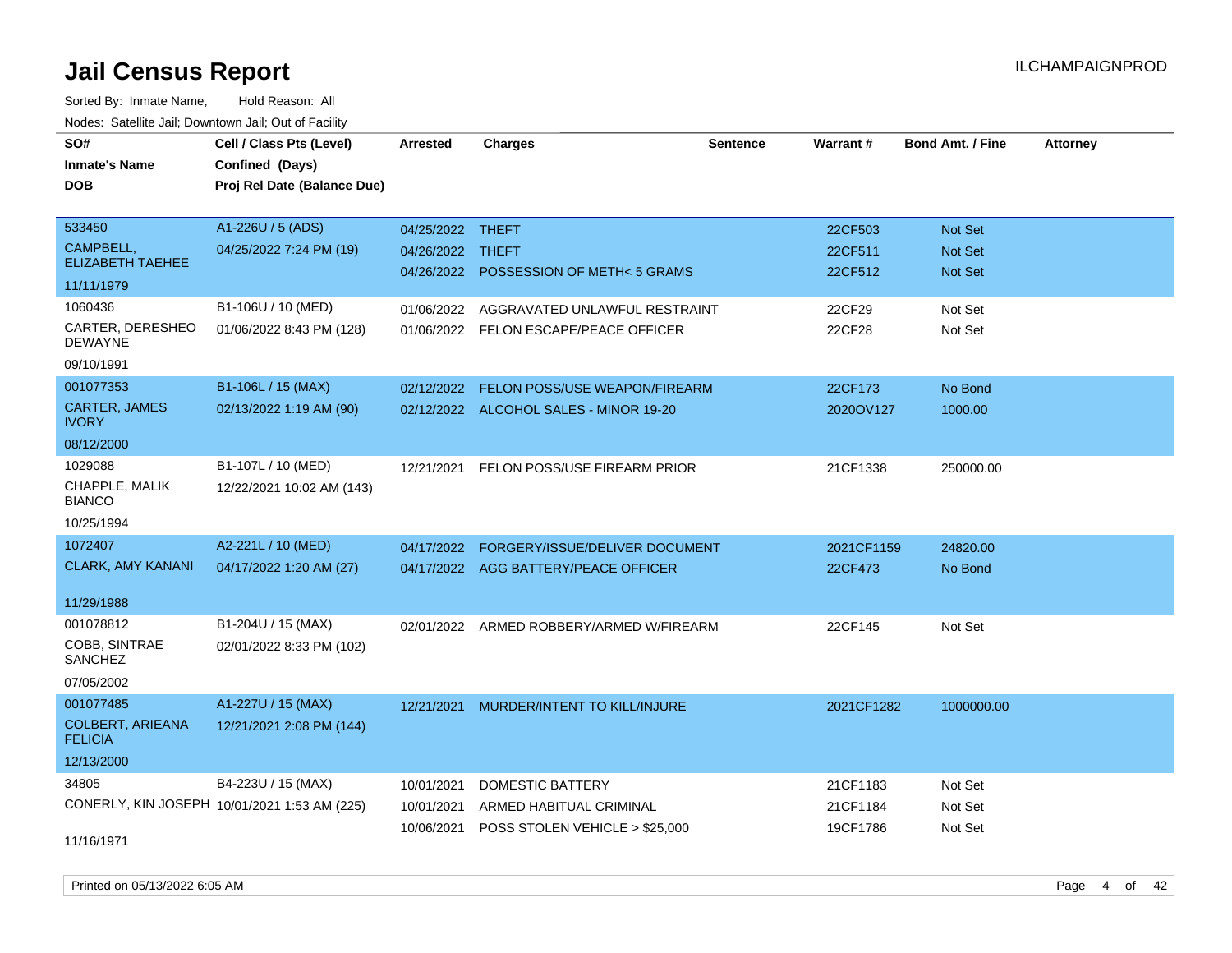| SO#                                      | Cell / Class Pts (Level)                       | <b>Arrested</b>          | <b>Charges</b>                                   | <b>Sentence</b> | <b>Warrant#</b>     | <b>Bond Amt. / Fine</b> | <b>Attorney</b> |
|------------------------------------------|------------------------------------------------|--------------------------|--------------------------------------------------|-----------------|---------------------|-------------------------|-----------------|
| <b>Inmate's Name</b><br><b>DOB</b>       | Confined (Days)<br>Proj Rel Date (Balance Due) |                          |                                                  |                 |                     |                         |                 |
|                                          |                                                |                          |                                                  |                 |                     |                         |                 |
| 001077549                                | B2-T3-10L / 10 (SPH)                           | 12/22/2020               | PRED CRIM SEX ASLT/VICTIM <13                    |                 | 2020CF1469          | Not Set                 |                 |
| CRISTOBAL-MATEO,<br><b>CRISTOBAL</b>     | 12/22/2020 1:17 PM (508)                       |                          |                                                  |                 |                     |                         |                 |
| 12/02/1988                               |                                                |                          |                                                  |                 |                     |                         |                 |
| 1066482                                  | BOOKH-2 / 15 (ADS)                             | 04/24/2022               | AGG ROBBERY/INDICATE ARM W/FIR                   |                 | 22CF500             | No Bond                 |                 |
| DANGERFIELD,<br><b>AMANTAE ESSTAVION</b> | 04/24/2022 12:22 PM (20)                       | 04/26/2022               | <b>RETAIL THEFT</b>                              |                 | 21CF811             | Not Set                 |                 |
| 01/11/1998                               |                                                |                          | 04/26/2022 CRIM DAMAGE TO PROPERTY <\$500        |                 | 21CM239             | Not Set                 |                 |
| 1023587                                  | A4-102L / 15 (MAX)                             | 09/24/2021               | MFG/DEL CANNABIS/2.5-10 GRAMS                    |                 | 21CF1155            | Not Set                 |                 |
| DAVIS, MARTIN<br><b>DENNIS</b>           | 09/24/2021 9:38 PM (232)                       | 09/24/2021               | ARMED HABITUAL CRIMINAL                          |                 | 2021-CF681          | 500000.00               |                 |
| 12/02/1994                               |                                                |                          |                                                  |                 |                     |                         |                 |
| 001079106                                | A3-217L / 10 (ADS)                             |                          | 04/25/2022 BATTERY/MAKES PHYSICAL CONTACT        |                 | 22CM130             | Not Set                 |                 |
| DENNIGER-BRADLEY,<br><b>TYAIRE L</b>     | 04/25/2022 4:21 PM (19)                        |                          |                                                  |                 |                     |                         |                 |
| 06/29/1990                               |                                                |                          |                                                  |                 |                     |                         |                 |
| 001079047                                | B1-206U / 10 (MED)                             |                          | 04/10/2022 HOME INVASION/CAUSE INJURY            |                 | 22CF432             | Not Set                 |                 |
| DILLARD, WILDON<br><b>JEROME</b>         | 04/11/2022 1:54 AM (33)                        |                          |                                                  |                 |                     |                         |                 |
| 03/27/1971                               |                                                |                          |                                                  |                 |                     |                         |                 |
| 36298                                    | B2-DR / 5 (SPH)                                | 03/11/2022 AGG DUI/3     |                                                  |                 | 21CF380             | Not Set                 |                 |
| DUCEY, SCOTT<br><b>ROBERT</b>            | 03/11/2022 12:49 PM (64)                       |                          |                                                  |                 |                     |                         |                 |
| 04/02/1969                               |                                                |                          |                                                  |                 |                     |                         |                 |
| 1024895                                  | B1-103L / 10 (MED)                             | 12/15/2021               | MFG/DEL 100<400 GR COCA/ANLG                     |                 | 21CF1535            | <b>Not Set</b>          |                 |
| <b>EDWARDS, GEORGE</b><br><b>CORTEZ</b>  | 12/15/2021 12:26 PM (150)                      | 12/15/2021<br>04/29/2022 | <b>AGGRAVATED BATTERY</b><br>PROBATION VIOLATION |                 | 21CF1536<br>18CF964 | Not Set<br>Not Set      |                 |
| 06/19/1994                               |                                                |                          |                                                  |                 |                     |                         |                 |
| 1074720                                  | B2-DR / 15 (SPH)                               |                          | 01/19/2022 PRED CRIM SEX ASLT/VICTIM <13         |                 | 21CF1414            | 500000.00               |                 |
| ELVIR-REYES, JORGE<br><b>LEONARDO</b>    | 01/19/2022 1:43 PM (115)                       |                          |                                                  |                 |                     |                         |                 |
| 06/03/1988                               |                                                |                          |                                                  |                 |                     |                         |                 |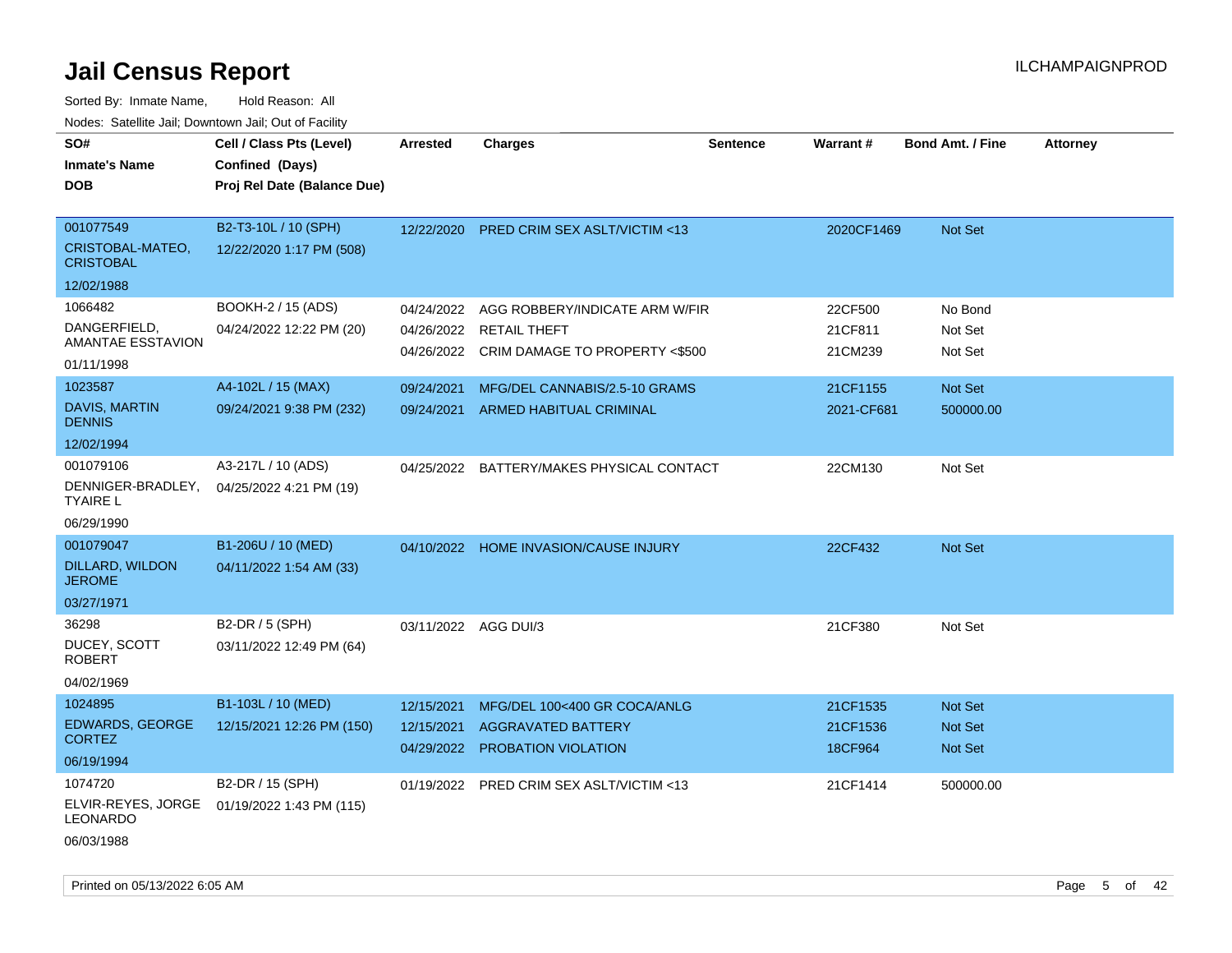Sorted By: Inmate Name, Hold Reason: All Nodes: Satellite Jail; Downtown Jail; Out of Facility

| <b>NOULD:</b> Catoline bail, Downtown bail, Out of I dollty       |                                                                            |                          |                                                                 |                 |                    |                         |                 |
|-------------------------------------------------------------------|----------------------------------------------------------------------------|--------------------------|-----------------------------------------------------------------|-----------------|--------------------|-------------------------|-----------------|
| SO#<br><b>Inmate's Name</b><br><b>DOB</b>                         | Cell / Class Pts (Level)<br>Confined (Days)<br>Proj Rel Date (Balance Due) | <b>Arrested</b>          | <b>Charges</b>                                                  | <b>Sentence</b> | Warrant#           | <b>Bond Amt. / Fine</b> | <b>Attorney</b> |
| 43977<br><b>EMKES, DOUGLAS</b><br><b>ALAN</b><br>06/08/1959       | B2-T1-02L / 5 (SPH)<br>12/20/2021 9:59 AM (145)                            | 12/20/2021<br>12/20/2021 | AGG FLEEING POLICE/21 MPH OVER<br><b>PAROLE REVOCATION</b>      |                 | 21CF1566           | Not Set<br>No Bond      |                 |
| 987328<br>ERVIN, DEIDRA ANN<br>RUTH<br>04/15/1991                 | A2-122L / 10 (MED)<br>12/11/2021 8:48 PM (154)                             | 12/11/2021               | AGG ASLT PEACE OFF/FIRE/ER WRK                                  |                 | 21CF1515           | Not Set                 |                 |
| 66468<br><b>FERRELL, BRIAN</b><br>JAMAL<br>11/15/1985             | A4-106L / 15 (MAX)<br>03/06/2022 9:04 PM (69)                              | 03/06/2022 MURDER        |                                                                 |                 | 22CF273            | 1000000.00              |                 |
| 962759<br>12/28/1988                                              | B2-T2-05U / 15 (SPH)<br>FINLEY, KEVIN DANTE 07/16/2021 9:44 PM (302)       | 07/16/2021               | METH DELIVERY<5 GRAMS<br>07/29/2021 AGG CRIM SEX ASSAULT/FELONY |                 | 21CF833<br>21CF891 | Not Set<br>No Bond      |                 |
| 001078961<br><b>FISCHER, KYRE</b><br><b>ORLANDO</b><br>04/14/2002 | B1-201L / 10 (MED)<br>03/21/2022 1:21 PM (54)                              |                          | 03/21/2022 AGG BATTERY/DISCHARGE FIREARM                        |                 | 22CF39             | 750000.00               |                 |
| 1039744<br>FONVILLE, TREVOY<br><b>JERMAINE</b><br>01/13/1996      | B4-225U / 15 (MAX)<br>12/06/2021 10:52 AM (159)                            | 12/06/2021 MURDER        |                                                                 |                 | 20CF959            | 1000000.00              |                 |
| 001077852<br>FONZA, DAMARI<br><b>RAQUAN</b><br>12/07/2001         | A4-202L / 10 (MED)<br>05/11/2022 3:54 PM (3)                               |                          | 05/11/2022 AGG UNLAWFUL USE WEAPON/PERSON 14m (DOC)             |                 | 2021CF404          | No Bond                 |                 |
| 001077819<br>FORTUNE, DOMINIC<br><b>AUGUSTUS</b><br>02/16/1999    | A3-113U / 15 (ADS)<br>04/06/2022 7:15 AM (38)                              |                          | 04/06/2022 MURDER/INTENT TO KILL/INJURE                         |                 | 22CF416            | Not Set                 |                 |

Printed on 05/13/2022 6:05 AM Page 6 of 42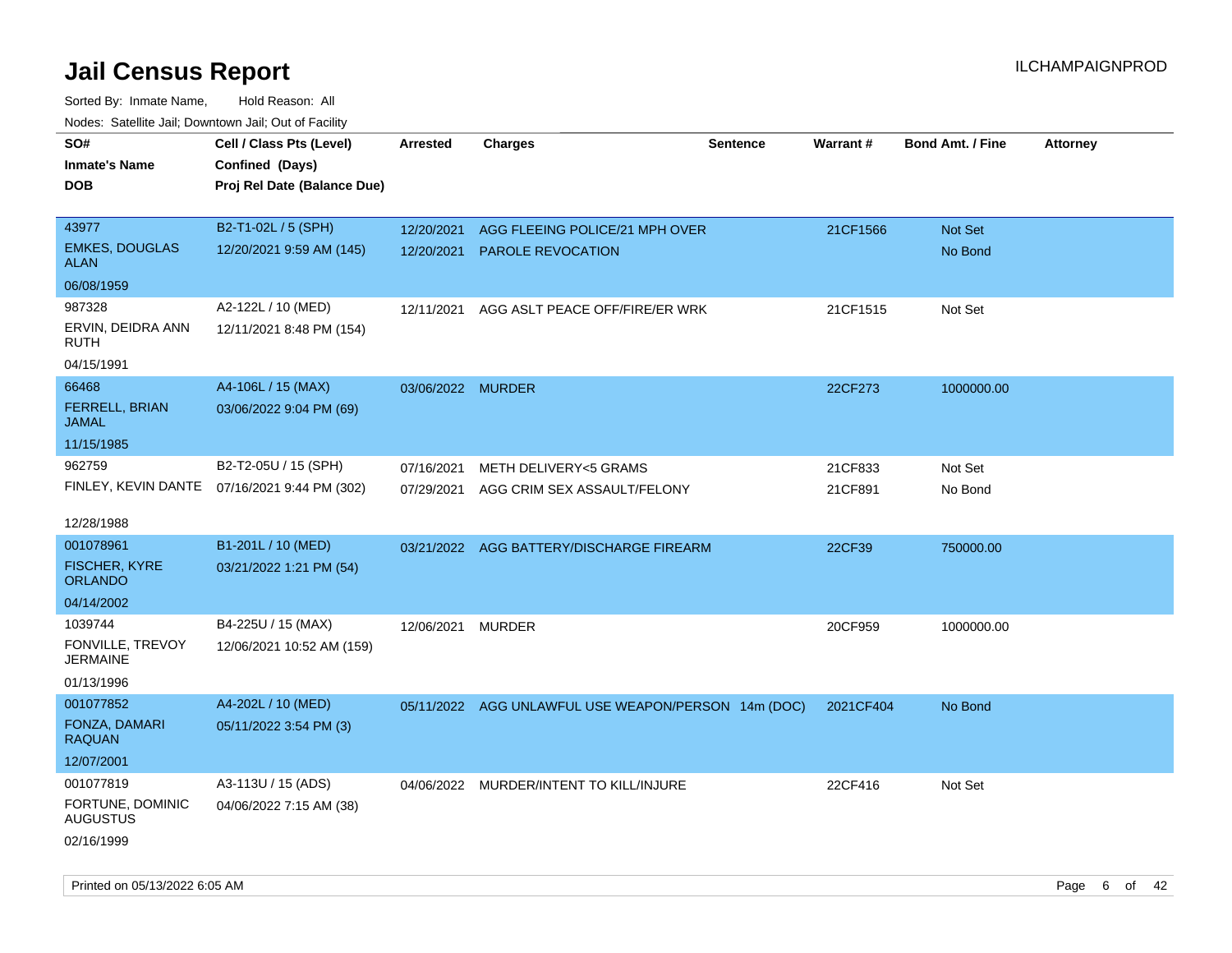| ivodes. Satellite Jali, Downtown Jali, Out of Facility |                                             |                 |                                           |           |              |                         |                 |
|--------------------------------------------------------|---------------------------------------------|-----------------|-------------------------------------------|-----------|--------------|-------------------------|-----------------|
| SO#                                                    | Cell / Class Pts (Level)                    | <b>Arrested</b> | <b>Charges</b>                            | Sentence  | Warrant#     | <b>Bond Amt. / Fine</b> | <b>Attorney</b> |
| <b>Inmate's Name</b>                                   | Confined (Days)                             |                 |                                           |           |              |                         |                 |
| <b>DOB</b>                                             | Proj Rel Date (Balance Due)                 |                 |                                           |           |              |                         |                 |
|                                                        |                                             |                 |                                           |           |              |                         |                 |
| 001078863                                              | B4-122L / 15 (MAX)                          | 02/19/2022      | POSSESSION OF STOLEN FIREARM              |           | 22CF203      | <b>Not Set</b>          |                 |
| FOSTER, JOHN<br><b>CARELL</b>                          | 02/19/2022 6:01 AM (84)                     |                 |                                           |           |              |                         |                 |
| 03/13/1981                                             |                                             |                 |                                           |           |              |                         |                 |
| 518395                                                 | B2-T3-12L / 15 (SPH)                        | 07/07/2020      | CRIMINAL SEXUAL ASSAULT                   |           | 2020-CF735   | 250000.00               |                 |
|                                                        | FRANDLE, MARK RYAN 07/07/2020 3:42 PM (676) |                 |                                           |           |              |                         |                 |
|                                                        |                                             |                 |                                           |           |              |                         |                 |
| 09/10/1985                                             |                                             |                 |                                           |           |              |                         |                 |
| 001079034                                              | B4-124U / 10 (MED)                          | 04/08/2022      | POSS FIR FOID EXPIRED/NOT ELIG            |           | 22CF434      | No Bond                 |                 |
| FRANKLIN, MICHAEL<br><b>ANDRAE</b>                     | 04/08/2022 1:53 PM (36)                     |                 |                                           |           |              |                         |                 |
| 12/18/1997                                             |                                             |                 |                                           |           |              |                         |                 |
| 001077934                                              | A1-125L / 10 (MED)                          | 08/22/2021      | AGG DUI/ACCIDENT/DEATH                    | 10y (DOC) | 21CF1024     | Not Set                 |                 |
| FREED, LOGAN<br><b>SUZANNE</b>                         | 08/22/2021 11:45 PM (265)                   |                 |                                           |           |              |                         |                 |
| 08/18/1996                                             |                                             |                 |                                           |           |              |                         |                 |
| 001078290                                              | A1-224L / 10 (ADS)                          | 08/19/2021      | MACHINE GUN/AUTO WEAPON/VEH               |           | 21CF1012     | Not Set                 |                 |
| FREEMAN, ANGEL<br><b>JANILA KAY</b>                    | 08/19/2021 1:26 AM (268)                    |                 |                                           |           |              |                         |                 |
| 12/25/1995                                             |                                             |                 |                                           |           |              |                         |                 |
| 591514                                                 | B2-T4-14L / 10 (SPH)                        | 02/25/2022      | AGG CRIM SEX ABUSE/VIC 13-17              |           | 22CF230      | 100000.00               |                 |
|                                                        | GAMBLE, SCOTT PAUL 02/25/2022 6:08 PM (78)  | 02/25/2022      | AGG CRIM SEX ABUSE/THREAT LIFE            |           | 22CF135      | Not Set                 |                 |
|                                                        |                                             |                 |                                           |           |              |                         |                 |
| 09/06/1968                                             |                                             |                 |                                           |           |              |                         |                 |
| 001078154                                              | B4-223L / 10 (MED)                          | 01/09/2022      | DRVG UNDER INFLU OF ALCOHOL               |           | 2021 DT 182  | 5000.00                 |                 |
| <b>GENTRY, DAMON</b><br><b>LIONEL</b>                  | 01/09/2022 4:41 PM (125)                    |                 | 01/09/2022 AGG DOMESTIC BATTERY/STRANGLE  |           | 2021 CF 1396 | 50000.00                |                 |
| 12/25/1971                                             |                                             |                 |                                           |           |              |                         |                 |
| 1064590                                                | B4-123L / 10 (MED)                          |                 | 04/26/2022 AGG RECK DRVG/INCLINE/BOD HARM |           | 22CF517      | No Bond                 |                 |
| GIPSON, JERRION<br><b>CONTREAL</b>                     | 04/26/2022 7:43 PM (18)                     |                 |                                           |           |              |                         |                 |
| 05/21/1996                                             |                                             |                 |                                           |           |              |                         |                 |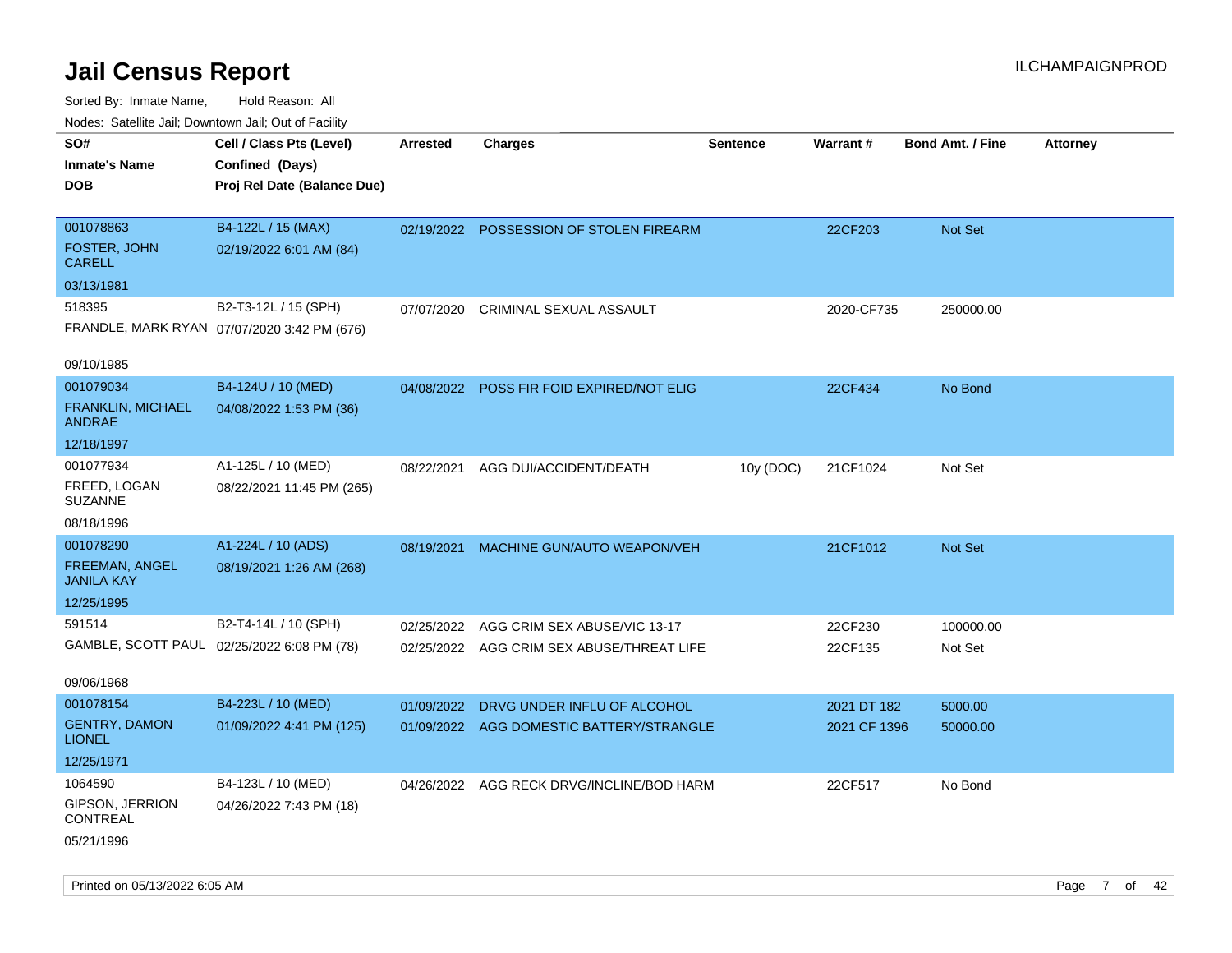| wacs. Calcinic Jan, Downtown Jan, Out of Facility |                             |                          |                                                              |                 |                      |                         |                 |
|---------------------------------------------------|-----------------------------|--------------------------|--------------------------------------------------------------|-----------------|----------------------|-------------------------|-----------------|
| SO#                                               | Cell / Class Pts (Level)    | <b>Arrested</b>          | <b>Charges</b>                                               | <b>Sentence</b> | Warrant#             | <b>Bond Amt. / Fine</b> | <b>Attorney</b> |
| <b>Inmate's Name</b>                              | Confined (Days)             |                          |                                                              |                 |                      |                         |                 |
| <b>DOB</b>                                        | Proj Rel Date (Balance Due) |                          |                                                              |                 |                      |                         |                 |
|                                                   |                             |                          |                                                              |                 |                      |                         |                 |
| 001078633                                         | B2-T3-11U / 25 (SPH)        | 12/01/2021               | <b>PRED CRIM SEX ASLT/VICTIM &lt;13</b>                      |                 | 21CF1416             | 250000.00               |                 |
| GONZALEZ-GUILLEN,<br><b>EDWARD</b>                | 12/01/2021 12:08 PM (164)   |                          |                                                              |                 |                      |                         |                 |
| 08/25/2002                                        |                             |                          |                                                              |                 |                      |                         |                 |
| 001079153                                         | BOOKF-2                     | 05/12/2022               | RECEIVE/POSS/SELL STOLEN VEH                                 |                 | 2022CFAWOW           | Not Set                 |                 |
| GOOD, BRITTANY<br>ROBIN                           | 05/12/2022 1:34 PM (2)      |                          | 05/12/2022 THEFT-MOTOR VEHICLE                               |                 | 2022CFAWOW           | Not Set                 |                 |
| 07/10/1990                                        |                             |                          |                                                              |                 |                      |                         |                 |
| 1031794                                           | B3-W3-10L / 10 (MED)        | 04/19/2022               | <b>DOMESTIC BATTERY</b>                                      |                 | 21CF662              | 25000.00                |                 |
| <b>GOODWIN, ANTHONY</b>                           | 04/19/2022 3:51 PM (25)     | 04/19/2022               | RESIST/OBSTRUCTING A PEACE OFFICEI                           |                 | 20CM553              | 1000.00                 |                 |
| <b>DWAYNE</b>                                     |                             |                          | 04/19/2022 BATTERY/MAKES PHYSICAL CONTACT                    |                 | 21CM175              | 1000.00                 |                 |
| 07/03/1986                                        |                             |                          |                                                              |                 |                      |                         |                 |
| 35329                                             | BOOKH-3                     | 05/12/2022               | VIO BAIL BOND/CLASS 1 OFFENSE                                |                 | 22CMAWOW             | Not Set                 |                 |
| GRADY, JAMES LAMAR 05/12/2022 11:44 PM (2)        |                             |                          | 05/12/2022 VIO BAIL BOND/CLASS 1 OFFENSE                     |                 | 22CMAWOW             | Not Set                 |                 |
|                                                   |                             |                          |                                                              |                 |                      |                         |                 |
| 12/07/1971                                        |                             |                          |                                                              |                 |                      |                         |                 |
| 001078607                                         | B4-221L / 15 (MAX)          | 11/22/2021               | <b>FELON POSS/USE FIREARM/PAROLE</b>                         |                 | 21CF1437             | <b>Not Set</b>          |                 |
| <b>GRAY, WILLIAM</b><br>DA'VON                    | 11/22/2021 2:57 PM (173)    | 11/22/2021               | ATTEMPT (FIRST DEGREE MURDER)                                |                 | 21CF1435             | <b>Not Set</b>          |                 |
| 04/18/1984                                        |                             |                          |                                                              |                 |                      |                         |                 |
| 1074062                                           | A2-220L / 15 (ADS)          |                          | 05/06/2022 FUGITIVE FROM JUSTICE                             |                 |                      | Not Set                 |                 |
| <b>GREEN, DANIELLE</b><br>IMARI                   | 05/06/2022 3:39 PM (8)      |                          |                                                              |                 |                      |                         |                 |
| 09/18/1986                                        |                             |                          |                                                              |                 |                      |                         |                 |
| 56342                                             | B1-207L / 10 (MED)          | 10/21/2021               | THEFT CONTROL INTENT <\$500                                  |                 | 17CF1451             | 10000.00                |                 |
| <b>GRIFFIN, NATHAN</b><br><b>EUGENE</b>           | 10/21/2021 4:20 PM (205)    | 10/21/2021<br>10/21/2021 | DRIVING ON REVOKED LICENSE<br><b>ARMED HABITUAL CRIMINAL</b> |                 | 20TR1979<br>21CF1279 | 3000.00<br>Not Set      |                 |
| 02/24/1969                                        |                             |                          |                                                              |                 |                      |                         |                 |
| 001079080                                         | A4-104L / 15 (MAX)          |                          | 04/18/2022 FELON POSS/USE WEAPON/FIREARM                     |                 | 22CF477              | No Bond                 |                 |
| HARRIS, MILEEK<br><b>JAEQUAN</b>                  | 04/19/2022 12:10 AM (25)    |                          |                                                              |                 |                      |                         |                 |
| 08/04/2000                                        |                             |                          |                                                              |                 |                      |                         |                 |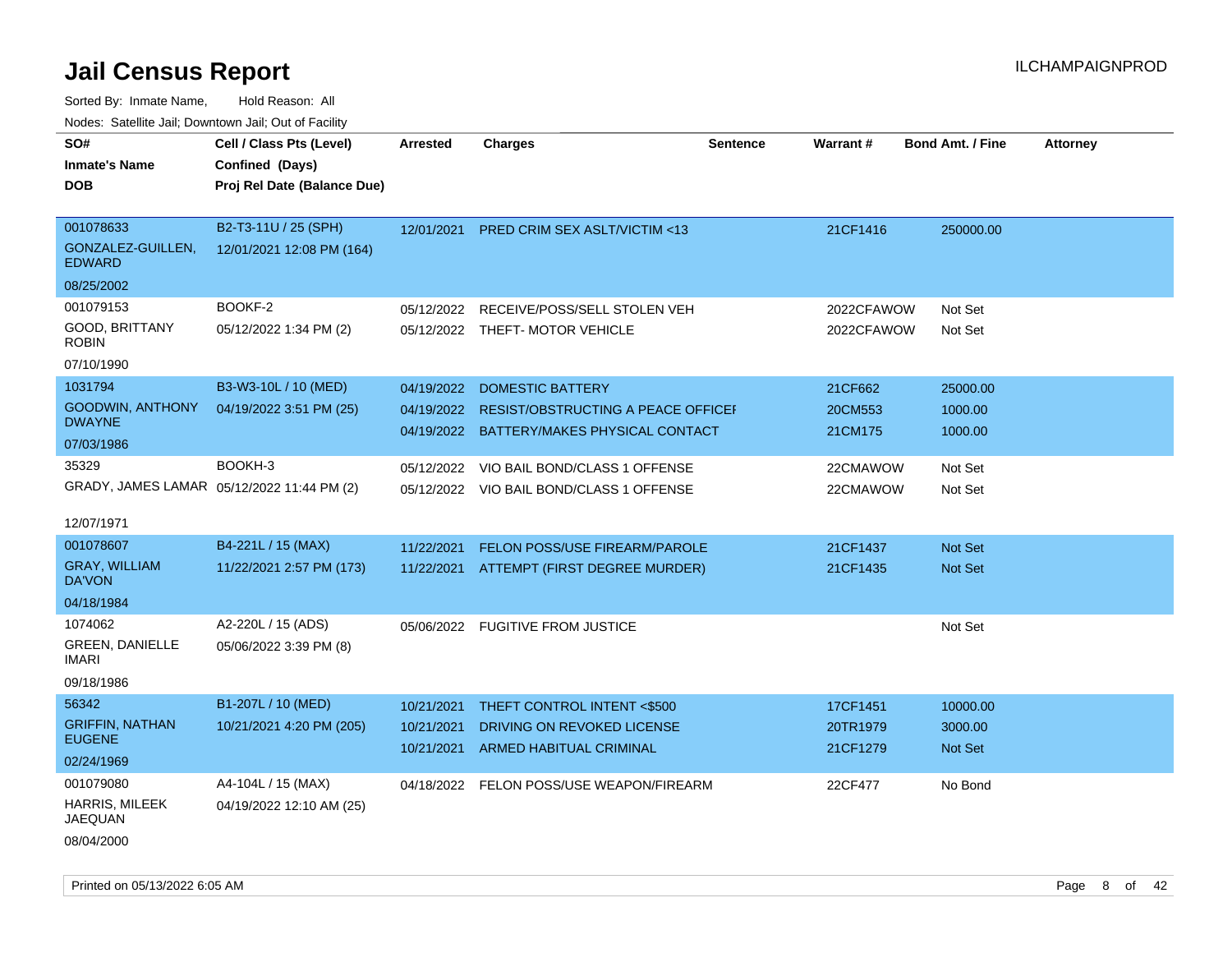| Sorted By: Inmate Name,                               | Hold Reason: All            |            |                                           |                 |           |                         |                 |
|-------------------------------------------------------|-----------------------------|------------|-------------------------------------------|-----------------|-----------|-------------------------|-----------------|
| Nodes: Satellite Jail; Downtown Jail; Out of Facility |                             |            |                                           |                 |           |                         |                 |
| SO#                                                   | Cell / Class Pts (Level)    | Arrested   | <b>Charges</b>                            | <b>Sentence</b> | Warrant#  | <b>Bond Amt. / Fine</b> | <b>Attorney</b> |
| <b>Inmate's Name</b>                                  | Confined (Days)             |            |                                           |                 |           |                         |                 |
| <b>DOB</b>                                            | Proj Rel Date (Balance Due) |            |                                           |                 |           |                         |                 |
|                                                       |                             |            |                                           |                 |           |                         |                 |
| 1070499                                               | BOOKF-2                     |            | 05/13/2022 AGGRAVATED BATTERY             |                 |           | Not Set                 |                 |
| <b>HAYDEN, VERONICA</b><br><b>MARIA</b>               | 05/13/2022 1:31 AM (1)      |            |                                           |                 |           |                         |                 |
| 06/20/1984                                            |                             |            |                                           |                 |           |                         |                 |
| 975293                                                | A3-215L / 10 (MED)          | 07/21/2021 | <b>STALKING</b>                           |                 | 2021CF863 | Not Set                 |                 |
| HILL, JACOB MILES                                     | 07/21/2021 8:43 PM (297)    | 07/21/2021 | VIO ORDER/PRIOR VIO OF ORDER              |                 | 21CF914   | No Bond                 |                 |
|                                                       |                             | 07/25/2021 | PAROLE REVOCATION                         |                 | CH2104646 | Not Set                 |                 |
| 02/06/1988                                            |                             | 08/18/2021 | HARASS WITNESS/FAMILY MBR/REP             |                 | 21CF992   | Not Set                 |                 |
|                                                       |                             | 09/09/2021 | AGG STALKING/BODILY HARM                  |                 | 21CF1073  | Not Set                 |                 |
| 980939                                                | B4-227U / 10 (MED)          |            | 03/25/2022 RECEIVE/POSS/SELL STOLEN VEH   | 8y (DOC)        | 22CF357   | Not Set                 |                 |
| <b>HILL, XAVIER</b><br><b>LENSHAUN</b>                | 03/25/2022 11:15 AM (50)    |            |                                           |                 |           |                         |                 |
| 06/18/1988                                            |                             |            |                                           |                 |           |                         |                 |
| 51028                                                 | B3-W5-20L / 10 (MED)        | 02/23/2022 | POSS STOLEN VEHICLE                       |                 | 20-CF-377 | No Bond                 |                 |
| HUFFMAN, MICHAEL<br>LEONARD                           | 02/23/2022 3:14 AM (80)     |            |                                           |                 |           |                         |                 |
| 07/24/1980                                            |                             |            |                                           |                 |           |                         |                 |
| 1061186                                               | A1-224U / 15 (MAX)          |            | 03/16/2022 MURDER/STRONG PROB KILL/INJURE |                 | 22CF329   | No Bond                 |                 |
| <b>INGRAM, CHERELL</b><br><b>LETRISE</b>              | 03/16/2022 10:17 PM (59)    |            |                                           |                 |           |                         |                 |
| 10/01/1986                                            |                             |            |                                           |                 |           |                         |                 |
| 38993                                                 | A4-103L / 15 (MAX)          | 02/13/2021 | ATTEMPT (FIRST DEGREE MURDER)             |                 | 21CF181   | Not Set                 |                 |
| JACKSON, LAMONT<br><b>JEREMIE</b>                     | 02/13/2021 7:45 AM (455)    |            |                                           |                 |           |                         |                 |
| 07/31/1973                                            |                             |            |                                           |                 |           |                         |                 |
| 001077711                                             | B3-W2-06L / 10 (MED)        |            | 04/28/2022 AGG CRIM SEX ABUSE/BODILY HARM |                 | 21CF190   | No Bond                 |                 |
| JACOBS, JOSHUA<br><b>PAUL</b>                         | 04/28/2022 2:50 PM (16)     |            |                                           |                 |           |                         |                 |
| 02/07/1997                                            | 6/2/2022(0.00)              |            |                                           |                 |           |                         |                 |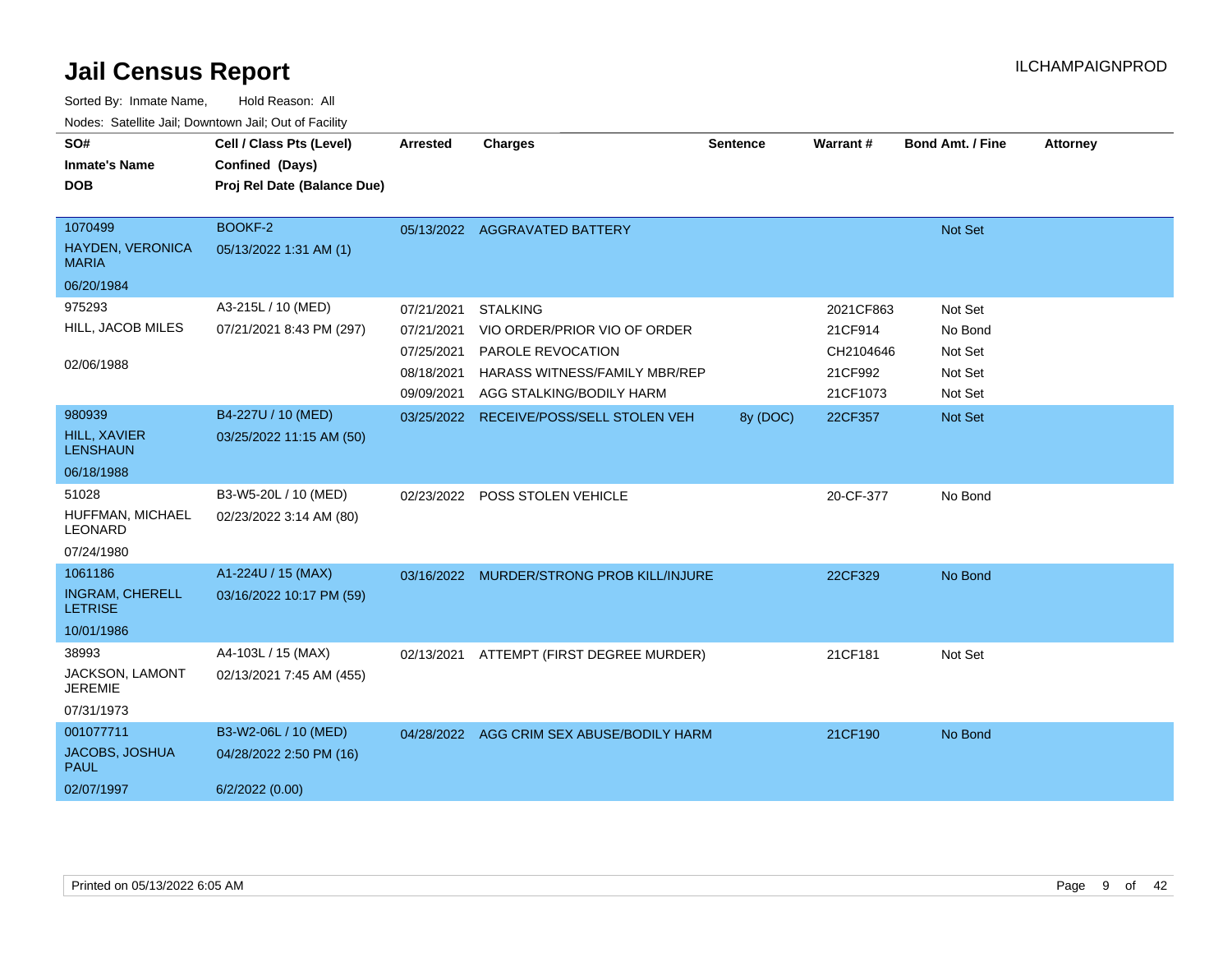| SO#<br><b>Inmate's Name</b><br><b>DOB</b>                              | Cell / Class Pts (Level)<br>Confined (Days)<br>Proj Rel Date (Balance Due) | <b>Arrested</b>          | <b>Charges</b>                                                                                                                       | <b>Sentence</b> | Warrant#                                 | <b>Bond Amt. / Fine</b>                 | <b>Attorney</b> |
|------------------------------------------------------------------------|----------------------------------------------------------------------------|--------------------------|--------------------------------------------------------------------------------------------------------------------------------------|-----------------|------------------------------------------|-----------------------------------------|-----------------|
| 001077866<br><b>JENKINS, ISAIAH</b><br><b>DUJAUN</b>                   | B4-226U / 10 (MED)<br>04/28/2022 8:32 PM (16)                              |                          | 04/28/2022 FELON POSS/USE WEAPON/FIREARM                                                                                             |                 | 22CF524                                  | Not Set                                 |                 |
| 04/26/1994                                                             |                                                                            |                          |                                                                                                                                      |                 |                                          |                                         |                 |
| 1076684<br><b>JENKINS, KORON</b><br>SAMUEL<br>04/28/2002               | A3-211U / 5 (ADS)<br>04/27/2022 1:46 PM (17)                               | 04/27/2022<br>04/29/2022 | <b>CRIMINAL TRESPASS BUILDING</b><br>04/29/2022 CRIM TRESPASS TO RESIDENCE<br>04/29/2022 AGG BATTERY/PUBLIC PLACE<br><b>BURGLARY</b> |                 | 22CM140<br>22CM113<br>22CF342<br>22CF159 | 100.00<br>5000.00<br>5000.00<br>Not Set |                 |
| 001078703<br>JOHNS, SHANIQUH<br><b>THERESA</b>                         | A2-221U / 15 (ADS)<br>12/22/2021 6:41 AM (143)                             | 12/20/2021               | MURDER/INTENT TO KILL/INJURE                                                                                                         |                 | 21CF1574                                 | <b>Not Set</b>                          |                 |
| 04/03/1992                                                             |                                                                            |                          |                                                                                                                                      |                 |                                          |                                         |                 |
| 001078807<br><b>JOHNSON,</b><br><b>CHRISTOPHER</b>                     | B3-W1-01U / 10 (MED)<br>05/10/2022 10:13 AM (4)                            |                          | 05/10/2022 AGG BTRY/PREGNANT/HANDICAPPED                                                                                             |                 | 2022-CF-134                              | No Bond                                 |                 |
| 10/25/1986                                                             | 7/6/2022 (0.00)                                                            |                          |                                                                                                                                      |                 |                                          |                                         |                 |
| 001079105                                                              | A3-116L                                                                    | 04/25/2022               | CRIM DAMAGE TO PROPERTY <\$500                                                                                                       |                 | 20CM375                                  | 3000.00                                 |                 |
| JOHNSON, EVERETT<br><b>LEON</b>                                        | 04/25/2022 3:08 PM (19)                                                    |                          | 04/25/2022 POSS STOLEN VEHICLE > \$25,000                                                                                            |                 | 22CF505                                  | Not Set                                 |                 |
| 01/22/1965                                                             |                                                                            |                          |                                                                                                                                      |                 |                                          |                                         |                 |
| 001079089<br>JONES, DAVARUIS LEE 04/22/2022 6:34 AM (22)<br>04/21/2001 | B2-T1-03U / 15 (SPH)                                                       |                          | 04/22/2022 PRED CRIM SEX ASLT/VIC <13/FIR                                                                                            |                 | 21CF858                                  | 250000.00                               |                 |
| 1042582                                                                | B1-107U / 15 (MAX)                                                         |                          | 03/10/2022 VIOLATE ORDER PROTECTION                                                                                                  |                 | 22CM61                                   | Not Set                                 |                 |
| JONES, DEONTA<br><b>DANTRAL</b>                                        | 03/10/2022 4:50 AM (65)                                                    |                          |                                                                                                                                      |                 |                                          |                                         |                 |
| 02/01/1993                                                             |                                                                            |                          |                                                                                                                                      |                 |                                          |                                         |                 |
| 001078645<br>JONES, KELVIN<br><b>KHYRIC</b>                            | B3-W1-02L / 10 (MED)<br>12/02/2021 6:56 PM (163)                           | 12/02/2021               | AGG DISCHARGE FIREARM                                                                                                                |                 | 21CF1478                                 | No Bond                                 |                 |
| 02/27/2001                                                             |                                                                            |                          |                                                                                                                                      |                 |                                          |                                         |                 |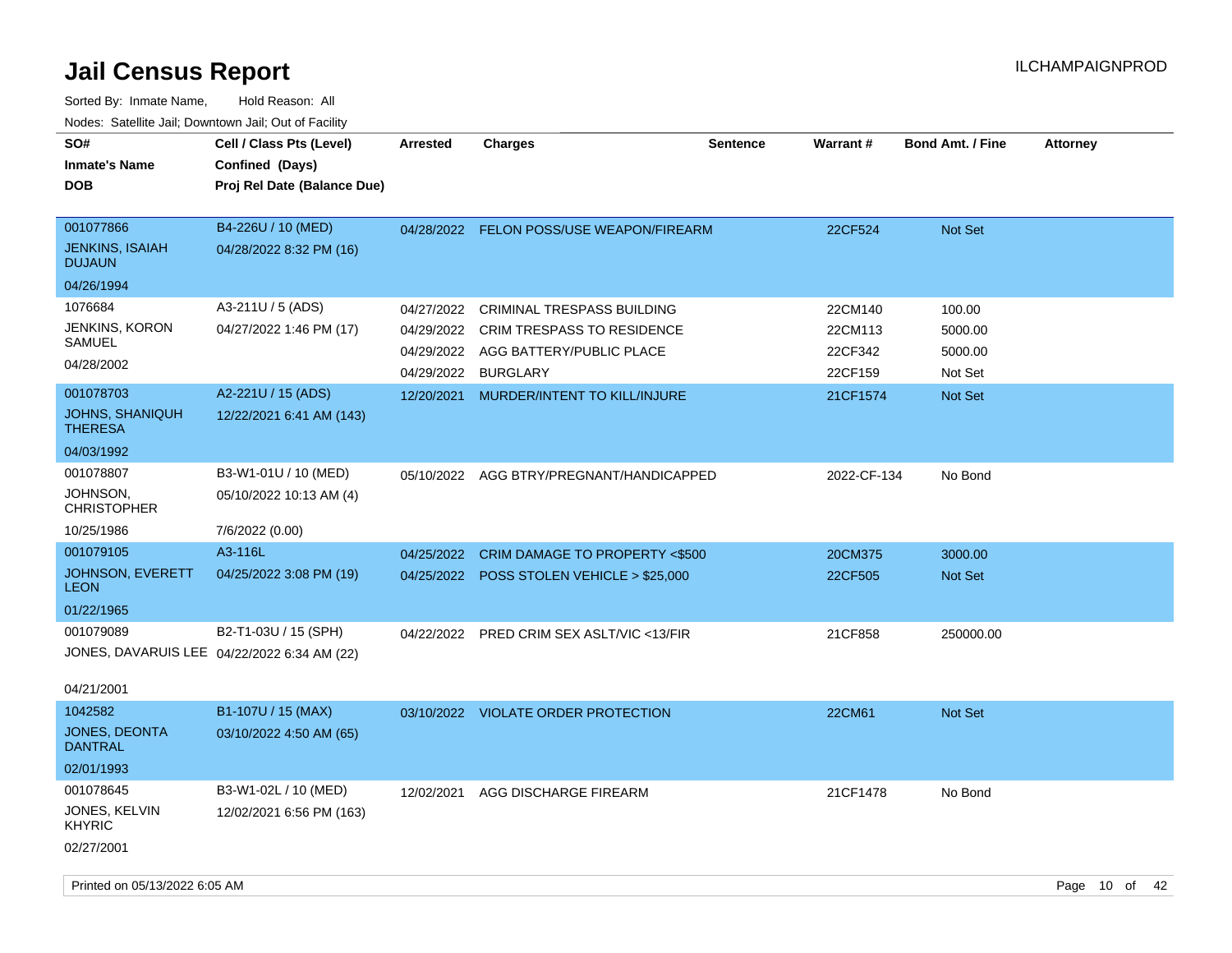| SO#<br><b>Inmate's Name</b><br><b>DOB</b>                                                                                                                                    | Cell / Class Pts (Level)<br>Confined (Days)<br>Proj Rel Date (Balance Due)                                                                          | <b>Arrested</b>                                      | <b>Charges</b>                                                                                                                                                          | <b>Sentence</b> | Warrant#                                                   | <b>Bond Amt. / Fine</b>                               | <b>Attorney</b> |
|------------------------------------------------------------------------------------------------------------------------------------------------------------------------------|-----------------------------------------------------------------------------------------------------------------------------------------------------|------------------------------------------------------|-------------------------------------------------------------------------------------------------------------------------------------------------------------------------|-----------------|------------------------------------------------------------|-------------------------------------------------------|-----------------|
| 956822<br><b>JONES, MARIO</b><br><b>NATHANIEL</b><br>10/27/1987                                                                                                              | A4-101U / 15 (MAX)<br>11/25/2021 10:37 AM (170)                                                                                                     | 11/25/2021<br>11/25/2021<br>11/25/2021               | AGGRAVATED DOMESTIC BATTERY<br><b>PAROLE REVOCATION</b><br><b>UNLAWFUL RESTRAINT</b>                                                                                    |                 | 21CF1442<br>CH2106361<br>21CF1443                          | Not Set<br>No Bond<br>Not Set                         |                 |
| 59668<br>JONES, MARTELL<br>DEANGELO<br>07/11/1983<br>1008468<br><b>JONES, MARTEZ</b><br><b>LAMONTE</b><br>06/22/1993<br>45193<br><b>KASPERS, JOHNNY</b><br>RAY<br>05/28/1977 | B2-T1-04L / 10 (SPH)<br>02/11/2022 3:19 PM (92)<br>B4-125L / 10 (MED)<br>12/01/2021 1:28 PM (164)<br>A4-105L / 10 (MED)<br>04/29/2022 11:00 AM (15) | 02/11/2022<br>12/01/2021<br>12/02/2021<br>04/29/2022 | FAIL TO RPT CHNG ADDRESS/EMPL<br>02/11/2022 AGGRAVATED ARSON/BODILY HARM<br><b>FELON POSS/USE WEAPON/FIREARM</b><br>PROBATION VIOLATION<br>FELON POSS/USE FIREARM PRIOR |                 | 20 CF 1241<br>22 CF 169<br>21CF1472<br>20CF1151<br>22CF531 | 75000.00<br>75000.00<br>Not Set<br>Not Set<br>Not Set |                 |
| 994904<br><b>KEIGHER, BRADLY</b><br><b>ALAN</b><br>10/03/1988                                                                                                                | B4-127U / 10 (MED)<br>04/21/2022 2:51 PM (23)                                                                                                       | 04/21/2022                                           | <b>RESIDENTIAL ARSON</b>                                                                                                                                                |                 | 22CF486                                                    | No Bond                                               |                 |
| 1000825<br><b>KELLEY, MEGAN</b><br><b>MARIE</b><br>10/31/1991                                                                                                                | A2-223L / 5 (ADS)<br>04/27/2022 6:19 PM (17)<br>5/24/2022 (0.00)                                                                                    | 04/27/2022<br>04/27/2022<br>04/27/2022<br>04/27/2022 | DRIVING ON REVOKED LICENSE<br>RESIST/OBSTRUCTING A PEACE OFFICEF<br>POSSESSION OF METH/5<15 GRAMS<br>POSSESSION OF METH< 5 GRAMS                                        |                 | 21CF38<br>22CF4<br>21CF965<br>21CF1639                     | No Bond<br>10000.00<br>5000.00<br>75000.00            |                 |
| 44798<br>KILLAM, STEVEN<br><b>WAYNE</b><br>03/30/1977                                                                                                                        | A4-107L / 10 (MED)<br>04/19/2022 5:26 PM (25)                                                                                                       |                                                      | 04/19/2022 AGG BATTERY/GOVERNMENT EMP                                                                                                                                   |                 | 22CF481                                                    | Not Set                                               |                 |
| 542761<br>LEWIS, DEANDRE<br><b>CORTEZ</b><br>11/28/1986                                                                                                                      | A3-213L / 10 (ADS)<br>05/11/2022 4:54 PM (3)                                                                                                        |                                                      | 05/11/2022 AGG DUI/ACCIDENT/BODILY HARM                                                                                                                                 |                 | 22CF582                                                    | 20000.00                                              |                 |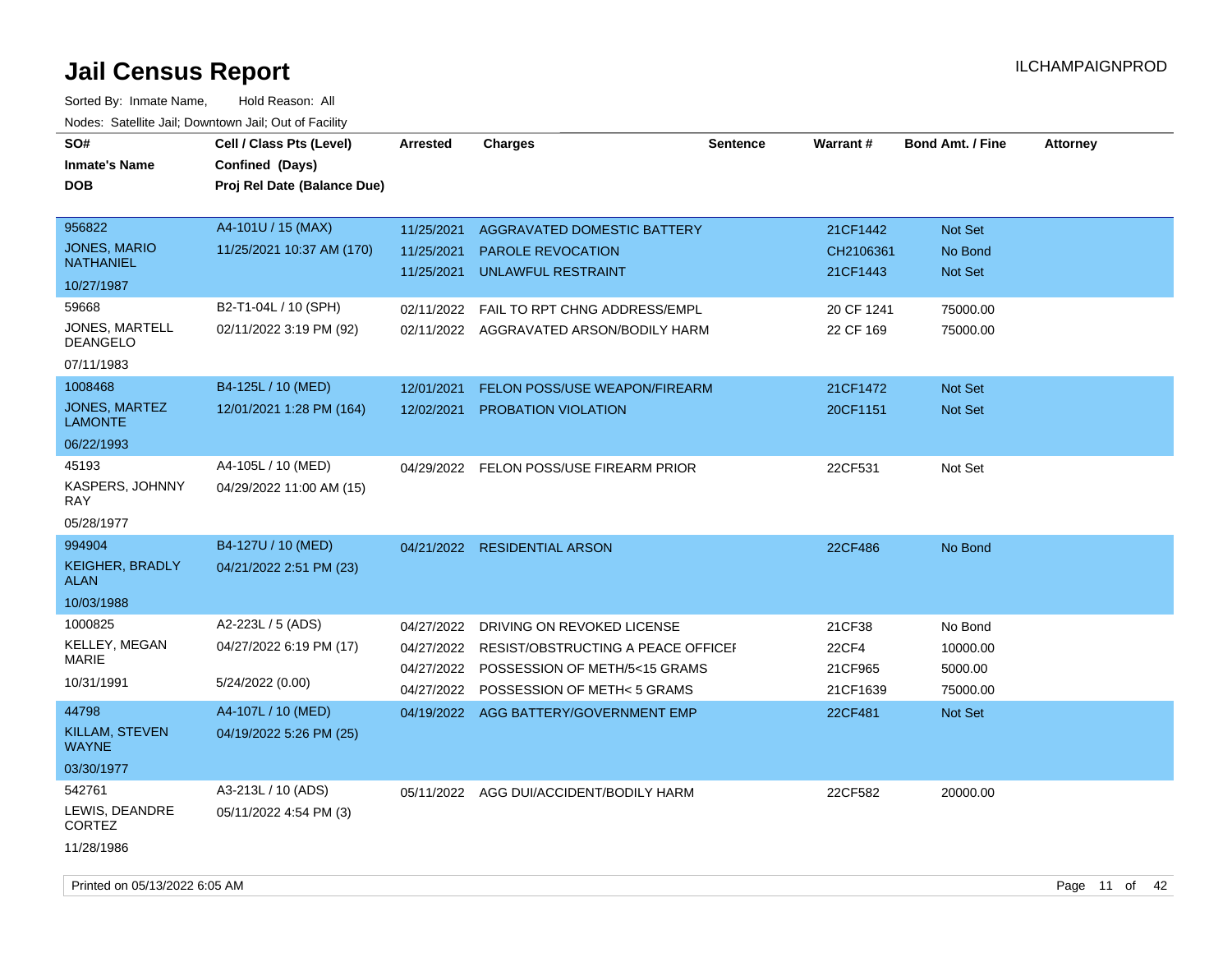| Nudes. Satellite Jali, Downtown Jali, Out of Facility<br>SO# | Cell / Class Pts (Level)                  | <b>Arrested</b> | <b>Charges</b>                        | <b>Sentence</b> | <b>Warrant#</b> | <b>Bond Amt. / Fine</b> | <b>Attorney</b> |
|--------------------------------------------------------------|-------------------------------------------|-----------------|---------------------------------------|-----------------|-----------------|-------------------------|-----------------|
| Inmate's Name                                                | Confined (Days)                           |                 |                                       |                 |                 |                         |                 |
| DOB                                                          | Proj Rel Date (Balance Due)               |                 |                                       |                 |                 |                         |                 |
|                                                              |                                           |                 |                                       |                 |                 |                         |                 |
| 55648                                                        | <b>BOOKH-4 / 5 (ADS)</b>                  |                 | 05/08/2022 CRIM DMG TO PROP \$500-10K |                 | 2020CF821       | 940.00                  |                 |
| LEWIS, LATASHA<br>ANNLEE                                     | 05/08/2022 10:33 AM (6)                   |                 |                                       |                 |                 |                         |                 |
| 03/23/1982                                                   |                                           |                 |                                       |                 |                 |                         |                 |
| 41428                                                        | B4-224U / 10 (MED)                        | 05/02/2022      | POSSESSING A CONTROLLED SUBSTAND      |                 | 22CF255         | 100000.00               |                 |
| LINDSEY, DERRICK<br>LAMONT                                   | 03/02/2022 8:03 AM (73)                   |                 |                                       |                 |                 |                         |                 |
| 06/19/1975                                                   |                                           |                 |                                       |                 |                 |                         |                 |
| 001077143                                                    | B3-W3-11U / 10 (MED)                      | 05/04/2022      | AGG ASLT PEACE OFF/FIRE/ER WRK        |                 | 22CF401         | 3000.00                 |                 |
| LORENZO-MATEO,                                               | 05/04/2022 4:07 AM (10)                   | 05/04/2022      | AGG BATTERY/PEACE OFFICER             |                 | 21CF180         | 3000.00                 |                 |
| <b>DIEGO</b>                                                 |                                           |                 | 05/04/2022 BURGLARY                   |                 | 22CF545         | No Bond                 |                 |
| 11/01/2000                                                   |                                           |                 |                                       |                 |                 |                         |                 |
| 1035159                                                      | B2-T2-07U / 15 (SPH)                      | 05/09/2022      | RECEIVE/POSS/SELL STOLEN VEH          |                 | 22CF579         | Not Set                 |                 |
| MACKEY, MICHAEL<br><b>ANTHONY</b>                            | 05/09/2022 11:53 AM (5)                   |                 |                                       |                 |                 |                         |                 |
| 07/27/1971                                                   |                                           |                 |                                       |                 |                 |                         |                 |
| 53045                                                        | B3-W2-05U / 10 (MED)                      | 04/21/2022      | DOMESTIC BTRY/CONTACT/VIO O/P         |                 |                 | <b>Not Set</b>          |                 |
| <b>MARKHAM, HENRY</b><br>EARL                                | 04/21/2022 10:56 PM (23)                  |                 | 04/21/2022 AGGRAVATED BATTERY/NURSE   |                 | 22CF487         | <b>Not Set</b>          |                 |
| 02/10/1981                                                   | 6/19/2022 (0.00)                          |                 |                                       |                 |                 |                         |                 |
| 001078320                                                    | A3-216U / 10 (ADS)                        | 04/30/2022      | <b>BURGLARY</b>                       |                 | 22CF533         | Not Set                 |                 |
| MARSH, PAUL<br>OLUFUNMILAYO                                  | 04/30/2022 8:44 PM (14)                   |                 |                                       |                 |                 |                         |                 |
| 07/13/1994                                                   |                                           |                 |                                       |                 |                 |                         |                 |
| 1038892                                                      | B2-DR / 10 (SPH)                          | 02/16/2022      | <b>PRED CRIM SEX ASLT/BODILY HARM</b> |                 | 22CF199         | No Bond                 |                 |
| WILLIAM                                                      | MCCAULEY, TIMOTHY 02/16/2022 8:49 PM (87) |                 |                                       |                 |                 |                         |                 |
| 03/05/1989                                                   |                                           |                 |                                       |                 |                 |                         |                 |
| 48792                                                        | B4-126L / 10 (MED)                        | 11/19/2021      | AGG BATTERY/DISCHARGE FIREARM         |                 | 21CF1425        | Not Set                 |                 |
| MCCLAIN, HURCHEL<br>JOSEPH                                   | 11/20/2021 4:11 AM (175)                  |                 |                                       |                 |                 |                         |                 |
| 05/01/1979                                                   |                                           |                 |                                       |                 |                 |                         |                 |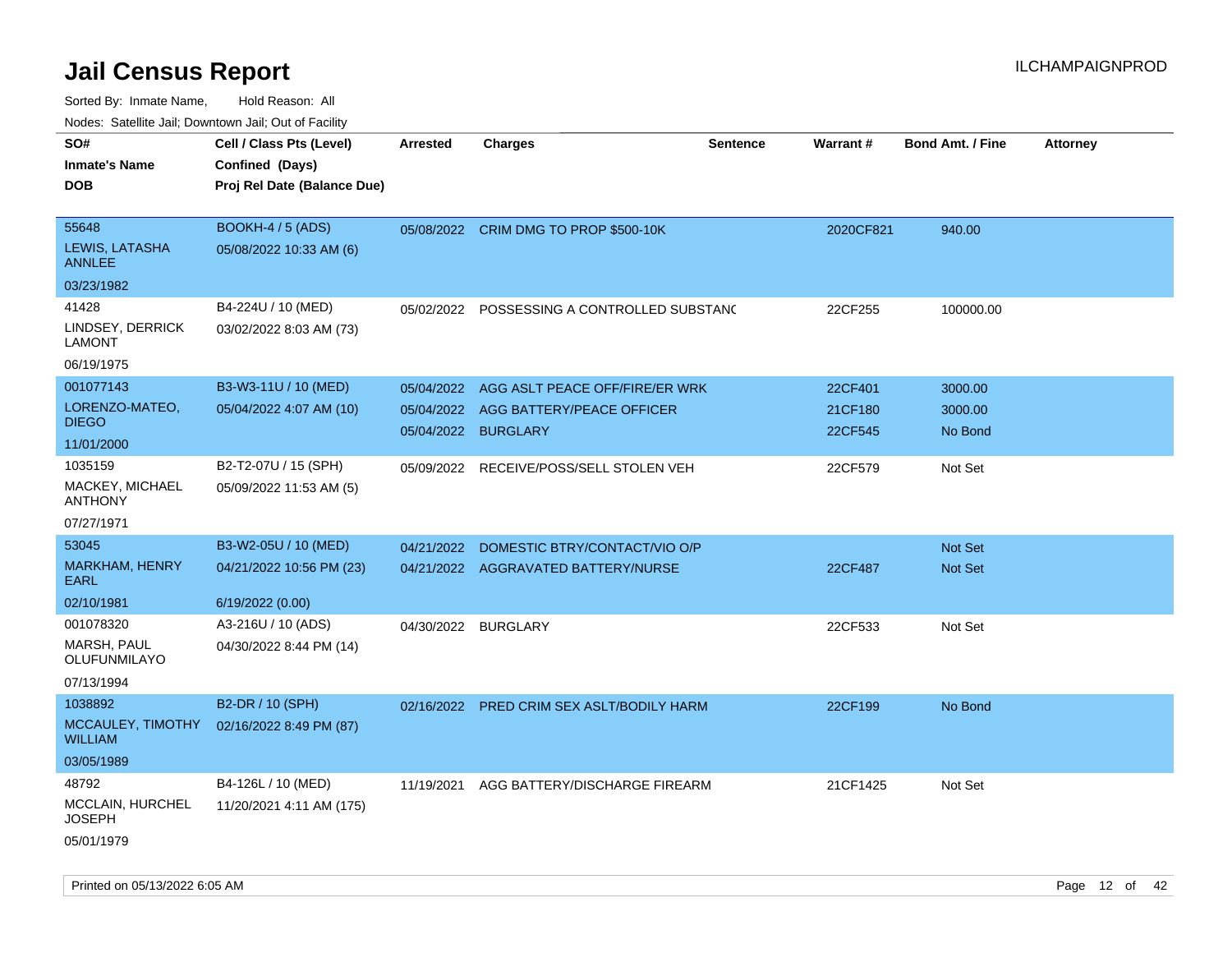| SO#                                           | Cell / Class Pts (Level)                     | <b>Arrested</b> | <b>Charges</b>                           | <b>Sentence</b> | Warrant#    | <b>Bond Amt. / Fine</b> | <b>Attorney</b> |
|-----------------------------------------------|----------------------------------------------|-----------------|------------------------------------------|-----------------|-------------|-------------------------|-----------------|
| <b>Inmate's Name</b>                          | Confined (Days)                              |                 |                                          |                 |             |                         |                 |
| <b>DOB</b>                                    | Proj Rel Date (Balance Due)                  |                 |                                          |                 |             |                         |                 |
|                                               |                                              |                 |                                          |                 |             |                         |                 |
| 1005514                                       | B4-121U / 15 (MAX)                           |                 | 04/27/2022 FELON POSS/USE WEAPON/FIREARM |                 | 22CF518     | Not Set                 |                 |
| MCDONALD,<br><b>RAYTRELL DOMINIQUE</b>        | 04/27/2022 11:11 PM (17)                     |                 |                                          |                 |             |                         |                 |
| 03/08/1992                                    |                                              |                 |                                          |                 |             |                         |                 |
| 001077938                                     | BOOKH-6 / 15 (ADS)                           | 05/10/2021      | AGG KIDNAPING DISCH FIR/HARM             |                 | 21CF532     | Not Set                 |                 |
| MCGAHA,<br><b>CHRISTOPHER D</b>               | 05/10/2021 7:02 PM (369)                     | 05/11/2021      | <b>MURDER</b>                            |                 | 2021-CF-215 | No Bond                 |                 |
| 07/27/1991                                    |                                              | 05/27/2021      | ESCAPE FROM DEPT OF CORRECTION           |                 | 21CF600     | Not Set                 |                 |
| 66710                                         | A4-207U / 15 (ADS)                           | 01/19/2022      | ARMED VIOLENCE/CATEGORY I                |                 | 22CF88      | Not Set                 |                 |
| <b>MEEKS, CASSARIOUS</b><br><b>MONTE</b>      | 01/20/2022 11:40 AM (114)                    |                 |                                          |                 |             |                         |                 |
| 06/22/1984                                    |                                              |                 |                                          |                 |             |                         |                 |
| 1043071                                       | A2-120L / 10 (MED)                           | 11/08/2021      | CRIM DMG/GOVT PROP/<\$500                |                 | 21CF1378    | Not Set                 |                 |
| <b>MERRELL-</b><br>SUTHERLAND, ALICIA         | 11/08/2021 2:22 AM (187)                     |                 |                                          |                 |             |                         |                 |
| 11/26/1972                                    |                                              |                 |                                          |                 |             |                         |                 |
| 968679                                        | B1-207U / 15 (MAX)                           | 04/10/2022      | ARMED VIOLENCE/CATEGORY I                |                 | 21CF911     | 750000.00               |                 |
| <b>MILES, ANTHONY</b><br><b>MARCUS JERALE</b> | 04/10/2022 9:29 PM (34)                      |                 |                                          |                 |             |                         |                 |
| 10/21/1985                                    |                                              |                 |                                          |                 |             |                         |                 |
| 1026478                                       | A3-213U / 5 (ADS)                            | 05/10/2022      | <b>CRIM TRES TO RES/PERS PRESENT</b>     |                 | 22CF579     | Not Set                 |                 |
| MILLER, ANTHONY                               | 05/10/2022 2:17 AM (4)                       |                 | 05/10/2022 VIO BAIL BOND/CLASS 4 OFFENSE |                 | 22CM155     | Not Set                 |                 |
| 02/20/1994                                    |                                              |                 |                                          |                 |             |                         |                 |
| 41584                                         | B4-227L / 15 (MAX)                           | 12/01/2021      | <b>ARMED HABITUAL CRIMINAL</b>           |                 | 21CF1467    | Not Set                 |                 |
|                                               | MILLER, JOSE LOVELL 12/02/2021 1:04 AM (163) |                 |                                          |                 |             |                         |                 |
|                                               |                                              |                 |                                          |                 |             |                         |                 |
| 10/07/1975                                    |                                              |                 |                                          |                 |             |                         |                 |
| 1052889                                       | B3-W6-24L / 10 (MED)                         |                 | 03/31/2022 AGGRAVATED DOMESTIC BATTERY   |                 | 22CF375     | No Bond                 |                 |
| MOORE, JEREMIAH<br><b>THOMAS</b>              | 03/31/2022 2:39 AM (44)                      |                 |                                          |                 |             |                         |                 |
| 07/21/1996                                    |                                              |                 |                                          |                 |             |                         |                 |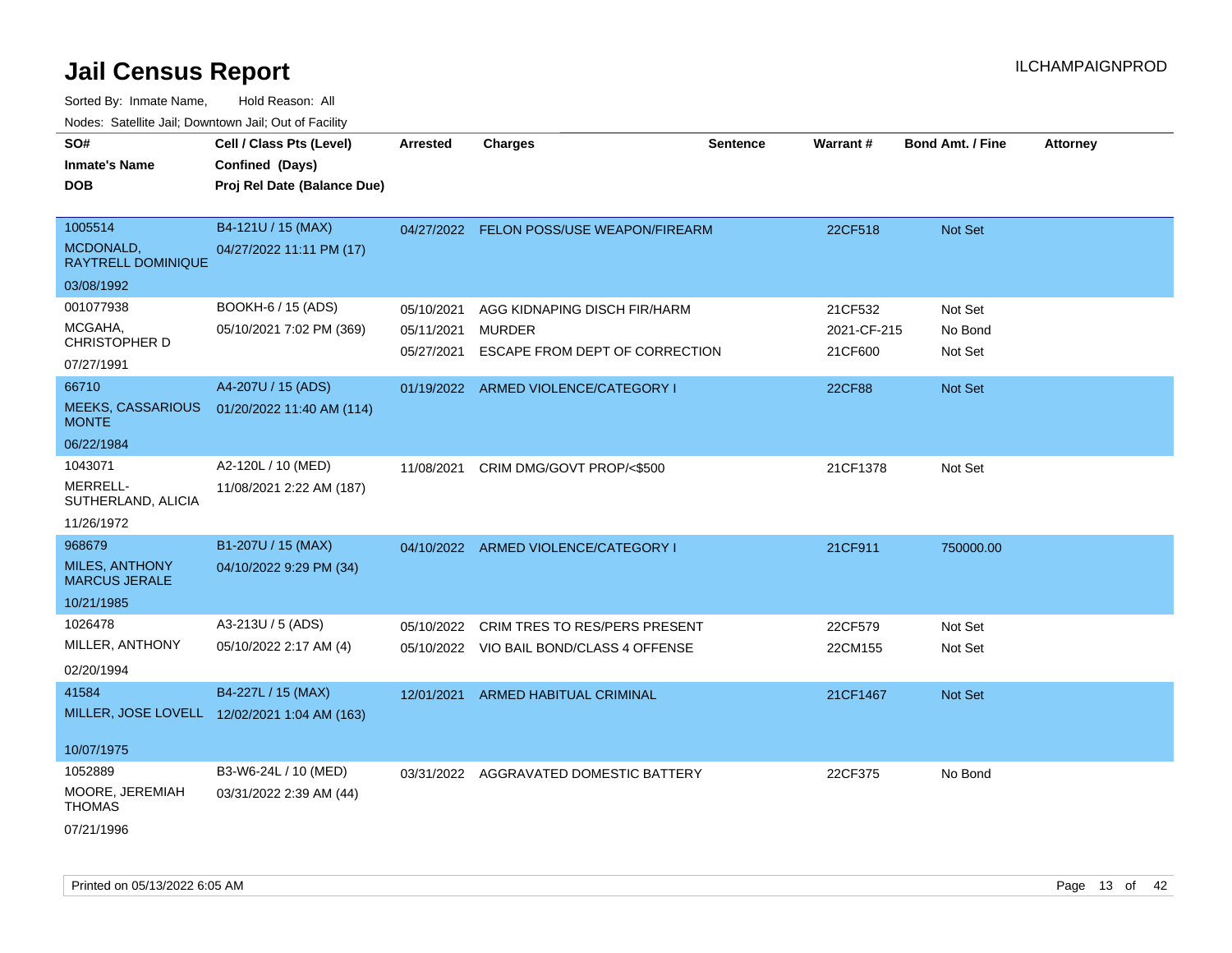| roaco. Catolino cali, Downtown cali, Out of Facility |                             |                 |                                          |                 |              |                         |                 |
|------------------------------------------------------|-----------------------------|-----------------|------------------------------------------|-----------------|--------------|-------------------------|-----------------|
| SO#                                                  | Cell / Class Pts (Level)    | <b>Arrested</b> | <b>Charges</b>                           | <b>Sentence</b> | Warrant#     | <b>Bond Amt. / Fine</b> | <b>Attorney</b> |
| Inmate's Name                                        | Confined (Days)             |                 |                                          |                 |              |                         |                 |
| DOB                                                  | Proj Rel Date (Balance Due) |                 |                                          |                 |              |                         |                 |
|                                                      |                             |                 |                                          |                 |              |                         |                 |
| 539294                                               | B3-W3-12L / 10 (MED)        |                 | 01/11/2022 AGG DUI/NO VALID DL           |                 | 22CF49       | Not Set                 |                 |
| MOSLEY, JAMES<br><b>CALVIN</b>                       | 01/11/2022 9:43 PM (123)    |                 | 01/11/2022 PAROLE REVOCATION             |                 | CH2200227    | No Bond                 |                 |
| 12/11/1985                                           |                             |                 |                                          |                 |              |                         |                 |
| 001078517                                            | B1-102L / 15 (MAX)          | 10/19/2021      | ATTEMPT (FIRST DEGREE MURDER)            |                 | 21CF1267     | Not Set                 |                 |
| NELSON, RORY<br><b>DEMOND</b>                        | 10/19/2021 3:55 AM (207)    |                 |                                          |                 |              |                         |                 |
| 08/14/1984                                           |                             |                 |                                          |                 |              |                         |                 |
| 001078854                                            | B2-DR / 15 (SPH)            | 02/15/2022      | ARMED VIOLENCE/CATEGORY I                |                 | 22CF190      | Not Set                 |                 |
| PATNAUDE, MARTY<br><b>WW</b>                         | 02/15/2022 5:12 PM (88)     |                 | 02/15/2022 AGG BATTERY/DISCHARGE FIREARM |                 | 2019JD22     | No Bond                 |                 |
| 08/26/2003                                           |                             |                 |                                          |                 |              |                         |                 |
| 1076920                                              | BOOKH-8 / 10 (MED)          |                 | 05/11/2022 FELON POSS/USE WEAPON/FIREARM | 15y (DOC)       | 20-CF-892    | No Bond                 |                 |
| PENNINGTON, RICHIE<br>DEAN                           | 05/11/2022 12:19 PM (3)     |                 |                                          |                 |              |                         |                 |
| 05/11/1977                                           |                             |                 |                                          |                 |              |                         |                 |
| 61251                                                | A3-114L / 15 (ADS)          | 12/27/2021      | <b>PRED CRIM SEX ASLT/VICTIM &lt;13</b>  |                 | 21CF651      | No Bond                 |                 |
| PETMECKY, JOHN<br><b>ROBERT</b>                      | 12/27/2021 1:52 PM (138)    |                 |                                          |                 |              |                         |                 |
| 03/09/1983                                           |                             |                 |                                          |                 |              |                         |                 |
| 1030954                                              | B3-W4-16L / 10 (MED)        | 01/14/2022      | ARMED VIOLENCE/CATEGORY I                |                 | 22CF76       | Not Set                 |                 |
| PETTIGREW,<br>MALCOME JAMIESON                       | 01/15/2022 4:35 AM (119)    |                 | 01/14/2022 MFG/DEL CANNABIS/10-30 GRAMS  |                 | 2020CF9      | 15000.00                |                 |
| 02/20/1995                                           |                             |                 |                                          |                 |              |                         |                 |
| 1059394                                              | B3-W1-04L / 5 (MIN)         |                 | 02/16/2022 AGG DUI/NO VALID DL           |                 | 2020CF1396   | No Bond                 |                 |
| PHILLIPS, ISAAC<br><b>TERRELL</b>                    | 02/16/2022 9:00 AM (87)     |                 |                                          |                 |              |                         |                 |
| 12/27/1996                                           | 5/15/2022 (0.00)            |                 |                                          |                 |              |                         |                 |
| 1069766                                              | A1-124L / 5 (MIN)           | 04/05/2022      | DUI ANY AMOUNT OF DRUG                   |                 | 17-DT-0026-1 | No Bond                 |                 |
| PHILLIPS, REBEKAH<br>LOUISE                          | 04/05/2022 2:44 PM (39)     |                 |                                          |                 |              |                         |                 |
| 09/06/1985                                           |                             |                 |                                          |                 |              |                         |                 |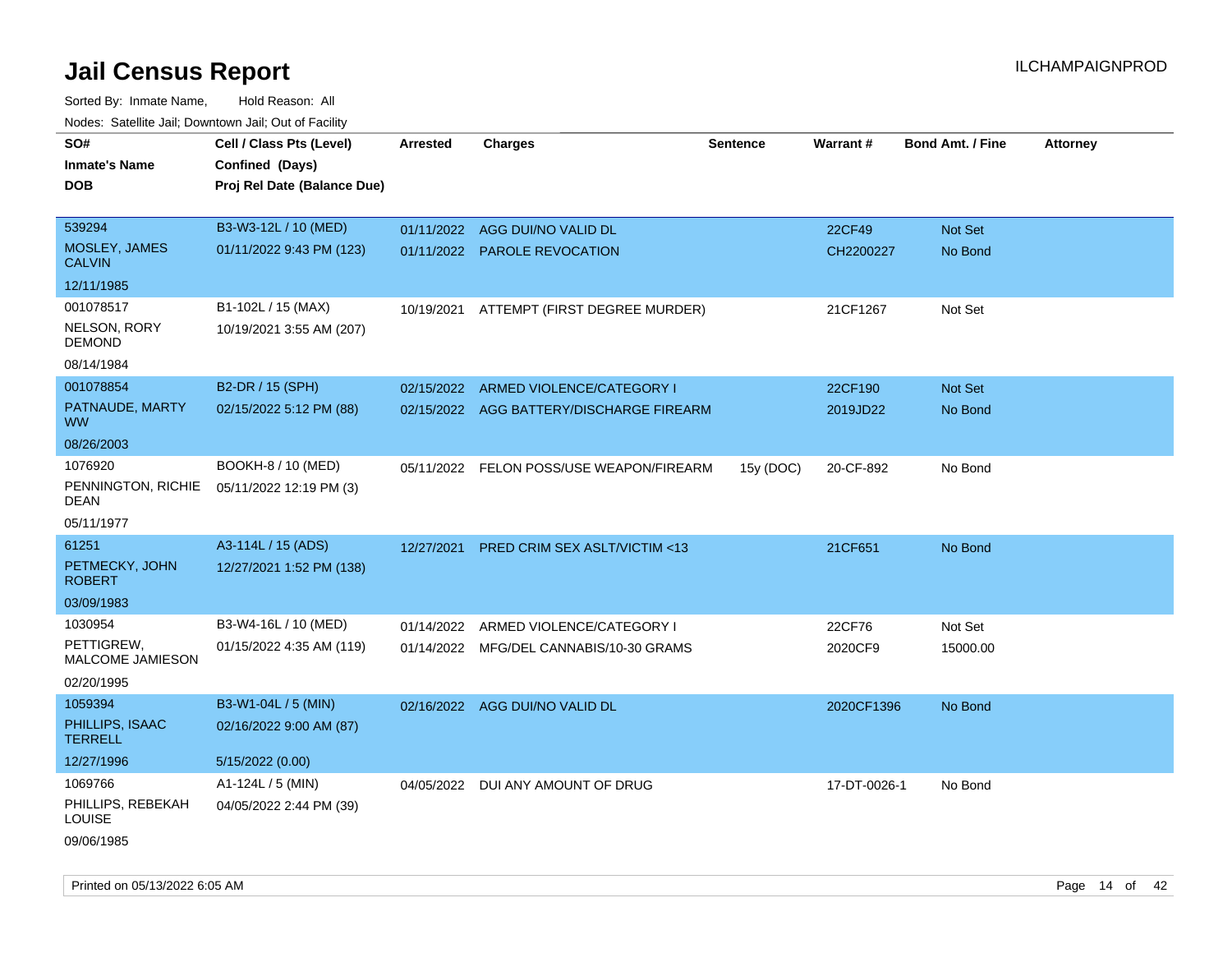| SO#<br><b>Inmate's Name</b><br><b>DOB</b>                            | Cell / Class Pts (Level)<br>Confined (Days)<br>Proj Rel Date (Balance Due) | <b>Arrested</b>                                      | <b>Charges</b>                                                                                  | <b>Sentence</b> | Warrant#                                           | <b>Bond Amt. / Fine</b>                     | <b>Attorney</b> |
|----------------------------------------------------------------------|----------------------------------------------------------------------------|------------------------------------------------------|-------------------------------------------------------------------------------------------------|-----------------|----------------------------------------------------|---------------------------------------------|-----------------|
| 1022441<br>PICKENS, DONTRELL<br><b>DEMAR</b><br>12/10/1993           | B2-T1-01U / 10 (SPH)<br>10/27/2021 1:39 PM (199)                           | 10/27/2021<br>10/27/2021                             | AGG BATTERY/PEACE OFFICER<br>AGG BATTERY/PEACE OFFICER                                          |                 | 2020 CF 1488<br>2021 CF 12                         | No Bond<br>No Bond                          |                 |
| 60613<br>POINDEXTER,<br><b>ANTHONY DEVON</b><br>06/14/1978           | B4-226L / 10 (MED)<br>04/26/2022 8:49 PM (18)                              | 04/26/2022                                           | FELON POSS/USE WEAPON/FIREARM                                                                   |                 | 22CF513                                            | No Bond                                     |                 |
| 54916<br>RAYBURN, JOSHUA<br><b>STEVEN</b><br>03/09/1982              | B4-222U / 10 (MED)<br>04/29/2022 1:56 PM (15)                              |                                                      | 04/29/2022 ATTEMPT DISARM PC OFF/CORR EMP                                                       |                 | 22CF535                                            | <b>Not Set</b>                              |                 |
| 001078482<br><b>REED, MONTRES</b><br>ANTRON<br>02/26/2004            | B1-204L / 10 (MED)<br>03/14/2022 12:06 PM (61)                             | 03/14/2022                                           | AGG DISCHARGE FIREARM/VEH/SCH                                                                   |                 | 22CF299                                            | 250000.00                                   |                 |
| 1008646<br>RIVERA, ANDRIANNA<br><b>LEANN</b><br>06/25/1991           | <b>BOOKF-2</b><br>05/12/2022 1:14 PM (2)                                   | 05/12/2022 THEFT<br>05/12/2022                       | RESIST/OBSTRUCTING A PEACE OFFICE<br>05/12/2022 AGG ASLT/USE DDLY WEAPON                        |                 | 22CF20<br>22CM39<br>21CM490                        | 10000.00<br>1000.00<br>1000.00              |                 |
| 001079048<br>ROBINSON, AMARI<br><b>MICHELLE TAMIRA</b><br>04/10/2004 | A1-227L / 15 (MAX)<br>04/10/2022 9:44 AM (34)                              | 04/10/2022<br>04/10/2022<br>04/10/2022<br>04/10/2022 | <b>MURDER</b><br>AGGRAVATED BATTERY<br><b>CRIMINAL DAMAGE</b><br>AGG UNLAWFUL USE WEAPON/PERSON |                 | 21CF649<br>2022-JD-014<br>2022-JD-014<br>21-JD-079 | 1000000.00<br>Not Set<br>Not Set<br>Not Set |                 |
| 1077071<br><b>ROBINSON,</b><br><b>MIKALONTE TROY</b><br>11/15/2000   | <b>BOOKH-1 / 10 (ADS)</b><br>05/07/2022 6:46 PM (7)                        |                                                      | 05/07/2022 AGG BATTERY/PEACE OFFICER                                                            |                 | 22CF568                                            | Not Set                                     |                 |
| 979485<br>RODRIGUEZ, JOSHUA<br><b>ANTHONY</b><br>04/06/1990          | B2-T4-16L / 15 (SPH)<br>03/12/2021 1:57 PM (428)                           | 03/12/2021                                           | <b>PRED CRIM SEX ASLT/VICTIM &lt;13</b>                                                         |                 | 21CF282                                            | Not Set                                     |                 |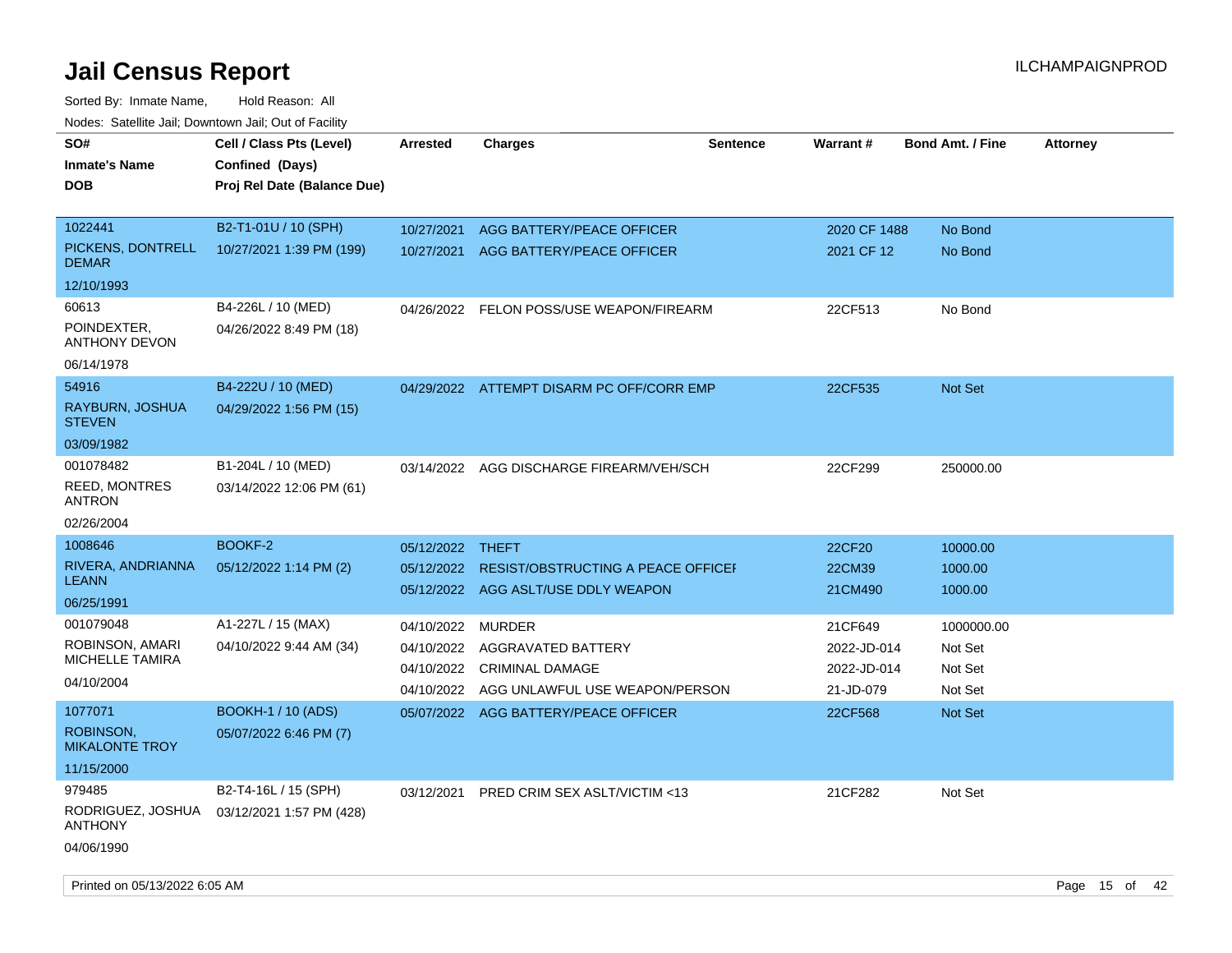Sorted By: Inmate Name, Hold Reason: All Nodes: Satellite Jail; Downtown Jail; Out of Facility

| SO#<br><b>Inmate's Name</b><br><b>DOB</b><br>61330<br><b>RUFFIN, JONATHON</b><br><b>CECIL</b> | Cell / Class Pts (Level)<br>Confined (Days)<br>Proj Rel Date (Balance Due)<br>B4-224L / 15 (MAX)<br>12/01/2021 5:34 AM (164) | <b>Arrested</b><br>12/01/2021<br>12/01/2021 | <b>Charges</b><br><b>ARMED HABITUAL CRIMINAL</b><br><b>PAROLE REVOCATION</b>                              | <b>Sentence</b> | Warrant#<br>21CF1473<br>CH2107545 | <b>Bond Amt. / Fine</b><br>Not Set<br>No Bond      | <b>Attorney</b> |
|-----------------------------------------------------------------------------------------------|------------------------------------------------------------------------------------------------------------------------------|---------------------------------------------|-----------------------------------------------------------------------------------------------------------|-----------------|-----------------------------------|----------------------------------------------------|-----------------|
| 05/10/1984                                                                                    |                                                                                                                              |                                             |                                                                                                           |                 |                                   |                                                    |                 |
| 49960<br><b>RUSSELL, TONY</b><br><b>LAWRENCE</b><br>01/07/1978                                | BOOKH-7 / 5 (ADS)<br>05/10/2022 2:15 PM (4)                                                                                  |                                             | 05/10/2022 POSSESSION OF METH< 5 GRAMS                                                                    |                 | 22CF583                           | Not Set                                            |                 |
| 001077681<br><b>SALES, ANDREW</b><br><b>KEVIN</b><br>02/25/1979                               | B3-W7-26L / 10 (MED)<br>04/08/2022 6:03 PM (36)                                                                              | 04/08/2022<br>04/11/2022                    | CRIM DMG/GOVT PROP/<\$500<br><b>ELEC HRSMT/OBSCENE/FORC FEL</b><br>04/11/2022 AGGRAVATED DOMESTIC BATTERY |                 | 22CM101<br>21CF406<br>21CF247     | <b>Not Set</b><br><b>Not Set</b><br><b>Not Set</b> |                 |
| 1071161<br>SANDERS, MARKELL<br>LAMAR<br>02/02/2000                                            | B4-124L / 15 (MAX)<br>08/18/2021 6:18 PM (269)                                                                               | 08/18/2021                                  | DELIVERY OF OR POSSESSION OF W/INT                                                                        |                 | 21CF1008                          | No Bond                                            |                 |
| 001078441<br>SINGLETON, CORRIE<br>DERRELL<br>05/07/1983                                       | BOOKF-3 / 15 (ADS)<br>10/01/2021 12:36 PM (225)                                                                              | 10/01/2021<br>12/20/2021                    | <b>ARMED HABITUAL CRIMINAL</b><br>SPEEDING 26-34 MPH OVER LIMIT                                           |                 | 21CF1182<br>2021TR2701            | Not Set<br>1000.00                                 |                 |
| 001078608<br>SOMERS, DYLAN<br><b>THOMAS</b><br>05/18/2000                                     | A3-115U / 5 (ADS)<br>04/28/2022 4:49 AM (16)                                                                                 | 04/28/2022                                  | MFG/DEL CANNABIS/30-500 GRAMS                                                                             |                 | 22CF520                           | No Bond                                            |                 |
| 975068<br>SPEARMAN, JOE<br><b>DEMARKUS TERREL</b><br>12/15/1989                               | B1-205U / 15 (MAX)<br>04/26/2022 3:34 PM (18)                                                                                | 04/26/2022                                  | DRVG ON SUSP LICENSE/FTA<br>04/26/2022 ARMED VIOLENCE/CATEGORY I                                          |                 | 19TR17004<br>22CF515              | 690.00<br>No Bond                                  |                 |
| 001077770                                                                                     | A1-124U / 5 (MIN)<br>STOFFLE, KELLY ANNE 01/06/2022 3:14 PM (128)                                                            | 01/06/2022                                  | <b>RESIDENTIAL BURGLARY</b>                                                                               |                 | 21CF319                           | Not Set                                            |                 |

04/12/1989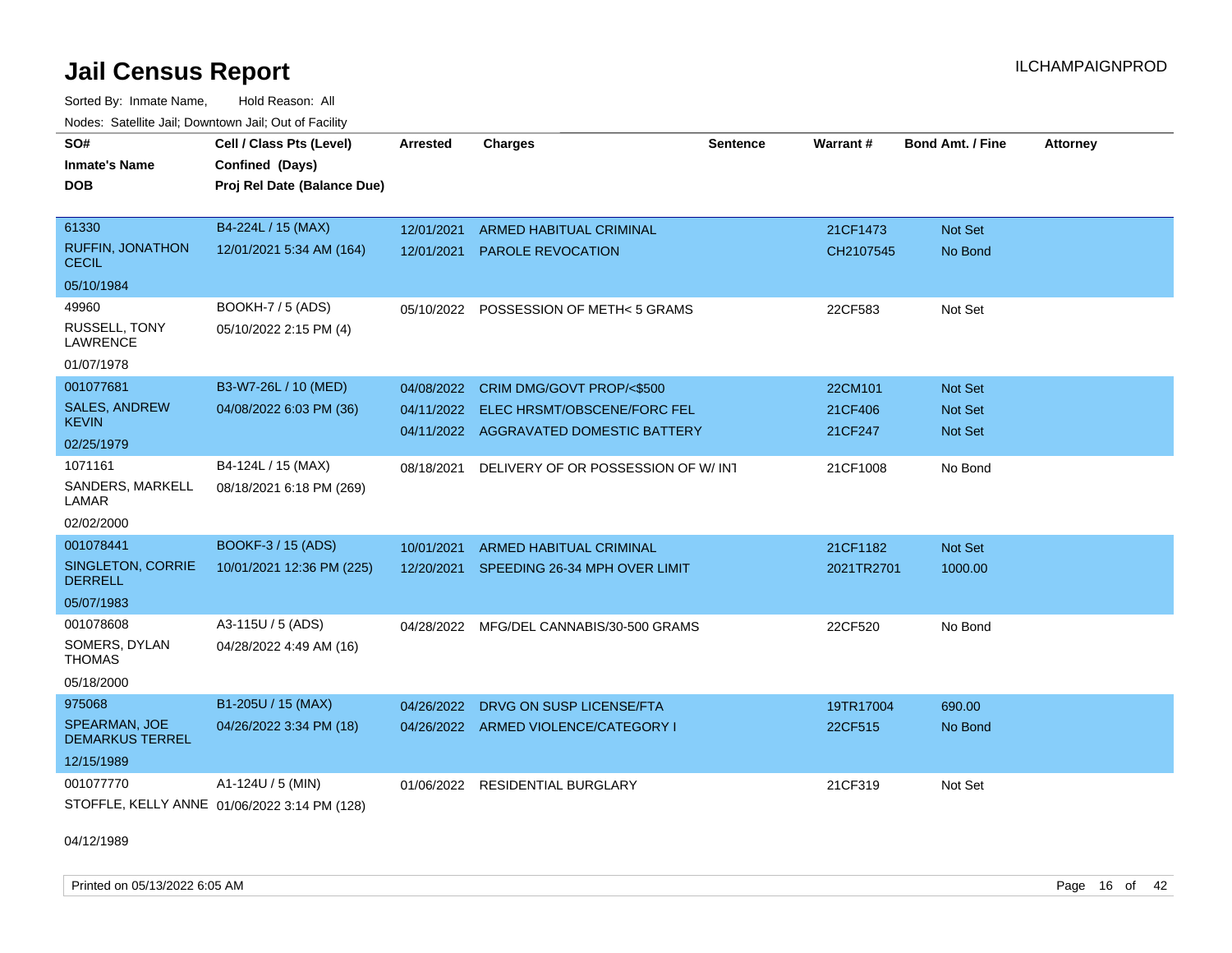| SO#                                          | Cell / Class Pts (Level)    | <b>Arrested</b>     | <b>Charges</b>                          | <b>Sentence</b> | <b>Warrant#</b> | <b>Bond Amt. / Fine</b> | <b>Attorney</b> |
|----------------------------------------------|-----------------------------|---------------------|-----------------------------------------|-----------------|-----------------|-------------------------|-----------------|
| <b>Inmate's Name</b>                         | Confined (Days)             |                     |                                         |                 |                 |                         |                 |
| <b>DOB</b>                                   | Proj Rel Date (Balance Due) |                     |                                         |                 |                 |                         |                 |
|                                              |                             |                     |                                         |                 |                 |                         |                 |
| 38305                                        | B2-T2-06L / 10 (SPH)        |                     | 03/18/2020 CRIMINAL SEXUAL ABUSE        |                 | 20CF-343        | 500000.00               |                 |
| STOVER, JOSH<br><b>ANDREW</b>                | 03/18/2020 10:24 AM (787)   |                     |                                         |                 |                 |                         |                 |
| 08/18/1973                                   |                             |                     |                                         |                 |                 |                         |                 |
| 001078742                                    | A2-222L / 5 (MIN)           | 04/01/2022 BURGLARY |                                         |                 | 22CF33          | 10000.00                |                 |
| TAYLOR, ERIKA LYNN                           | 04/01/2022 10:15 AM (43)    |                     |                                         |                 |                 |                         |                 |
|                                              |                             |                     |                                         |                 |                 |                         |                 |
| 04/09/1996                                   |                             |                     |                                         |                 |                 |                         |                 |
| 1066794                                      | B3-W7-28L / 5 (MIN)         |                     | 04/15/2022 VIO ORDER/PRIOR VIO OF ORDER |                 | 2021CF1061      | 150000.00               |                 |
| <b>TAYLOR, STANLEY</b><br><b>JAMES</b>       | 04/15/2022 9:27 AM (29)     |                     |                                         |                 |                 |                         |                 |
| 01/05/1994                                   |                             |                     |                                         |                 |                 |                         |                 |
| 32058                                        | B4-123U / 15 (MAX)          | 06/14/2021          | <b>AGG DISCH FIREARM</b>                |                 | 21CF690         | Not Set                 |                 |
| THOMPSON, STEVEN<br><b>ONEAL</b>             | 06/14/2021 6:44 AM (334)    |                     |                                         |                 |                 |                         |                 |
| 03/14/1969                                   |                             |                     |                                         |                 |                 |                         |                 |
| 993660                                       | B3-W2-07U / 10 (MED)        | 05/04/2022          | <b>BURGLARY</b>                         |                 | 22CF544         | Not Set                 |                 |
| TORRES-NEGRON,<br><b>JUAN CARLOS</b>         | 05/04/2022 4:34 AM (10)     | 05/11/2022          | PROBATION VIOLATION                     |                 | 22CF11          | Not Set                 |                 |
| 11/18/1983                                   |                             |                     |                                         |                 |                 |                         |                 |
| 001078792                                    | B4-122U / 15 (MAX)          | 01/24/2022          | <b>FUGITIVE FROM JUSTICE</b>            |                 | 22CF99          | Not Set                 |                 |
| TRAMBLE, TOM<br><b>MARCUS</b>                | 01/24/2022 10:24 AM (110)   |                     | 01/24/2022 ARMED VIOLENCE/CATEGORY I    |                 | 22CF101         | Not Set                 |                 |
| 02/28/1985                                   |                             |                     |                                         |                 |                 |                         |                 |
| 1071272                                      | A2-121L / 10 (ADS)          |                     | 05/04/2022 AGGRAVATED BATTERY           |                 | 22CF549         | Not Set                 |                 |
| <b>TSHINGUTA,</b><br><b>GERTRUDE KABONGO</b> | 05/04/2022 10:38 AM (10)    |                     |                                         |                 |                 |                         |                 |
| 06/04/1976                                   |                             |                     |                                         |                 |                 |                         |                 |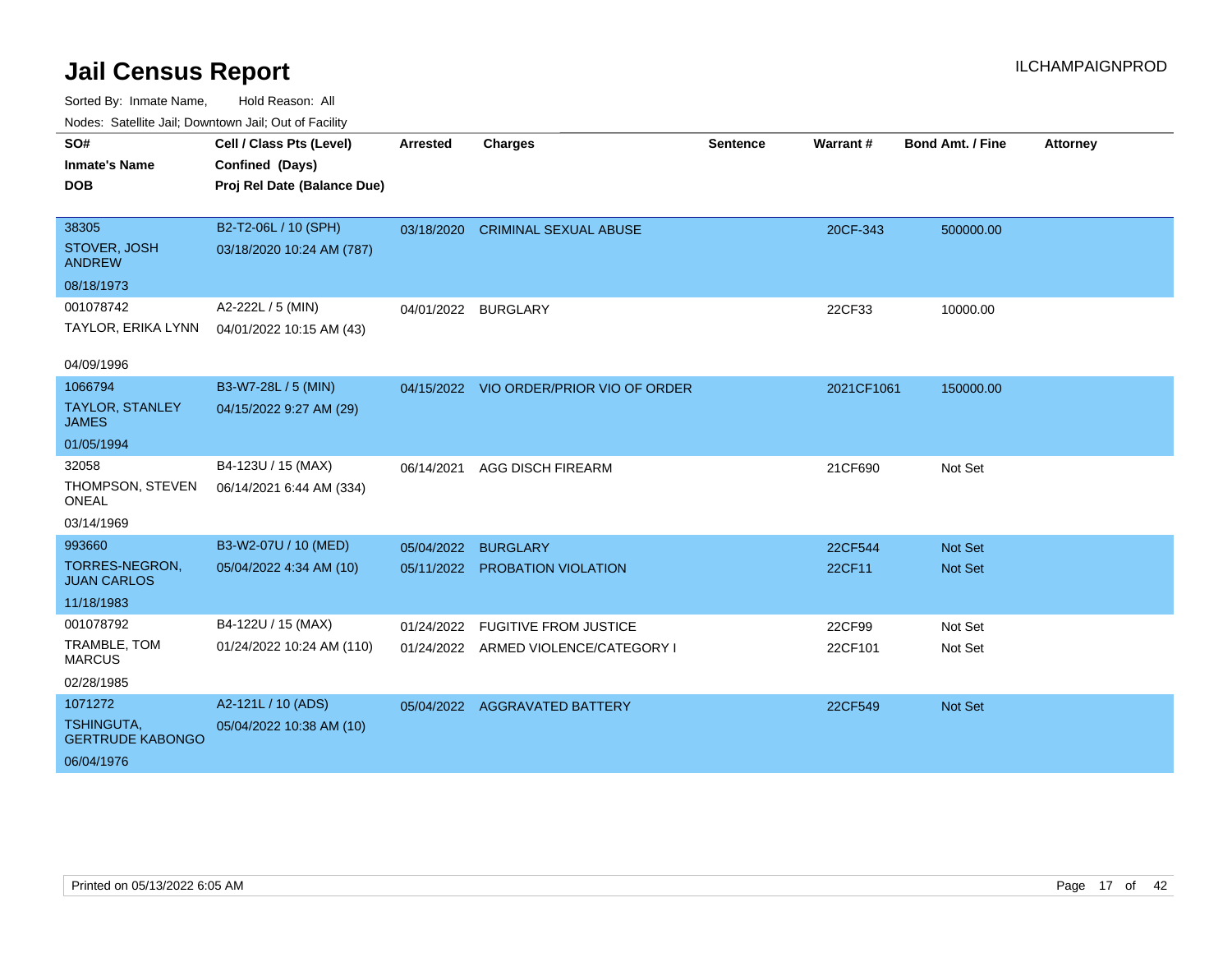| SO#<br><b>Inmate's Name</b><br><b>DOB</b>                              | Cell / Class Pts (Level)<br>Confined (Days)<br>Proj Rel Date (Balance Due) | <b>Arrested</b>                                             | <b>Charges</b>                                                                                                                   | <b>Sentence</b> | <b>Warrant#</b>                                           | <b>Bond Amt. / Fine</b>                                   | <b>Attorney</b> |
|------------------------------------------------------------------------|----------------------------------------------------------------------------|-------------------------------------------------------------|----------------------------------------------------------------------------------------------------------------------------------|-----------------|-----------------------------------------------------------|-----------------------------------------------------------|-----------------|
| 1076325<br><b>TURNER, PRINTISS</b><br>VASHAWN-DEMAN,<br>11/10/2001     | B1-105U / 15 (MAX)<br>03/25/2022 3:15 PM (50)                              | 03/25/2022<br>03/25/2022 MURDER<br>03/25/2022<br>03/28/2022 | AGG UUW/LOADED/NO FCCA/FOID<br><b>DOMESTIC BATTERY</b><br>03/25/2022 AGG UUW/LOADED/NO FCCA/FOID<br><b>FUGITIVE FROM JUSTICE</b> |                 | 2020CF742<br>2021CF1071<br>20CM468<br>21CF1520<br>22CF360 | 25000.00<br>1500000.00<br>1000.00<br>50000.00<br>50000.00 |                 |
| 50548<br>VINEYARD, SHORNOR<br><b>JAMAL</b><br>12/14/1979               | B3-W4-14L / 10 (MED)<br>03/29/2022 8:51 AM (46)<br>5/19/2022 (0.00)        |                                                             | 03/29/2022 AGG UNLAWFUL USE OF WEAPON/VEH                                                                                        |                 | 21CF1067                                                  | No Bond                                                   |                 |
| 39204<br>VOGEL, ALLEN RENO<br>07/18/1974                               | B3-W3-09U / 5 (ADS)<br>05/08/2022 4:50 PM (6)                              | 05/08/2022                                                  | <b>POSS DRUG PARAPHERNALIA</b>                                                                                                   |                 | 22CM152                                                   | Not Set                                                   |                 |
| 1076520<br>WARNER-UDUEBOR,<br><b>JAESEN CHI</b><br>04/11/2001          | B4-222L / 15 (MAX)<br>04/20/2022 2:56 PM (24)                              |                                                             | 04/20/2022 ARMED VIOLENCE/CATEGORY I                                                                                             |                 | 22CF485                                                   | Not Set                                                   |                 |
| 1070737<br><b>WASHINGTON,</b><br><b>JASTINA VIRGINIA</b><br>04/11/2000 | A1-126L / 15 (MAX)<br>10/14/2021 12:02 PM (212)                            | 10/14/2021                                                  | AGG KIDNAPG/<13/INTEL DISABL                                                                                                     | (DHS)           | 2020CF418                                                 | 250000.00                                                 |                 |
| 977140<br><b>WEBSTER, DERRIAL</b><br><b>DEVON</b><br>01/14/1990        | B1-203L / 10 (MED)<br>10/24/2021 2:46 AM (202)                             | 10/24/2021                                                  | ARMED HABITUAL CRIMINAL                                                                                                          |                 | 21CF1289                                                  | Not Set                                                   |                 |
| 1074577<br><b>WELLS, NAPOLEON</b><br>03/30/1951                        | BOOKH-5<br>05/13/2022 1:08 AM (1)                                          | 05/13/2022                                                  | DRIVING ON SUSPENDED LICENSE<br>05/13/2022 AGGRAVATED BATTERY/NURSE                                                              |                 | 2021TR1427<br>2021CF1519                                  | 10000.00<br>10000.00                                      |                 |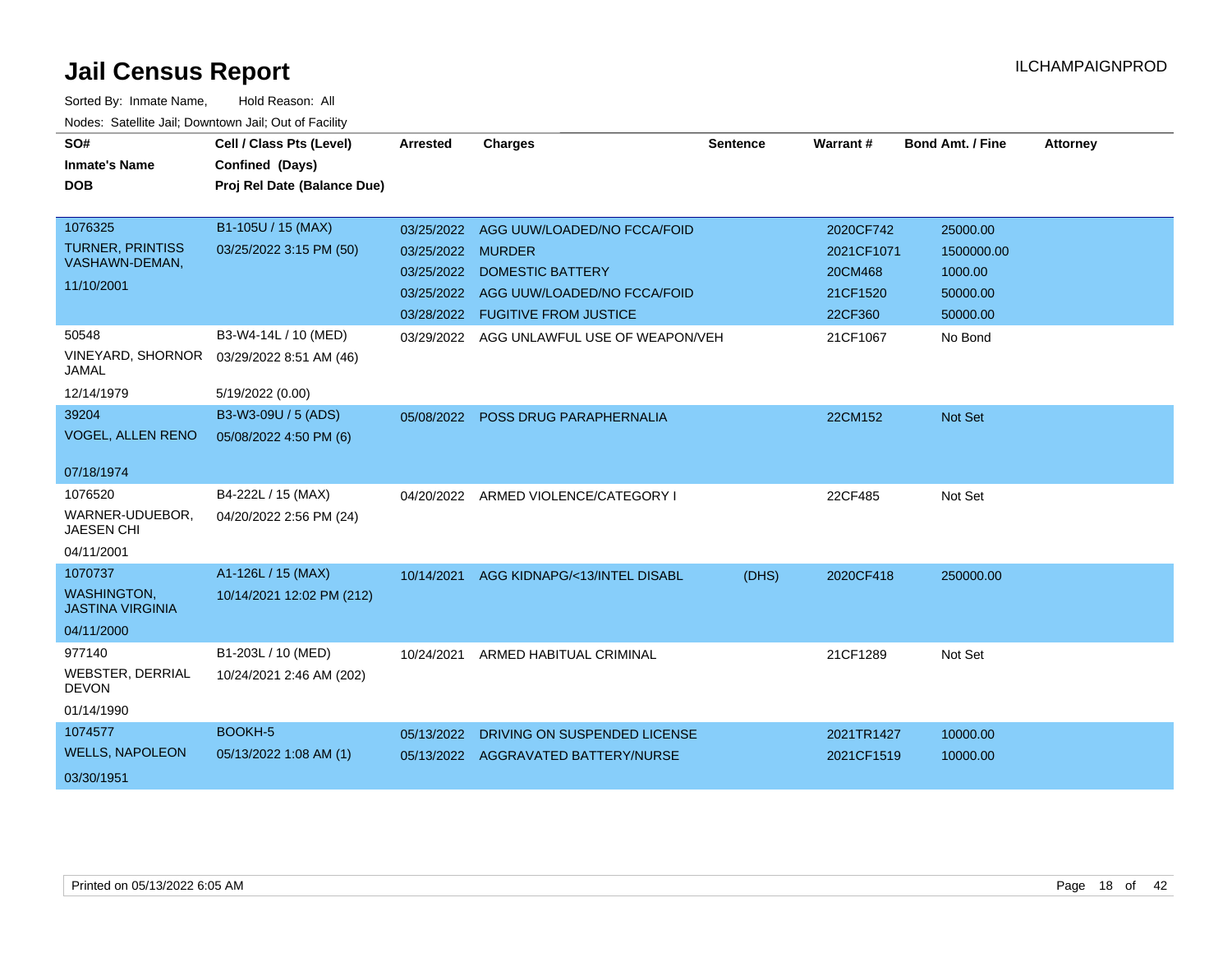| SO#<br><b>Inmate's Name</b><br><b>DOB</b> | Cell / Class Pts (Level)<br>Confined (Days)<br>Proj Rel Date (Balance Due) | <b>Arrested</b> | <b>Charges</b>                            | <b>Sentence</b> | Warrant#    | <b>Bond Amt. / Fine</b> | <b>Attorney</b> |
|-------------------------------------------|----------------------------------------------------------------------------|-----------------|-------------------------------------------|-----------------|-------------|-------------------------|-----------------|
|                                           |                                                                            |                 |                                           |                 |             |                         |                 |
| 001078328                                 | B1-105L / 15 (MAX)                                                         | 08/30/2021      | FELON POSS/USE WEAPON/FIREARM             |                 | 21CF1045    | <b>Not Set</b>          |                 |
| <b>WHITE, JUSTIN</b><br><b>STEVEN</b>     | 08/30/2021 10:48 AM (257)                                                  |                 |                                           |                 |             |                         |                 |
| 10/25/1995                                |                                                                            |                 |                                           |                 |             |                         |                 |
| 001077235                                 | B4-221U / 10 (MED)                                                         | 04/26/2022      | POSSESSING A CONTROLLED SUBSTAND          |                 | 22CF507     | Not Set                 |                 |
| <b>WHITLEY, CHARLES</b>                   | 04/26/2022 6:11 PM (18)                                                    | 04/26/2022      | POSS AMT CON SUB EXCEPT(A)/(D)            |                 | 20CF1077    | 940.00                  |                 |
|                                           |                                                                            |                 | 04/26/2022 WARRANT OUT OF COUNTY          |                 | 20TR10761   | 3000.00                 |                 |
| 09/03/1975                                |                                                                            | 04/26/2022      | WARRANT OUT OF COUNTY                     |                 | 20TR10760   | 3000.00                 |                 |
|                                           |                                                                            | 04/26/2022      | WARRANT OUT OF COUNTY                     |                 | 20CM646     | 5000.00                 |                 |
| 638552                                    | B2-T2-08L / 5 (SPH)                                                        | 10/07/2021      | CHILD PORNOGRAPHY/PHOTOGRAPH              |                 | 2021CF1207  | No Bond                 |                 |
| <b>WILLIAMS, MICHAEL</b><br><b>JAMES</b>  | 10/07/2021 12:20 PM (219)                                                  |                 |                                           |                 |             |                         |                 |
| 03/29/1964                                |                                                                            |                 |                                           |                 |             |                         |                 |
| 1066370                                   | B1-101L / 15 (MAX)                                                         | 07/28/2021      | ARMED VIOLENCE/CATEGORY III               |                 | 2021 CF 882 | Not Set                 |                 |
| <b>WILLIAMS, REONTE</b><br><b>REMIR</b>   | 07/28/2021 5:40 AM (290)                                                   |                 |                                           |                 |             |                         |                 |
| 05/14/1999                                |                                                                            |                 |                                           |                 |             |                         |                 |
| 1051953                                   | A1-226L / 10 (MED)                                                         | 02/02/2022      | DOMESTIC BATTERY/OTHER PRIOR              | 8y (DOC)        | 22CF144     | <b>Not Set</b>          |                 |
| <b>WINSTON, ALYSSIA</b><br><b>LETEECE</b> | 02/02/2022 4:29 AM (101)                                                   |                 | 03/28/2022 AGG ROBBERY/INDICATE ARM W/FIR | 8y (DOC)        | 22CF353     | <b>Not Set</b>          |                 |
| 03/17/1996                                |                                                                            |                 |                                           |                 |             |                         |                 |
| 001077731                                 | B1-201U / 15 (MAX)                                                         |                 | 04/12/2022 ATTEMPT (FIRST DEGREE MURDER)  |                 | 22CF428     | 1500000.00              |                 |
| YOUNG, AARON<br><b>BLAKE</b>              | 04/12/2022 12:53 PM (32)                                                   |                 |                                           |                 |             |                         |                 |
| 03/04/2000                                |                                                                            |                 |                                           |                 |             |                         |                 |
| <b>Total Satellite Jail: 146</b>          |                                                                            | Males: 121      | Females: 25<br>Unknown: 0                 |                 |             |                         |                 |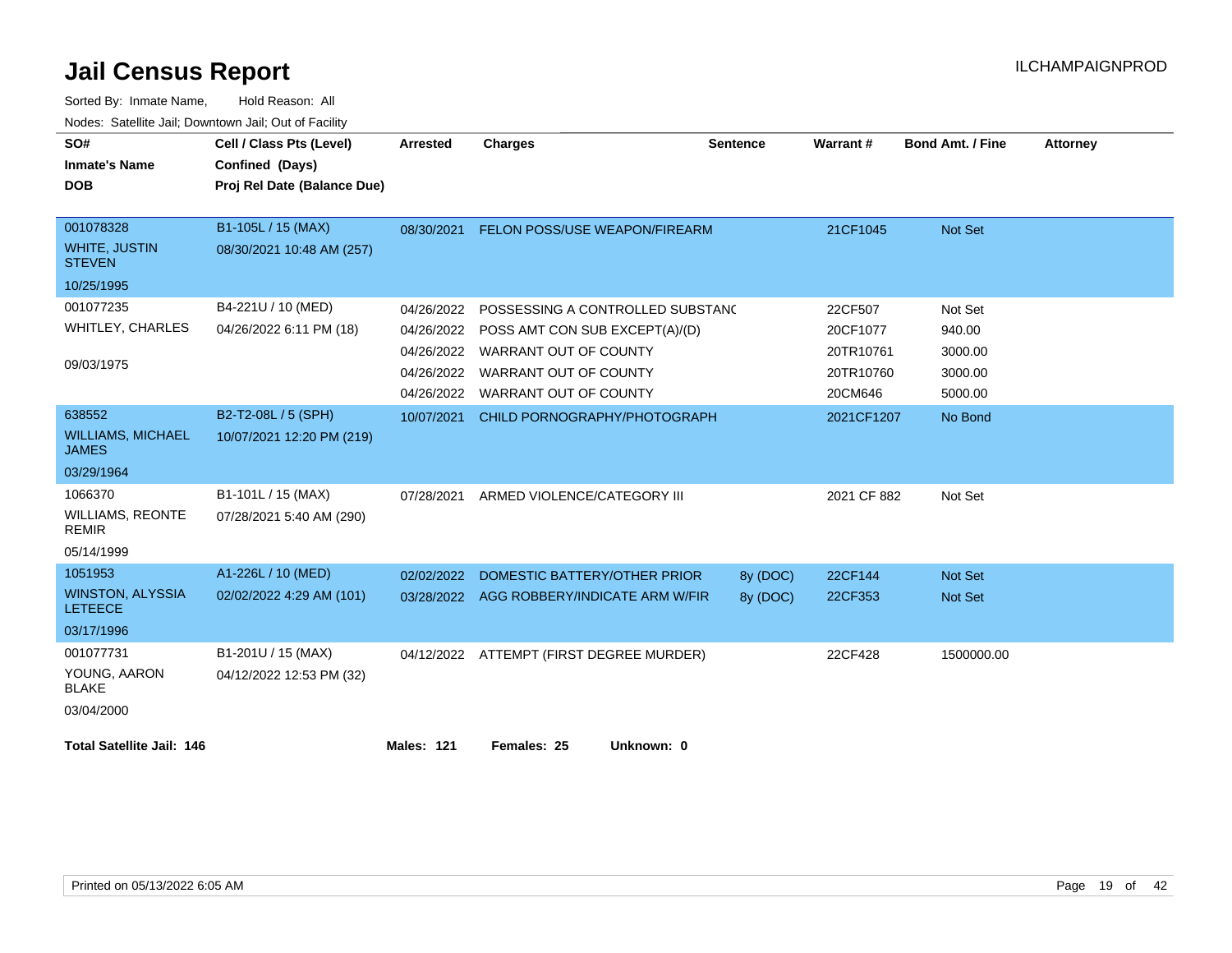| <b>Downtown Jail</b>                  |                                             |                 |                                           |                 |            |                         |                 |
|---------------------------------------|---------------------------------------------|-----------------|-------------------------------------------|-----------------|------------|-------------------------|-----------------|
| SO#                                   | Cell / Class Pts (Level)                    | <b>Arrested</b> | <b>Charges</b>                            | <b>Sentence</b> | Warrant#   | <b>Bond Amt. / Fine</b> | <b>Attorney</b> |
| <b>Inmate's Name</b>                  | Confined (Days)                             |                 |                                           |                 |            |                         |                 |
| <b>DOB</b>                            | Proj Rel Date (Balance Due)                 |                 |                                           |                 |            |                         |                 |
|                                       |                                             |                 |                                           |                 |            |                         |                 |
| 952871                                | G3U / 5 (MIN)                               |                 | 03/13/2022 METH DELIVERY/5<15 GRAMS       |                 | 22CF300    | No Bond                 |                 |
| <b>DAVID</b>                          | AUTEBERRY, JOSHUA 03/13/2022 7:24 PM (62)   |                 |                                           |                 |            |                         |                 |
| 12/28/1984                            |                                             |                 |                                           |                 |            |                         |                 |
| 001078218                             | D1 / 5 (ADS)                                | 03/23/2022      | <b>CRIMINAL TRESPASS TO LAND</b>          |                 | 21CM340    | 1000.00                 |                 |
| BAKER, REED ALLEN                     | 03/23/2022 6:55 PM (52)                     | 03/23/2022      | <b>DISORDERLY CONDUCT</b>                 |                 | 20OV0267   | 1000.00                 |                 |
| 07/28/1981                            |                                             |                 | 03/24/2022 RETAIL THEFT                   |                 | 20CM658    | 5000.00                 |                 |
| 517915                                | G6L / 5 (MIN)                               | 08/03/2021      | <b>BURGLARY</b>                           |                 | 21CF289    | 20000.00                |                 |
| <b>BOXLEY, CHARLES</b>                | 08/03/2021 2:18 PM (284)                    | 08/03/2021      | <b>BURGLARY</b>                           |                 | 21CF679    | 20000.00                |                 |
| <b>OMAR</b>                           |                                             | 08/03/2021      | FORGERY/ISSUE/DELIVER DOCUMENT            |                 |            | No Bond                 |                 |
| 01/10/1985                            |                                             |                 |                                           |                 |            |                         |                 |
| 47897                                 | E2L / 15 (ADS)                              | 01/19/2022      | PAROLE REVOCATION                         |                 | VA2201139  | No Bond                 |                 |
| BRANAMAN.<br><b>CLIFFORD EARL</b>     | 01/19/2022 9:21 PM (115)                    | 01/19/2022      | VIOLATE ORDER PROTECTION                  |                 | 22CF85     | Not Set                 |                 |
| 03/09/1975                            |                                             |                 | 01/19/2022 DRVG REVOKED/2+/PERS INJ/DEATH |                 | 22CF84     | Not Set                 |                 |
| 995432                                | I2 / 10 (ADS)                               | 12/20/2021      | FAIL TO RPT WKLY/NO FIXED ADDR            |                 | 21CF1559   | <b>Not Set</b>          |                 |
| <b>BROWN, JAVON</b><br><b>SHANTEZ</b> | 12/20/2021 2:06 AM (145)                    |                 |                                           |                 |            |                         |                 |
| 10/14/1991                            |                                             |                 |                                           |                 |            |                         |                 |
| 001078900                             | J7L / 15 (ADS)                              |                 | 03/02/2022 MURDER/INTENT TO KILL/INJURE   |                 | 22CF252    | Not Set                 |                 |
| BYRD, ANDREW<br><b>DARNELL</b>        | 03/02/2022 11:59 PM (73)                    |                 |                                           |                 |            |                         |                 |
| 12/30/2003                            |                                             |                 |                                           |                 |            |                         |                 |
| 001078092                             | H <sub>2</sub> U / 10 (ADS)                 |                 | 12/27/2021 AGG BATTERY/PUBLIC PLACE       |                 | 2021CF1042 | 5000.00                 |                 |
| <b>WILLIAM</b>                        | CHOUNARD, STANLEY 12/27/2021 10:47 PM (138) |                 |                                           |                 |            |                         |                 |
| 06/25/1986                            |                                             |                 |                                           |                 |            |                         |                 |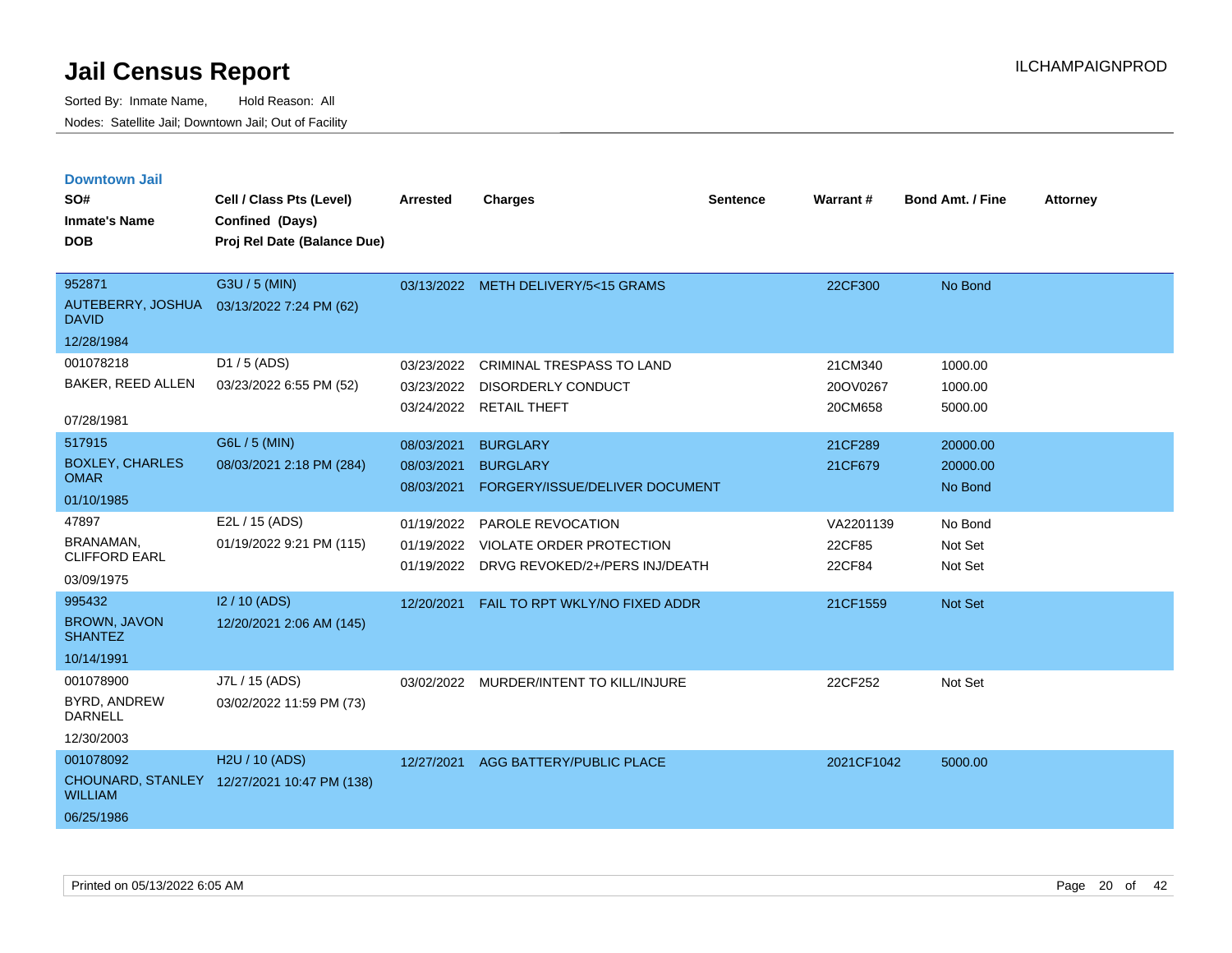| SO#                                              | Cell / Class Pts (Level)    | <b>Arrested</b> | <b>Charges</b>                          | Sentence | Warrant#    | <b>Bond Amt. / Fine</b> | <b>Attorney</b> |
|--------------------------------------------------|-----------------------------|-----------------|-----------------------------------------|----------|-------------|-------------------------|-----------------|
| <b>Inmate's Name</b>                             | Confined (Days)             |                 |                                         |          |             |                         |                 |
| <b>DOB</b>                                       | Proj Rel Date (Balance Due) |                 |                                         |          |             |                         |                 |
|                                                  |                             |                 |                                         |          |             |                         |                 |
| 56241                                            | E1L / 5 (MIN)               |                 | 01/13/2022 VIOLATE ORDER/PRIOR DOM BTRY |          | 22CF59      | Not Set                 |                 |
| <b>CLARK, DAMON</b><br><b>GILLMORE</b>           | 01/13/2022 4:36 AM (121)    |                 | 04/04/2022 CIVIL FTA WARRANT            |          | 2007D200    | 100000.00               |                 |
| 12/21/1976                                       |                             |                 |                                         |          |             |                         |                 |
| 001078838                                        | D <sub>2</sub> / 15 (ADS)   | 02/12/2022      | PRED CRIM SEX ASLT/BODILY HARM          |          | 21CF30      | 150000.00               |                 |
| CLAYTON, KAREEM<br>JAMAL                         | 02/12/2022 8:55 AM (91)     |                 |                                         |          |             |                         |                 |
| 02/03/1974                                       |                             |                 |                                         |          |             |                         |                 |
| 1075361                                          | $15/5$ (ADS)                | 04/16/2021      | <b>BURGLARY</b>                         |          | 21CF414     | <b>Not Set</b>          |                 |
| <b>COWART, TORREY</b><br><b>BENJAMEN, Junior</b> | 04/16/2021 9:17 PM (393)    |                 |                                         |          |             |                         |                 |
| 11/22/1987                                       |                             |                 |                                         |          |             |                         |                 |
| 1074319                                          | K1 / 15 (SPH)               | 10/12/2021      | AGGRAVATED CRUELTY TO ANIMALS           |          | 21CF1238    | Not Set                 |                 |
| CRAIG, DAVUCCI<br><b>DAVION</b>                  | 10/12/2021 11:36 AM (214)   | 10/14/2021      | <b>MURDER</b>                           |          | 21CF1239    | Not Set                 |                 |
| 08/02/2001                                       |                             |                 |                                         |          |             |                         |                 |
| 571307                                           | J3L / 15 (ADS)              | 09/14/2020      | <b>CRIM SEXUAL ABUSE/CONSENT</b>        |          | 2020CF1026  | <b>Not Set</b>          |                 |
| DOMINGO-<br>CASTANEDA,                           | 09/14/2020 11:19 PM (607)   | 09/14/2020      | <b>PRED CRIM SEX ASLT/VICTIM &lt;13</b> |          | 2020CF1025  | <b>Not Set</b>          |                 |
| 09/29/1989                                       |                             |                 |                                         |          |             |                         |                 |
| 527379                                           | D6 / 15 (ADS)               | 10/25/2021      | ARMED HABITUAL CRIMINAL                 |          | 21CF1297    | Not Set                 |                 |
| DRAKE, MARCELL<br><b>DEON</b>                    | 10/25/2021 5:05 PM (201)    | 10/27/2021      | AGG DOMESTIC BATTERY/STRANGLE           |          | 21CF1245    | Not Set                 |                 |
| 04/20/1987                                       |                             |                 |                                         |          |             |                         |                 |
| 527081                                           | F1L / 10 (MED)              | 09/06/2021      | ARSON/REAL/PERSONAL PROP>\$150          |          | 2021 CF 797 | 25000.00                |                 |
| <b>FERGUSON,</b><br><b>CHRISTOPHER</b>           | 09/06/2021 1:18 PM (250)    |                 |                                         |          |             |                         |                 |
| 12/21/1981                                       |                             |                 |                                         |          |             |                         |                 |
| 524764                                           | G3L / 5 (MIN)               |                 | 09/18/2021 METH DELIVERY/15<100 GRAMS   |          | 21CF627     | 50000.00                |                 |
| <b>FISCUS, ROBERT</b><br><b>LOWELL</b>           | 09/18/2021 10:50 AM (238)   |                 |                                         |          |             |                         |                 |
| 02/17/1986                                       |                             |                 |                                         |          |             |                         |                 |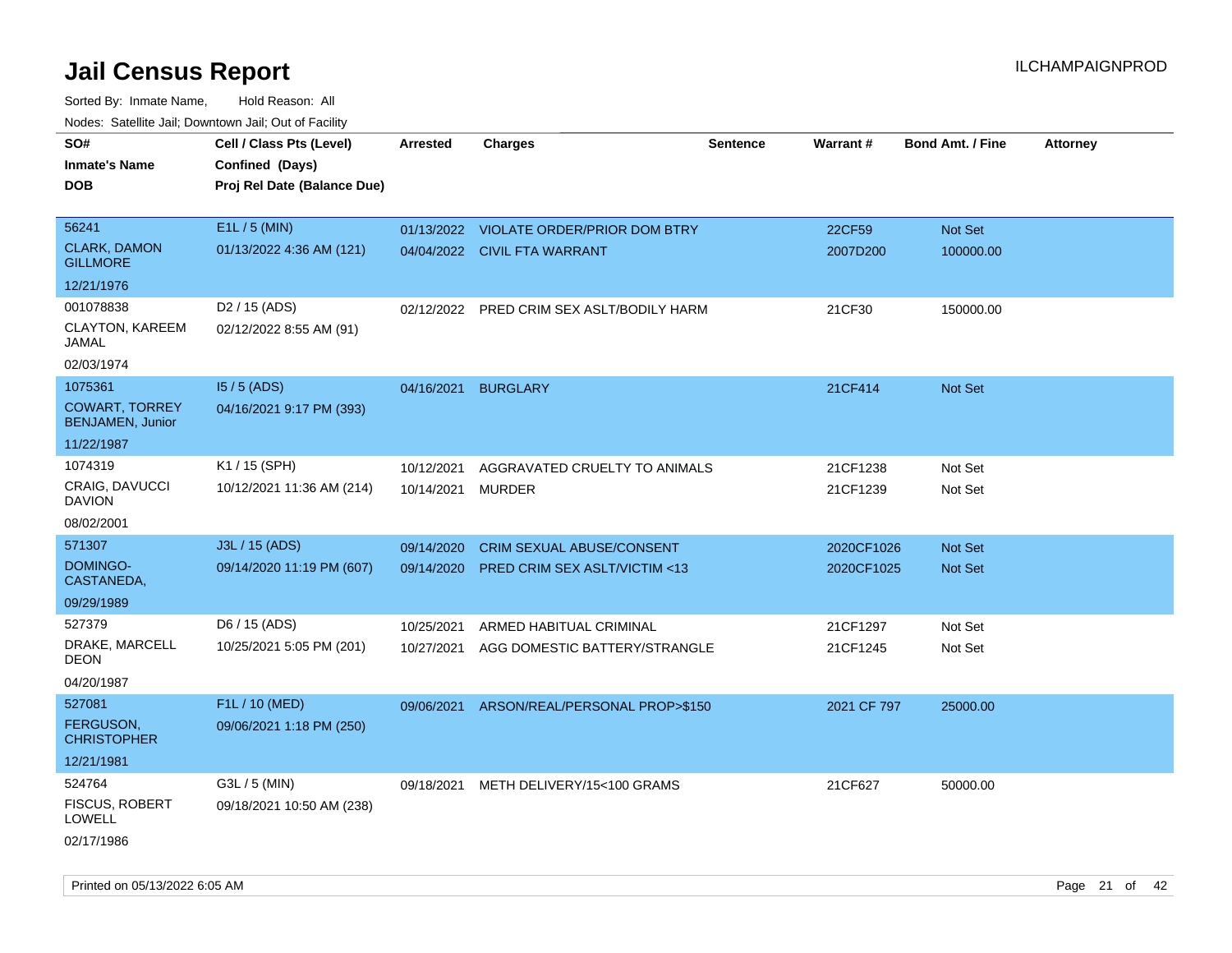Sorted By: Inmate Name, Hold Reason: All Nodes: Satellite Jail; Downtown Jail; Out of Facility

| <b>Houce.</b> Catellite ball, Downtown ball, Out of Fability |                                             |                  |                                           |                 |                 |                         |                 |
|--------------------------------------------------------------|---------------------------------------------|------------------|-------------------------------------------|-----------------|-----------------|-------------------------|-----------------|
| SO#                                                          | Cell / Class Pts (Level)                    | Arrested         | <b>Charges</b>                            | <b>Sentence</b> | <b>Warrant#</b> | <b>Bond Amt. / Fine</b> | <b>Attorney</b> |
| <b>Inmate's Name</b>                                         | Confined (Days)                             |                  |                                           |                 |                 |                         |                 |
| <b>DOB</b>                                                   | Proj Rel Date (Balance Due)                 |                  |                                           |                 |                 |                         |                 |
|                                                              |                                             |                  |                                           |                 |                 |                         |                 |
| 1068917                                                      | H6U / 5 (ADS)                               |                  | 08/11/2021 VIO ORDER/PRIOR VIO OF ORDER   |                 | 21CF965         | <b>Not Set</b>          |                 |
| <b>GARCIA, JUAN</b><br><b>CARLOS</b>                         | 08/11/2021 9:24 PM (276)                    |                  |                                           |                 |                 |                         |                 |
| 10/21/1997                                                   |                                             |                  |                                           |                 |                 |                         |                 |
| 32913                                                        | I1 / 15 (ADS)                               | 12/03/2021       | PRED CRIM SEX ASLT/VICTIM <13             |                 | 21CF1481        | Not Set                 |                 |
| GROB, WARREN A,<br>Junior                                    | 12/03/2021 4:24 PM (162)                    |                  |                                           |                 |                 |                         |                 |
| 12/07/1950                                                   |                                             |                  |                                           |                 |                 |                         |                 |
| 001078868                                                    | K3 / 5 (ADS)                                |                  | 02/24/2022 STALKING/CAUSE FEAR FOR SAFETY |                 | 22CF227         | 150000.00               |                 |
| HARRIS-MINER,<br><b>NICHOLAS</b>                             | 02/24/2022 3:56 PM (79)                     |                  |                                           |                 |                 |                         |                 |
| 07/08/1998                                                   |                                             |                  |                                           |                 |                 |                         |                 |
| 987949                                                       | B1 / 10 (SPH)                               | 03/29/2022       | <b>FELON POSS/FIREARM</b>                 |                 | 22CF365         | Not Set                 |                 |
| HOLT, TERRELL<br>VALENTINO                                   | 03/29/2022 12:53 AM (46)                    |                  |                                           |                 |                 |                         |                 |
| 02/17/1991                                                   |                                             |                  |                                           |                 |                 |                         |                 |
| 501278                                                       | H4U / 5 (ADS)                               |                  | 04/18/2022 INDIRECT CIVIL CONTEMPT        |                 |                 | 987.00                  |                 |
| HURSEY, DANIEL<br><b>SCOTT</b>                               | 04/18/2022 9:26 AM (26)                     |                  |                                           |                 |                 |                         |                 |
| 08/30/1987                                                   | 5/17/2022 (0.00)                            |                  |                                           |                 |                 |                         |                 |
| 518711                                                       | G4U / 5 (MIN)                               | 01/30/2022 THEFT |                                           |                 | 22CF133         | Not Set                 |                 |
| INGERSON, LUCUS<br><b>JAMES</b>                              | 01/30/2022 4:57 PM (104)                    |                  |                                           |                 |                 |                         |                 |
| 09/16/1979                                                   |                                             |                  |                                           |                 |                 |                         |                 |
| 001078766                                                    | $13/5$ (ADS)                                | 02/08/2022       | <b>AGGRAVATED BATTERY</b>                 |                 | 22CF160         | <b>Not Set</b>          |                 |
| <b>JOHNSON, IYONZI</b>                                       | 02/08/2022 11:56 AM (95)                    | 02/08/2022       | <b>BURGLARY</b>                           |                 | 22CF63          | 3000.00                 |                 |
| 07/16/1994                                                   |                                             |                  |                                           |                 |                 |                         |                 |
| 1073894                                                      | H1L / 5 (ADS)                               | 04/07/2022       | PROBATION VIOLATION                       |                 | 2021CF920       | Not Set                 |                 |
|                                                              | JOKICH, ANTON VEGO  04/07/2022 5:40 PM (37) |                  |                                           |                 |                 |                         |                 |

05/30/1969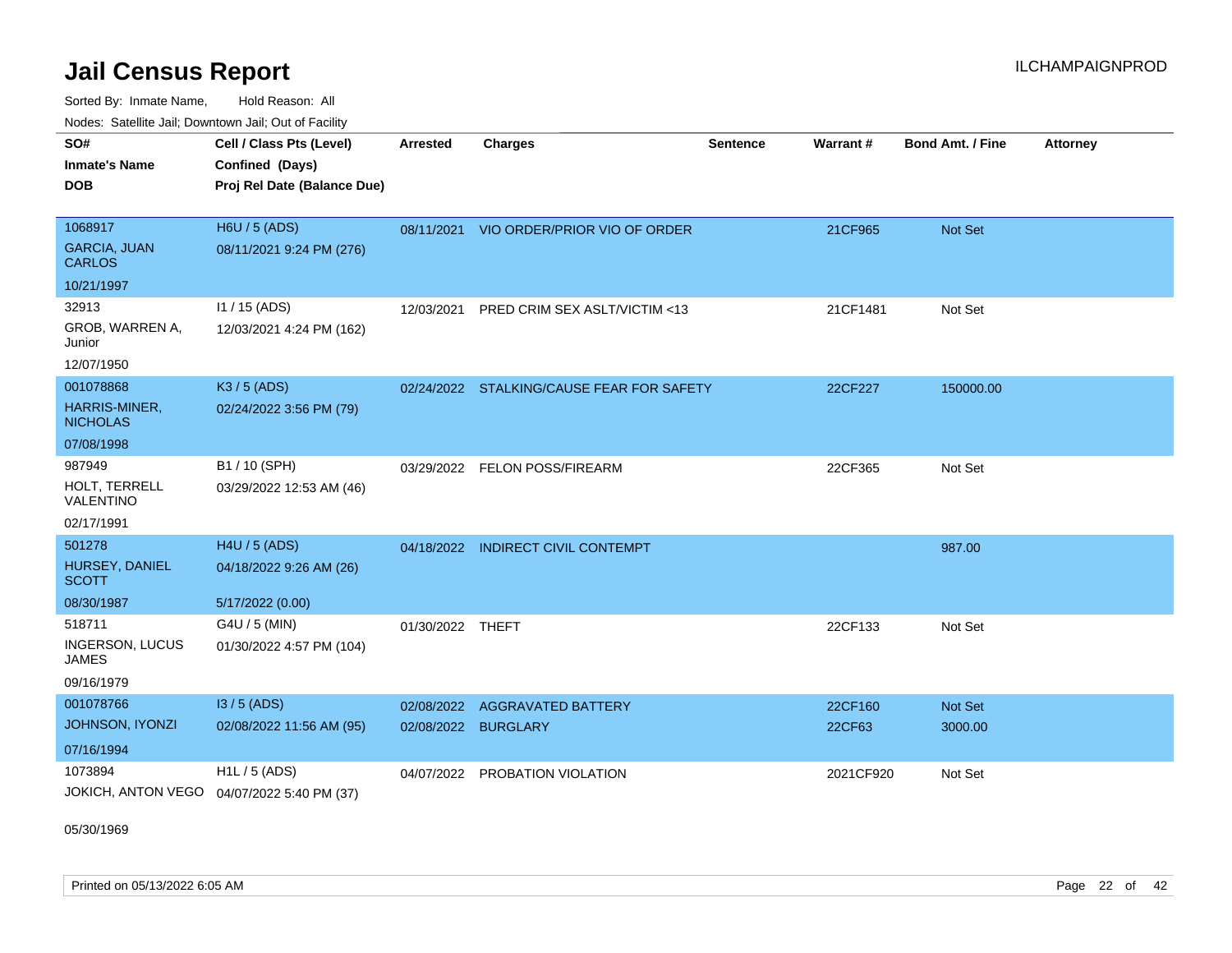| SO#<br><b>Inmate's Name</b><br><b>DOB</b>                                                         | Cell / Class Pts (Level)<br>Confined (Days)<br>Proj Rel Date (Balance Due)             | <b>Arrested</b>                                 | <b>Charges</b>                                                                                                                                                                | <b>Sentence</b> | Warrant#                                                       | <b>Bond Amt. / Fine</b>                                        | <b>Attorney</b> |
|---------------------------------------------------------------------------------------------------|----------------------------------------------------------------------------------------|-------------------------------------------------|-------------------------------------------------------------------------------------------------------------------------------------------------------------------------------|-----------------|----------------------------------------------------------------|----------------------------------------------------------------|-----------------|
| 001078818<br>KINSEL, EVERAL<br>MICHAEL WILLIAM<br>10/16/1985                                      | D3 / 10 (MED)<br>02/04/2022 7:37 PM (99)                                               |                                                 | 02/04/2022 DOMESTIC BATTERY/OTHER PRIOR                                                                                                                                       |                 | 22CF148                                                        | Not Set                                                        |                 |
| 527447<br>KIRKWOOD, TYLER<br><b>JAMES</b><br>10/04/1985<br>001077710<br>LANGE, DEVONTAE<br>AND'RE | J1L / 10 (ADS)<br>02/22/2022 10:47 AM (81)<br>G9U / 5 (MIN)<br>03/31/2022 2:21 PM (44) | 02/22/2022<br>02/23/2022 BURGLARY<br>04/05/2022 | <b>BURGLARY</b><br>02/22/2022 AGG BATTERY/GREAT BODILY HARM<br><b>RESIDENTIAL BURGLARY</b><br>03/31/2022 AGG DOMESTIC BATTERY/STRANGLE<br>03/31/2022 AGG BATTERY/PUBLIC PLACE |                 | 22CF224<br>22CF223<br>22CF152<br>22CF383<br>21CF212<br>21CF279 | Not Set<br>Not Set<br>Not Set<br>Not Set<br>No Bond<br>No Bond |                 |
| 03/05/1994<br>29681<br>LENOIR, JOHN<br><b>CHRISTOPHER</b><br>04/20/1966                           | J2L / 15 (ADS)<br>07/14/2020 12:51 PM (669)                                            | 07/14/2020                                      | PREDATORY CRIMINAL SEX ASSLT/CHILD                                                                                                                                            |                 | 20CF-781                                                       | 250000.00                                                      |                 |
| 001078797<br>LEVIN, DANIEL DAVID<br>08/08/1984                                                    | 14 / 10 (ADS)<br>01/26/2022 3:00 PM (108)                                              |                                                 | 01/26/2022 VIO STALKING NO CONTACT ORDER                                                                                                                                      |                 | 22CM31                                                         | Not Set                                                        |                 |
| 1063030<br>02/22/1991                                                                             | D4 / 15 (ADS)<br>MASON, RYAN ONEIAL 12/21/2021 9:30 AM (144)                           | 12/20/2021<br>12/22/2021                        | <b>MURDER</b><br>PAROLE REVOCATION                                                                                                                                            |                 | 21CF1571<br>CH2107979                                          | Not Set<br>Not Set                                             |                 |
| 40235<br>MERRIWEATHER,<br><b>MARCUS TODD</b><br>11/28/1967                                        | G1L / 5 (MIN)<br>10/04/2021 4:41 PM (222)                                              | 10/04/2021 AGG DUI/4                            |                                                                                                                                                                               |                 | 2021CF1145                                                     | 35000.00                                                       |                 |
| 1040273<br>METCALFE, LANELL<br><b>JARON</b><br>09/22/1988                                         | E5U / 15 (ADS)<br>09/30/2021 11:32 PM (226)                                            | 09/30/2021                                      | PRED CRIM SEX ASLT/VICTIM <13                                                                                                                                                 |                 | 21CF329                                                        | 500000.00                                                      |                 |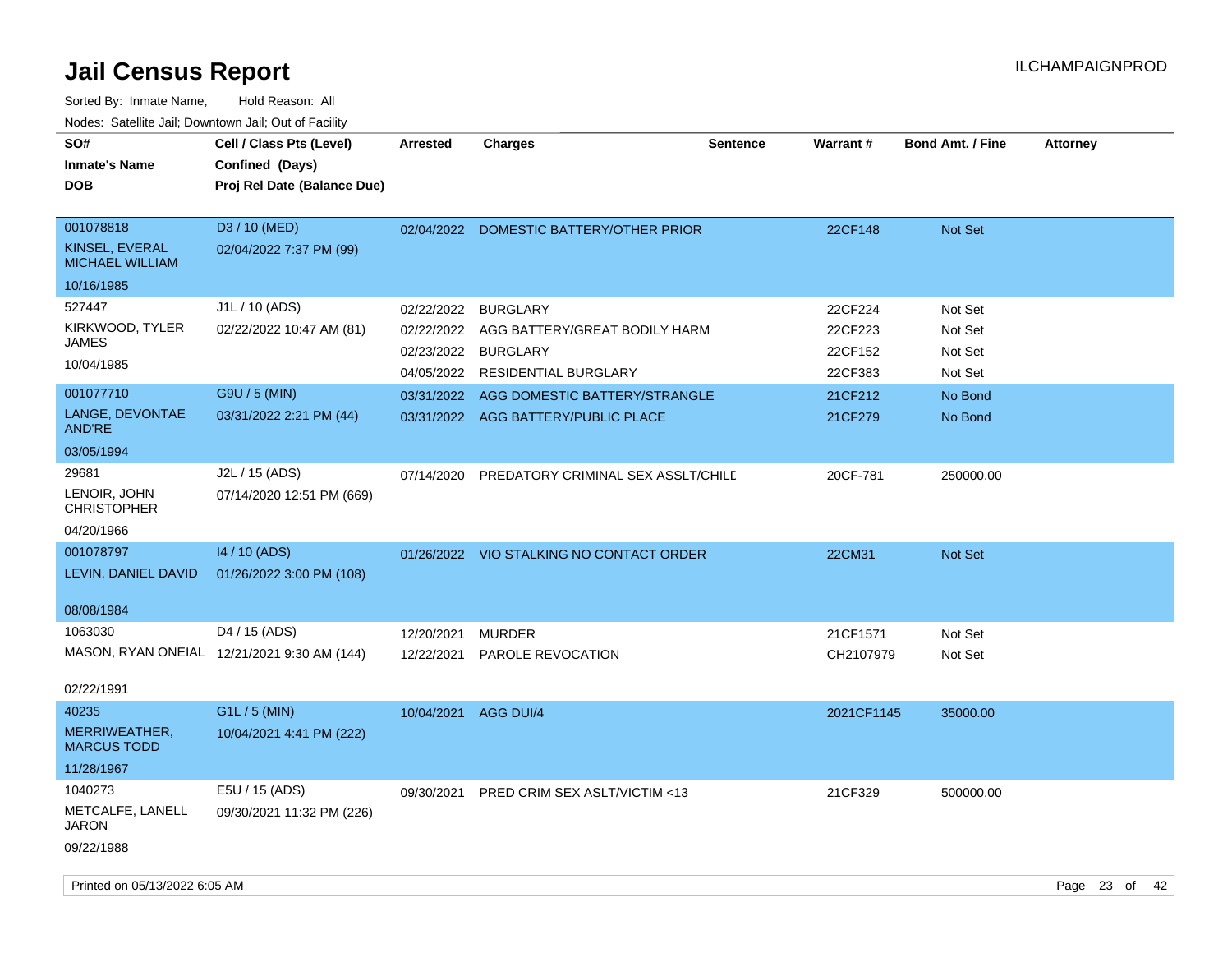Sorted By: Inmate Name, Hold Reason: All Nodes: Satellite Jail; Downtown Jail; Out of Facility

| Nuuts. Saltiille Jall, Duwilluwii Jall, Oul of Facility |                                             |                      |                                           |                 |                 |                  |                 |
|---------------------------------------------------------|---------------------------------------------|----------------------|-------------------------------------------|-----------------|-----------------|------------------|-----------------|
| SO#                                                     | Cell / Class Pts (Level)                    | Arrested             | <b>Charges</b>                            | <b>Sentence</b> | <b>Warrant#</b> | Bond Amt. / Fine | <b>Attorney</b> |
| <b>Inmate's Name</b>                                    | Confined (Days)                             |                      |                                           |                 |                 |                  |                 |
| <b>DOB</b>                                              | Proj Rel Date (Balance Due)                 |                      |                                           |                 |                 |                  |                 |
|                                                         |                                             |                      |                                           |                 |                 |                  |                 |
| 1042168                                                 | G2L / 5 (MIN)                               | 02/26/2022 AGG DUI/4 |                                           |                 | 22CF238         | <b>Not Set</b>   |                 |
| MONTALVO, ANTONIO                                       | 02/26/2022 6:14 AM (77)                     |                      |                                           |                 |                 |                  |                 |
| 05/03/1976                                              |                                             |                      |                                           |                 |                 |                  |                 |
| 001078993                                               | J5L / 10 (ADS)                              |                      | 03/29/2022 AGG ASLT PEACE OFF/FIRE/ER WRK |                 | 22CM87          | Not Set          |                 |
| MURPHY, JUSTIN RAY                                      | 03/29/2022 6:40 PM (46)                     |                      |                                           |                 |                 |                  |                 |
|                                                         |                                             |                      |                                           |                 |                 |                  |                 |
| 03/12/1997                                              |                                             |                      |                                           |                 |                 |                  |                 |
| 001078814                                               | G5U / 5 (MIN)                               |                      | 05/05/2022 VIO BAIL BOND/CLASS 2 OFFENSE  |                 | 22CM150         | No Bond          |                 |
| <b>MYLES, JENTAVIOUS</b><br><b>KENTRAIL</b>             | 05/05/2022 4:19 AM (9)                      |                      |                                           |                 |                 |                  |                 |
| 10/12/2001                                              |                                             |                      |                                           |                 |                 |                  |                 |
| 544881                                                  | G7L / 5 (MIN)                               | 05/02/2022           | <b>RESIST/OBSTRUCT WITH INJURY</b>        |                 | 22CF543         | Not Set          |                 |
|                                                         | PASCUAL, FRANCISCO 05/02/2022 11:40 PM (12) | 05/02/2022           | BATTERY/CAUSE BODILY HARM                 |                 | 20CM592         | 7500.00          |                 |
| JUAN                                                    |                                             | 05/02/2022           | DOMESTIC BTRY/PHYSICAL CONTACT            |                 | 20CM802         | 5000.00          |                 |
| 04/20/1983                                              |                                             |                      |                                           |                 |                 |                  |                 |
| 001078357                                               | A2L / 15 (SPH)                              | 09/17/2021           | ARMED ROBBERY/ARMED W/FIREARM             |                 | 21CF1230        | <b>Not Set</b>   |                 |
| PETTIGREW, CAREY<br><b>CORNITRIAS DEOBLO</b>            | 09/17/2021 9:56 AM (239)                    | 09/17/2021           | ARMED ROBBERY/ARMED W/FIREARM             |                 | 22-CF-7         | 500000.00        |                 |
|                                                         |                                             | 09/17/2021           | ARMED ROBBERY/ARMED W/FIREARM             |                 | 21CF1128        | <b>Not Set</b>   |                 |
| 08/31/1986                                              |                                             | 09/17/2021           | ARMED ROBBERY/ARMED W/FIREARM             |                 | 21CF1129        | <b>Not Set</b>   |                 |
| 1008308                                                 | F2L / 10 (MED)                              | 01/30/2022           | AGG BTRY/GREAT BOD HARM/60+               |                 | 22CF131         | No Bond          |                 |
| PETTIGREW, MARIO<br><b>TRAVINIO</b>                     | 01/30/2022 6:15 AM (104)                    | 01/30/2022 ASSAULT   |                                           |                 | 19CM364         | 4000.00          |                 |
| 08/11/1992                                              |                                             |                      |                                           |                 |                 |                  |                 |
| 1070610                                                 | J6L / 10 (ADS)                              | 03/03/2022           | AGG BATTERY/PUBLIC PLACE                  |                 | 21CF930         | <b>Not Set</b>   |                 |
| PHILLIS, AARON<br><b>MONTRELL</b>                       | 03/03/2022 2:49 PM (72)                     |                      | 03/03/2022 AGG BATTERY/GREAT BODILY HARM  |                 | 21CF482         | 5000.00          |                 |
| 03/26/1999                                              |                                             |                      |                                           |                 |                 |                  |                 |
| 001078005                                               | E4L / 10 (MED)                              | 03/08/2022           | HOME INVASION/CAUSE INJURY                |                 | 22CF280         | Not Set          |                 |
| PINEX, MARCHELLO D                                      | 03/08/2022 2:54 AM (67)                     |                      | 03/08/2022 AGGRAVATED BATTERY/STRANGLE    |                 | 19CR605101      | No Bond          |                 |
|                                                         |                                             |                      |                                           |                 |                 |                  |                 |

12/25/1991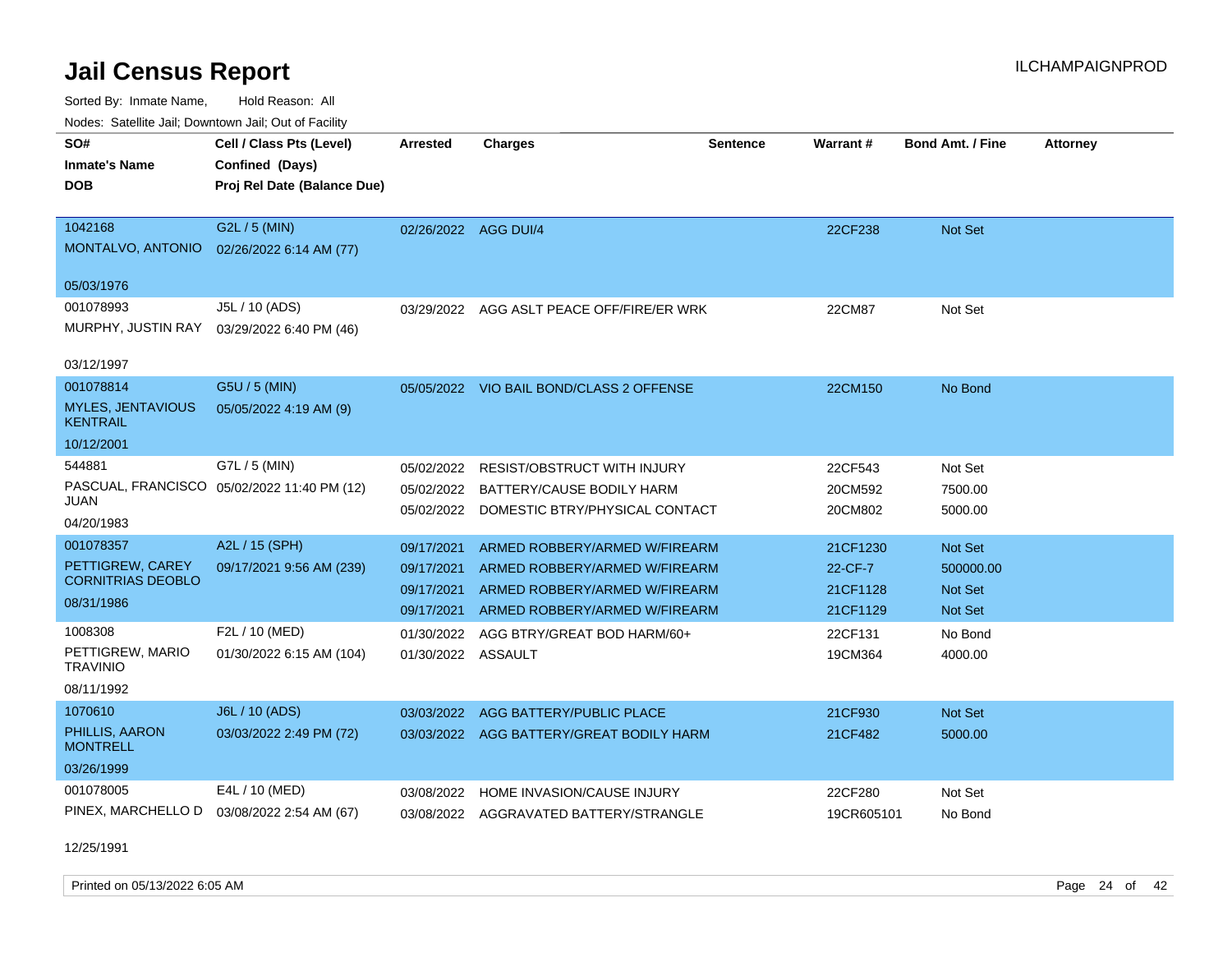Sorted By: Inmate Name, Hold Reason: All Nodes: Satellite Jail; Downtown Jail; Out of Facility

| SO#<br><b>Inmate's Name</b><br><b>DOB</b>                  | Cell / Class Pts (Level)<br>Confined (Days)<br>Proj Rel Date (Balance Due) | <b>Arrested</b>                        | <b>Charges</b>                                                                        | <b>Sentence</b> | Warrant#                           | <b>Bond Amt. / Fine</b>          | <b>Attorney</b> |
|------------------------------------------------------------|----------------------------------------------------------------------------|----------------------------------------|---------------------------------------------------------------------------------------|-----------------|------------------------------------|----------------------------------|-----------------|
| 001077783<br>RIVERA, DARYL<br><b>ANTONIO</b>               | H5U / 10 (ADS)<br>01/05/2022 4:20 PM (129)                                 |                                        | 01/05/2022 AGGRAVATED BATTERY                                                         |                 | 21CF325                            | Not Set                          |                 |
| 11/14/1981                                                 |                                                                            |                                        |                                                                                       |                 |                                    |                                  |                 |
| 1072114<br><b>LEVON</b><br>10/23/2000                      | A1U / 15 (SPH)<br>ROBINSON, DONNELL 01/17/2021 2:40 PM (482)               | 01/17/2021<br>01/17/2021<br>02/17/2021 | ATTEMPT (FIRST DEGREE MURDER)<br>ARMED ROBBERY/NO FIREARM<br>AGGRAVATED BATTERY       | 4y (DOC)        | 2021CF65<br>2020CF824              | Not Set<br>75000.00<br>250000.00 |                 |
| 1064798                                                    | B3 / 15 (ADS)                                                              | 01/17/2022 MURDER                      |                                                                                       |                 | 2021CF695                          | 1500000.00                       |                 |
| <b>STENNIS, BRUCE</b><br><b>DEONTAY</b>                    | 01/17/2022 1:29 PM (117)                                                   |                                        | 01/17/2022 MFG/DEL 1<15 GR COCAINE/ANLG                                               |                 | 21CF520                            | 50000.00                         |                 |
| 08/12/1998                                                 |                                                                            |                                        |                                                                                       |                 |                                    |                                  |                 |
| 1056971<br>TRAVIS, DENZEL<br><b>DANTRELL</b><br>03/21/1993 | B2 / 10 (SPH)<br>08/07/2021 7:36 AM (280)                                  | 08/07/2021<br>08/08/2021               | FELON POSS/USE WEAPON/FIREARM<br>AGG BATTERY/PUBLIC PLACE                             |                 | 21CF948<br>2020CF647               | No Bond<br>25000.00              |                 |
| 30108                                                      | J4L / 15 (ADS)                                                             | 07/30/2021                             | <b>MURDER</b>                                                                         |                 | 21CF902                            | 2000000.00                       |                 |
| VANDYKE, DARYL<br><b>ANTHONY</b>                           | 07/30/2021 8:29 PM (288)                                                   |                                        |                                                                                       |                 |                                    |                                  |                 |
| 10/04/1965                                                 |                                                                            |                                        |                                                                                       |                 |                                    |                                  |                 |
| 968681<br>WADE, DEMETRIUS<br>DARYL<br>01/07/1987           | E6L / 15 (ADS)<br>08/27/2021 2:25 AM (260)                                 | 08/27/2021<br>08/27/2021               | INDIRECT CRIMINAL CONTEMPT<br>AGG CRIM SX AB/VIC 13<18/TRUST                          | 3y (DOC)        | 2021CC16<br>2020CF499              | No Bond<br>250000.00             |                 |
| 1070971                                                    | H3L / 5 (ADS)                                                              | 12/07/2021                             | <b>IDENTITY THEFT/&lt;\$300</b>                                                       |                 | 20CF922                            | <b>Not Set</b>                   |                 |
| <b>WEIR, CLINTON</b><br><b>HOWARD</b>                      | 12/08/2021 3:45 AM (157)                                                   | 12/07/2021                             | <b>RECKLESS DRIVING</b>                                                               |                 | 19TR2348                           | Not Set                          |                 |
| 03/15/1983                                                 |                                                                            |                                        |                                                                                       |                 |                                    |                                  |                 |
| 54212<br>WHITLOCK, GEORGE<br>ABRAM<br>11/10/1978           | E3U / 10 (ADS)<br>12/21/2021 1:20 PM (144)                                 | 12/21/2021<br>12/21/2021<br>12/21/2021 | ARMED VIOLENCE/CATEGORY I<br>RECEIVE/POSS/SELL STOLEN VEH<br>VIOLATE ORDER PROTECTION |                 | 21CF1576<br>2021CF669<br>2021CM391 | Not Set<br>10000.00<br>1000.00   |                 |

Printed on 05/13/2022 6:05 AM Page 25 of 42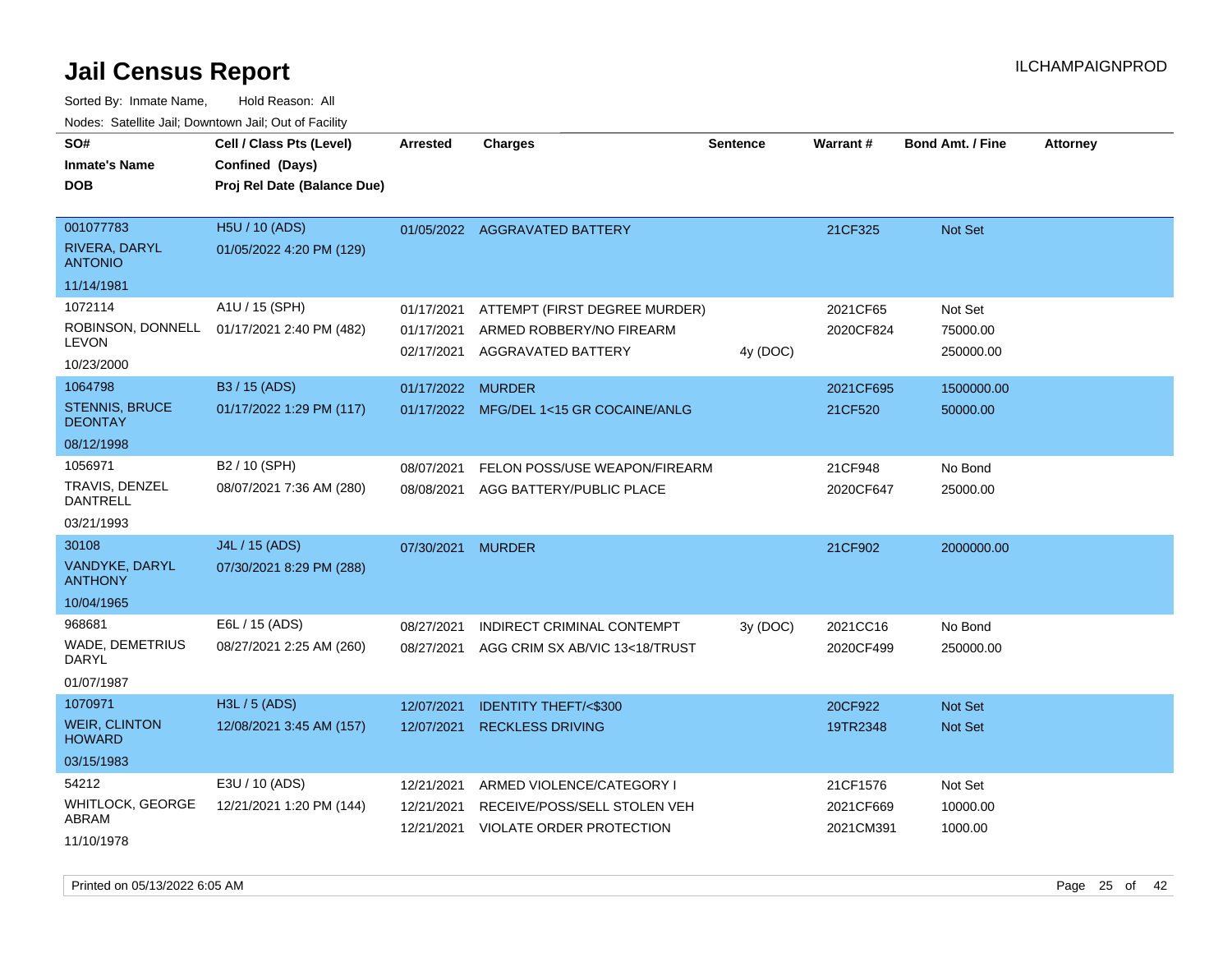| SO#                                 | Cell / Class Pts (Level)    | <b>Arrested</b> | <b>Charges</b>                            | <b>Sentence</b> | Warrant # | <b>Bond Amt. / Fine</b> | <b>Attorney</b> |
|-------------------------------------|-----------------------------|-----------------|-------------------------------------------|-----------------|-----------|-------------------------|-----------------|
| <b>Inmate's Name</b>                | Confined (Days)             |                 |                                           |                 |           |                         |                 |
| <b>DOB</b>                          | Proj Rel Date (Balance Due) |                 |                                           |                 |           |                         |                 |
|                                     |                             |                 |                                           |                 |           |                         |                 |
| 963324                              | K <sub>2</sub> / 10 (ADS)   | 04/24/2022      | AGG BTRY/PREGNANT/HANDICAPPED             |                 | 16CF1327  | 150000.00               |                 |
| <b>WILLIAMS, HERMAN</b>             | 04/24/2022 6:46 PM (20)     | 04/24/2022      | <b>CIVIL FTA WARRANT</b>                  |                 | 07F10     | 110000.00               |                 |
| <b>RASHAAD</b>                      |                             |                 | 04/24/2022 POSS AMT CON SUB EXCEPT(A)/(D) |                 | 19CF273   | 150000.00               |                 |
| 12/01/1988                          |                             |                 |                                           |                 |           |                         |                 |
| 1058072                             | A2U / 15 (SPH)              | 02/25/2021      | ARMED HABITUAL CRIMINAL                   |                 |           | Not Set                 |                 |
| WILLIAMS, KENNETH<br><b>BERNARD</b> | 02/25/2021 3:24 PM (443)    |                 |                                           |                 |           |                         |                 |
| 10/04/1985                          |                             |                 |                                           |                 |           |                         |                 |
| 001078995                           | $G1U / 5$ (MIN)             |                 | 03/29/2022 METH DELIVERY<5 GRAMS          |                 | 22CF371   | Not Set                 |                 |
| ZINK, PRESTIN L                     | 03/29/2022 11:33 PM (46)    |                 |                                           |                 |           |                         |                 |
| 08/19/1997                          |                             |                 |                                           |                 |           |                         |                 |
| <b>Total Downtown Jail: 50</b>      |                             | Males: 50       | Unknown: 0<br>Females: 0                  |                 |           |                         |                 |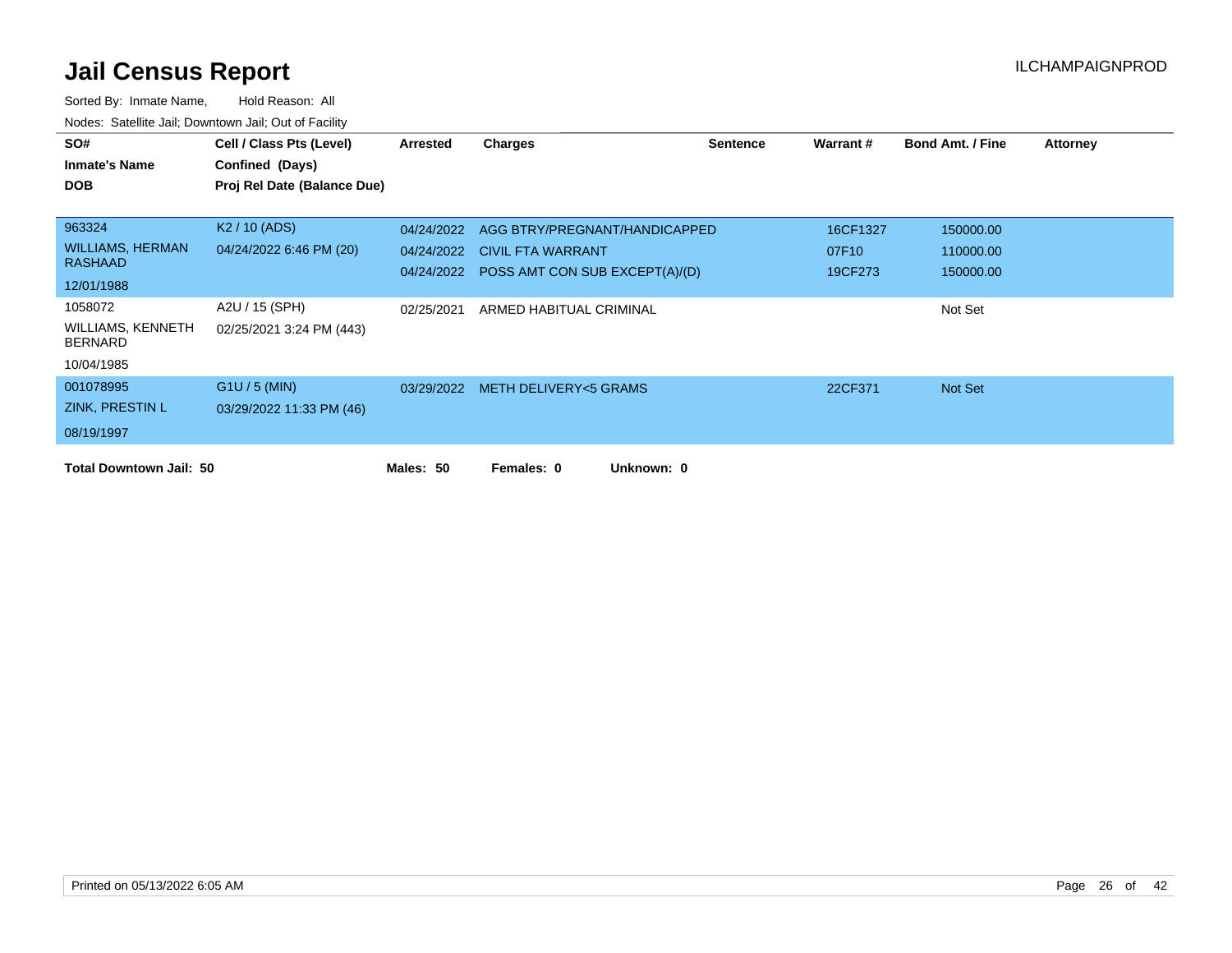|  | <b>Out of Facility</b> |  |
|--|------------------------|--|
|  |                        |  |

| SO#<br><b>Inmate's Name</b><br><b>DOB</b>                                | Cell / Class Pts (Level)<br>Confined (Days)<br>Proj Rel Date (Balance Due) | <b>Arrested</b>                        | <b>Charges</b>                                                                     | <b>Sentence</b> | Warrant#                             | <b>Bond Amt. / Fine</b>          | <b>Attorney</b> |
|--------------------------------------------------------------------------|----------------------------------------------------------------------------|----------------------------------------|------------------------------------------------------------------------------------|-----------------|--------------------------------------|----------------------------------|-----------------|
| 983810<br>AKINS, KEVIN IVAN                                              | <b>KAN / 15 (MAX)</b><br>12/14/2021 5:34 PM (151)                          |                                        | 12/14/2021 ARMED HABITUAL CRIMINAL                                                 |                 | 21CF1526                             | Not Set                          |                 |
| 09/23/1990                                                               |                                                                            |                                        |                                                                                    |                 |                                      |                                  |                 |
| 548350<br><b>BAILEY, NORBERT</b><br><b>WILLIAM</b>                       | <b>EHD</b><br>03/29/2022 9:11 AM (46)                                      | 03/29/2022                             | AGG DUI/NO VALID DL                                                                |                 | 2020CF268                            | Not Set                          |                 |
| 02/14/1992                                                               | 5/23/2022 (0.00)                                                           |                                        |                                                                                    |                 |                                      |                                  |                 |
| 001077899<br><b>BARKSDALE, RAY</b><br><b>SHAWN</b><br>10/31/1990         | <b>KAN / 5 (MIN)</b><br>03/20/2022 2:40 PM (55)                            | 03/20/2022<br>03/20/2022               | <b>BURGLARY</b><br>POSSESSION OF METH/5<15 GRAMS<br>03/20/2022 POSS STOLEN VEHICLE |                 | 21CF593<br>21CF655<br>21CF505        | 20000.00<br>20000.00<br>20000.00 |                 |
| 516062<br>BENNETT, JOHN<br><b>MICHAEL</b><br>04/30/1986                  | KAN / 15 (MAX)<br>02/22/2021 10:47 AM (446)                                | 02/22/2021<br>02/22/2021               | AGG DISCH FIR/VEH/PC OFF/FRMAN<br>PHONE HARASSMENT/2+                              |                 | 21CF210<br>20CF194                   | No Bond<br>5000.00               |                 |
| 35366<br><b>BRADLEY, EARNEST</b><br><b>ANGELO VALENTIN</b><br>07/30/1968 | <b>EHD</b><br>04/05/2022 8:58 AM (39)<br>6/2/2022(0.00)                    | 04/05/2022<br>04/05/2022               | DRIVING RVK/SUSP DUI/SSS 4-9<br>DRIVING RVK/SUSP DUI/SSS 4-9                       |                 | 2020CF1405<br>2021CF361              | Not Set<br>Not Set               |                 |
| 1074315<br><b>BRIGGS, PATRICK</b><br><b>MONTAY</b><br>08/05/2001         | KAN / 15 (MAX)<br>08/03/2021 4:56 PM (284)                                 | 07/27/2021                             | AGG DISCHARGE FIREARM/VEH/SCH                                                      |                 | 21CF927                              | Not Set                          |                 |
| 001078880<br><b>BROACH, CAREU</b><br>02/27/2003                          | <b>KAN / 15 (MAX)</b><br>02/25/2022 3:58 PM (78)                           | 02/25/2022<br>02/25/2022<br>02/25/2022 | PAROLE REVOCATION<br>ARMED VIOLENCE/CATEGORY I<br>AGG DISCHARGE FIREARM/BLDG/SCH   |                 | HN-2200660<br>22CF237<br>22600096201 | No Bond<br>Not Set<br>No Bond    |                 |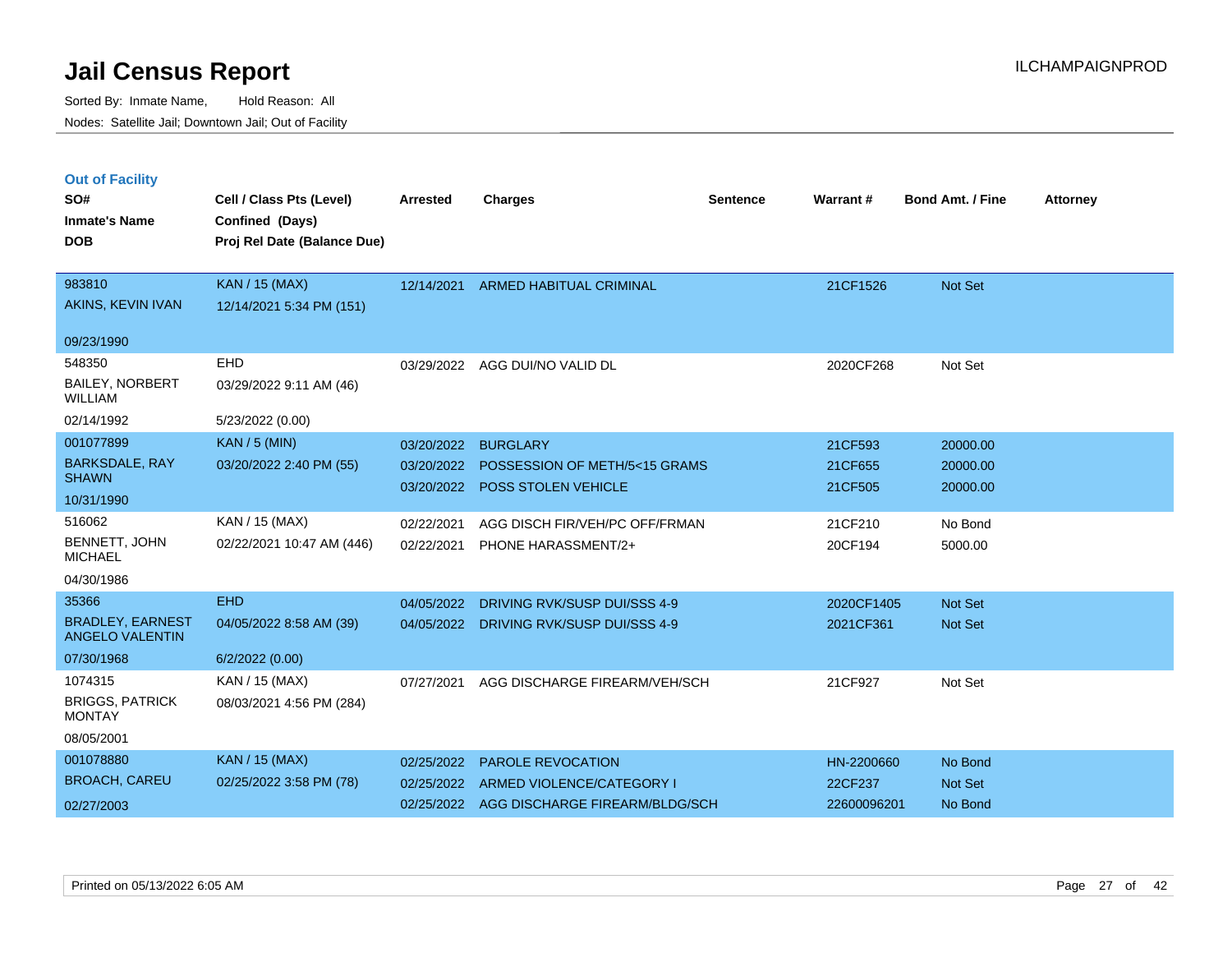| ivouss. Saleling Jali, Downtown Jali, Out of Facility |                             |            |                                           |                 |          |                         |                 |
|-------------------------------------------------------|-----------------------------|------------|-------------------------------------------|-----------------|----------|-------------------------|-----------------|
| SO#                                                   | Cell / Class Pts (Level)    | Arrested   | <b>Charges</b>                            | <b>Sentence</b> | Warrant# | <b>Bond Amt. / Fine</b> | <b>Attorney</b> |
| <b>Inmate's Name</b>                                  | Confined (Days)             |            |                                           |                 |          |                         |                 |
| <b>DOB</b>                                            | Proj Rel Date (Balance Due) |            |                                           |                 |          |                         |                 |
|                                                       |                             |            |                                           |                 |          |                         |                 |
| 001079000                                             | <b>KAN / 15 (MAX)</b>       |            | 04/01/2022 MURDER/STRONG PROB KILL/INJURE |                 | 22CF102  | 2000000.00              |                 |
| <b>BROCK, TONY LAMAR</b>                              | 04/01/2022 9:02 AM (43)     |            |                                           |                 |          |                         |                 |
|                                                       |                             |            |                                           |                 |          |                         |                 |
| 04/01/2004                                            |                             |            |                                           |                 |          |                         |                 |
| 001078065                                             | KAN / 10 (ADS)              | 06/17/2021 | AGG BATTERY/DISCHARGE FIREARM             |                 | 21CF704  | 1000000.00              |                 |
| <b>BROWN, CHARMAN</b><br>LAKEEF                       | 06/17/2021 12:32 PM (331)   |            |                                           |                 |          |                         |                 |
| 11/30/2002                                            |                             |            |                                           |                 |          |                         |                 |
| 001078008                                             | <b>KAN / 15 (MAX)</b>       |            | 02/15/2022 AGG BATTERY/DISCHARGE FIREARM  |                 | 21CF1090 | 500000.00               |                 |
| <b>BROWN, CODY</b><br><b>RUSSELL</b>                  | 02/15/2022 9:17 AM (88)     |            |                                           |                 |          |                         |                 |
| 02/15/2004                                            |                             |            |                                           |                 |          |                         |                 |
| 1038554                                               | KAN / 15 (MAX)              | 08/18/2021 | DELIVERY OF OR POSSESSION OF W/INT        |                 | 21CF1009 | No Bond                 |                 |
| <b>BROWN, CORRION</b>                                 | 08/18/2021 5:40 PM (269)    | 08/18/2021 | ARMED HABITUAL CRIMINAL                   |                 | 21CF1162 | Not Set                 |                 |
| <b>DEVONTAE</b>                                       |                             |            |                                           |                 |          |                         |                 |
| 04/19/1995                                            |                             |            |                                           |                 |          |                         |                 |
| 1067476                                               | <b>KAN / 10 (MED)</b>       | 11/13/2021 | AGG DOMESTIC BATTERY/STRANGLE             |                 | 20CF575  | 5000.00                 |                 |
| <b>BROWN, JAMES</b><br><b>BRONELL</b>                 | 11/13/2021 2:35 AM (182)    | 11/13/2021 | <b>RESIDENTIAL BURGLARY</b>               |                 | 21CF385  | 25000.00                |                 |
| 01/08/1996                                            |                             |            |                                           |                 |          |                         |                 |
| 1028357                                               | KAN / 15 (MAX)              | 03/23/2022 | DOMESTIC BATTERY/OTHER PRIOR              |                 | 22CF348  | Not Set                 |                 |
| <b>BROWN, MARCUS</b><br><b>RICKELL</b>                | 03/23/2022 7:13 PM (52)     |            | 03/23/2022 FELON POSS/USE WEAPON/FIREARM  |                 | 22CF349  | No Bond                 |                 |
| 01/06/1995                                            |                             |            |                                           |                 |          |                         |                 |
| 1038579                                               | <b>KAN / 15 (MAX)</b>       | 08/18/2021 | FELON POSS/USE WEAPON/FIREARM             |                 | 21CF1010 | Not Set                 |                 |
| <b>BROWN, MARKEL</b><br><b>RIKKI</b>                  | 08/18/2021 2:05 PM (269)    |            |                                           |                 |          |                         |                 |
| 01/06/1995                                            |                             |            |                                           |                 |          |                         |                 |
| 1003006                                               | KAN / 15 (MAX)              | 08/19/2021 | FELON POSS/USE MACHINE GUN                |                 | 21CF1011 | No Bond                 |                 |
| <b>BROWN, ROCKEITH</b><br>JAVONTE                     | 08/19/2021 12:55 AM (268)   |            |                                           |                 |          |                         |                 |
| 07/23/1991                                            |                             |            |                                           |                 |          |                         |                 |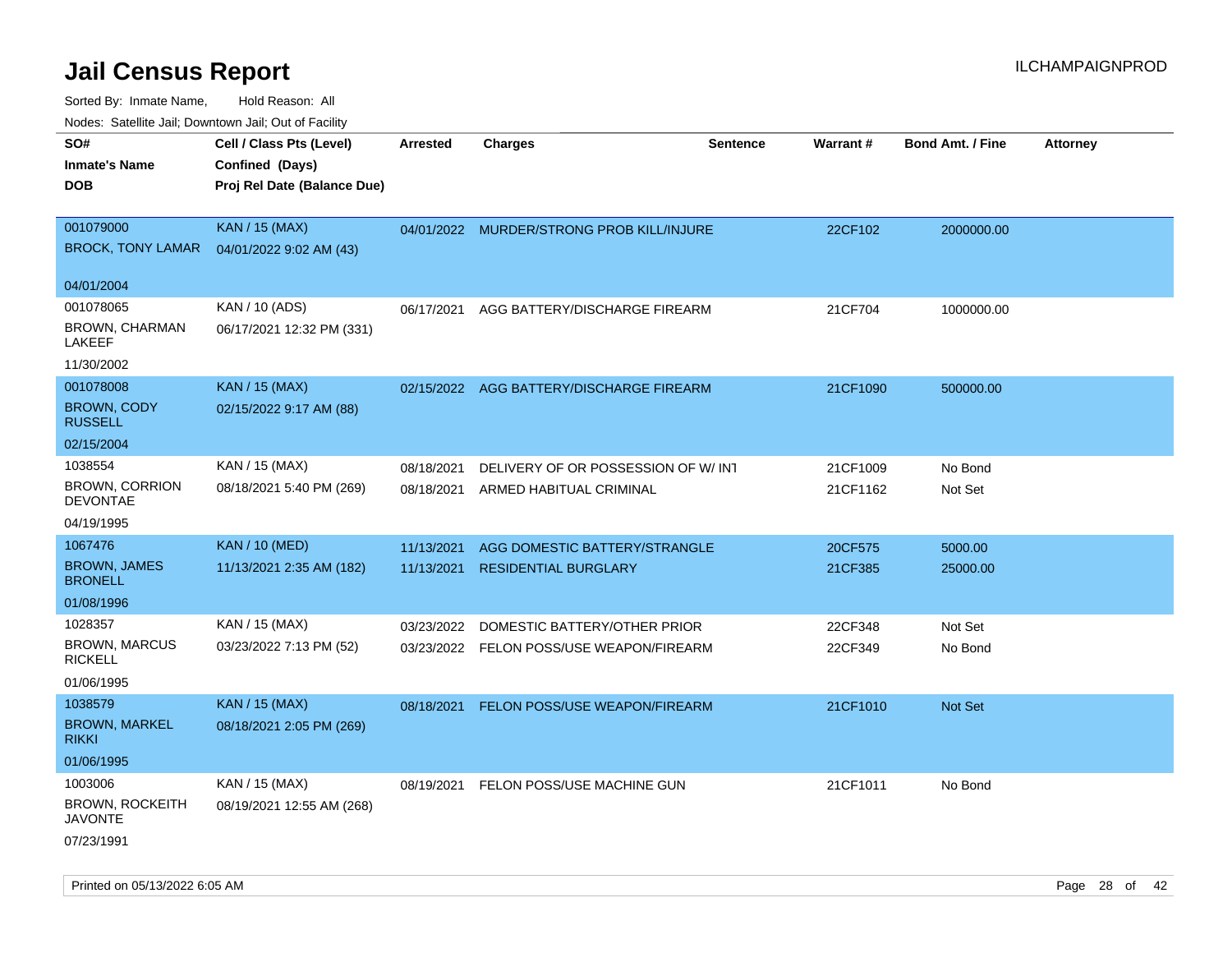Sorted By: Inmate Name, Hold Reason: All Nodes: Satellite Jail; Downtown Jail; Out of Facility

| SO#<br><b>Inmate's Name</b><br><b>DOB</b> | Cell / Class Pts (Level)<br>Confined (Days)<br>Proj Rel Date (Balance Due) | <b>Arrested</b> | Charges                             | <b>Sentence</b> | Warrant#   | <b>Bond Amt. / Fine</b> | <b>Attorney</b> |
|-------------------------------------------|----------------------------------------------------------------------------|-----------------|-------------------------------------|-----------------|------------|-------------------------|-----------------|
|                                           |                                                                            |                 |                                     |                 |            |                         |                 |
| 1068812                                   | <b>KAN / 15 (MAX)</b>                                                      | 12/21/2021      | <b>FELON POSS/USE FIREARM PRIOR</b> |                 | 21CF1568   | <b>Not Set</b>          |                 |
| BRYANT, DANNY<br><b>EUGENE</b>            | 12/21/2021 1:50 PM (144)                                                   | 12/21/2021      | AGG DISCHARGE FIREARM/OCC VEH       |                 | 21CF741    | <b>Not Set</b>          |                 |
| 11/22/1989                                |                                                                            |                 |                                     |                 |            |                         |                 |
| 987334                                    | KAN / 15 (MAX)                                                             | 03/10/2021      | ATTEMPT (FIRST DEGREE MURDER)       |                 | 19CF689    | Not Set                 |                 |
| CAIN, ISAIAH<br><b>DEPRIEST</b>           | 03/10/2021 2:22 PM (430)                                                   |                 |                                     |                 |            |                         |                 |
| 12/23/1990                                |                                                                            |                 |                                     |                 |            |                         |                 |
| 001077954                                 | <b>KAN / 10 (MED)</b>                                                      | 12/21/2021      | <b>RESIDENTIAL BURGLARY</b>         |                 | 21CF1570   | <b>Not Set</b>          |                 |
|                                           | CALKINS, STEVEN RAY 12/21/2021 6:35 AM (144)                               |                 |                                     |                 |            |                         |                 |
|                                           |                                                                            |                 |                                     |                 |            |                         |                 |
| 01/01/1992                                |                                                                            |                 |                                     |                 |            |                         |                 |
| 992962                                    | KAN / 15 (ADS)                                                             | 05/25/2021      | MURDER/INTENT TO KILL/INJURE        |                 | 2018CF1045 | 1000000.00              |                 |
| CAMPBELL, KEITH<br>KNAQEEB                | 05/25/2021 1:19 PM (354)                                                   |                 |                                     |                 |            |                         |                 |
| 07/22/1991                                |                                                                            |                 |                                     |                 |            |                         |                 |
| 001078953                                 | <b>KAN / 10 (MED)</b>                                                      | 03/15/2022      | POSSESSION OF STOLEN FIREARM        |                 | 2022CF319  | <b>Not Set</b>          |                 |
| CAMPBELL,<br><b>MOHAMMED BURNELL</b>      | 03/15/2022 10:50 PM (60)                                                   |                 |                                     |                 |            |                         |                 |
| 09/25/1991                                |                                                                            |                 |                                     |                 |            |                         |                 |
| 1045467                                   | KAN / 15 (MAX)                                                             | 04/01/2022      | MFG/DEL CANNABIS/30-500 GRAMS       |                 | 20CF87     | 100000.00 / 34.00       |                 |
| CARPENTER-MOORE,<br>JOSEPH CARL, Junior   | 04/02/2022 5:22 PM (42)                                                    | 04/01/2022      | MFG/DEL CANNABIS/30-500 GRAMS       |                 | 19CF1770   | 100000.00 / 34.00       |                 |
| 04/18/1992                                |                                                                            |                 |                                     |                 |            |                         |                 |
| 001078576                                 | <b>KAN / 15 (MAX)</b>                                                      | 11/09/2021      | UNLAWFUL USE OF A WEAPON            |                 | 21CF1383   | Not Set                 |                 |
| CARTER, DEMONDRE<br><b>DAVON</b>          | 11/09/2021 6:01 PM (186)                                                   |                 |                                     |                 |            |                         |                 |
| 05/27/2001                                |                                                                            |                 |                                     |                 |            |                         |                 |
| 1064838                                   | KAN / 15 (MAX)                                                             | 04/13/2022      | <b>VIOLATE OP/OTHER PRIOR</b>       |                 | 2022CM68   | 5000.00                 |                 |
| CARTER, JAMAL                             | 04/13/2022 6:34 PM (31)                                                    | 04/13/2022      | DRIVING DURING SUSPENSION           |                 | 2022MT403  | 200.00                  |                 |
| <b>ANTONIO</b>                            |                                                                            | 04/13/2022      | FELON POSS/USE WEAPON/FIREARM       |                 | 2022CF464  | Not Set                 |                 |
| 09/25/1997                                |                                                                            | 04/18/2022      | CRIMINAL TRESPASS TO PROPERTY       |                 | 2020CF1015 | Not Set                 |                 |
|                                           |                                                                            |                 |                                     |                 |            |                         |                 |

Printed on 05/13/2022 6:05 AM Page 29 of 42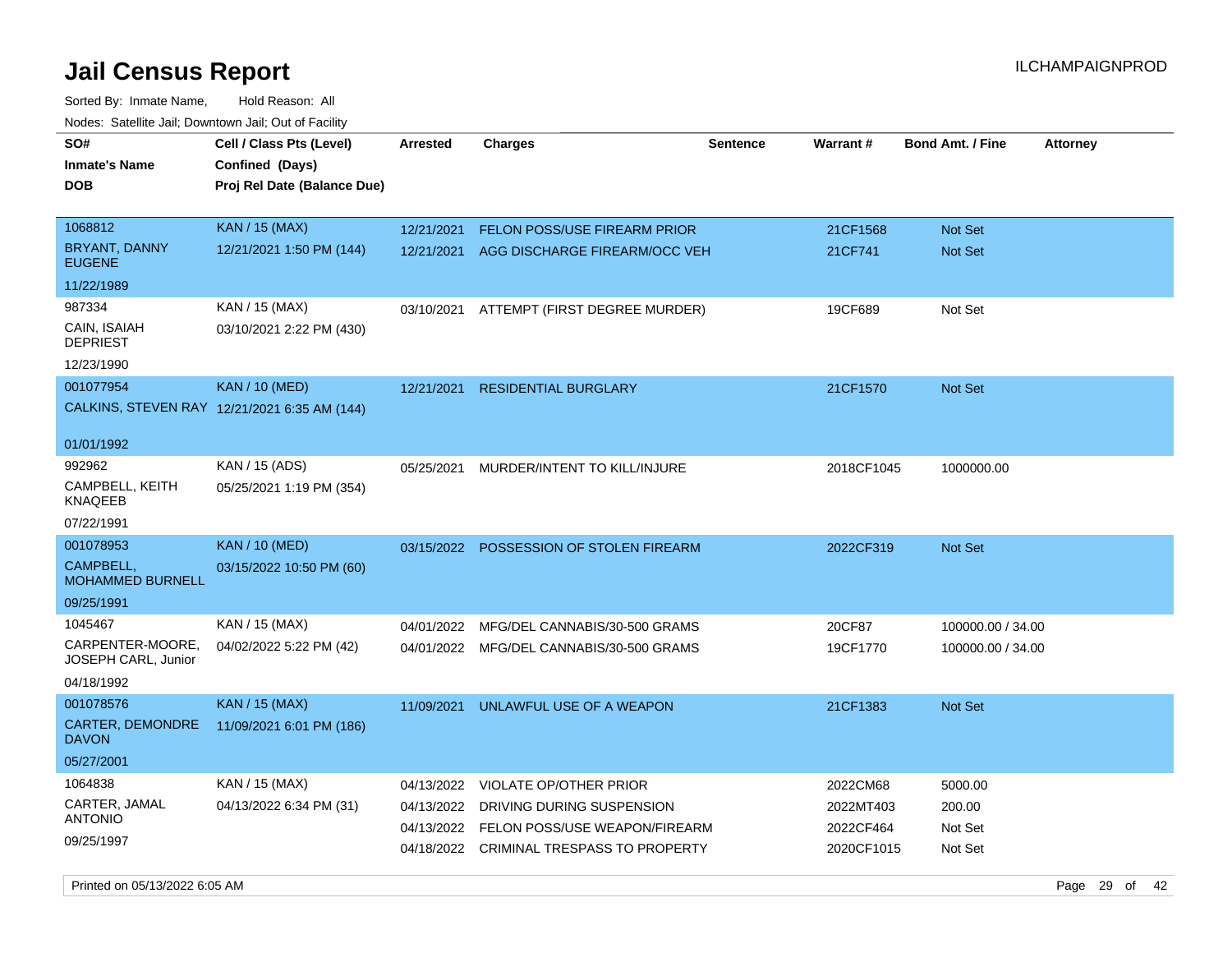Sorted By: Inmate Name, Hold Reason: All Nodes: Satellite Jail; Downtown Jail; Out of Facility

| rouco. Calcillo Jali, Downtown Jali, Out of Facility |                                                                            |                 |                                               |                 |                 |                         |                 |
|------------------------------------------------------|----------------------------------------------------------------------------|-----------------|-----------------------------------------------|-----------------|-----------------|-------------------------|-----------------|
| SO#<br>Inmate's Name<br><b>DOB</b>                   | Cell / Class Pts (Level)<br>Confined (Days)<br>Proj Rel Date (Balance Due) | <b>Arrested</b> | <b>Charges</b>                                | <b>Sentence</b> | <b>Warrant#</b> | <b>Bond Amt. / Fine</b> | <b>Attorney</b> |
| 1064992<br><b>CARTER, KEJUAN</b><br>JAVONTE          | <b>KAN / 15 (MAX)</b><br>09/20/2021 11:42 PM (236)                         | 09/20/2021      | ARMED VIOLENCE/CATEGORY I                     |                 | 21CF1137        | <b>Not Set</b>          |                 |
| 06/27/1998                                           |                                                                            |                 |                                               |                 |                 |                         |                 |
| 001078729<br>CARTER, TROY<br>DEMON                   | KAN / 15 (ADS)<br>01/02/2022 10:29 AM (132)                                |                 | 01/02/2022 MURDER/INTENT TO KILL/INJURE       |                 | 20CF396         | 1000000.00              |                 |
| 01/02/2004                                           |                                                                            |                 |                                               |                 |                 |                         |                 |
| 957936<br><b>CAVETTE, JUSTIN</b><br><b>EUGENE</b>    | <b>KAN / 15 (MAX)</b><br>03/10/2022 12:10 PM (65)                          |                 | 03/10/2022 DELIVERY OF OR POSSESSION OF W/INT |                 | 22CF295         | <b>Not Set</b>          |                 |
| 08/02/1988                                           |                                                                            |                 |                                               |                 |                 |                         |                 |
| 1048488<br>COLSON, WAYNE<br>ARTHUR, Third            | KAN / 10 (ADS)<br>12/30/2021 8:27 AM (135)                                 | 12/30/2021      | ARMED VIOLENCE/CATEGORY I                     |                 | 2022CF4         | Not Set                 |                 |
| 10/14/1995                                           |                                                                            |                 |                                               |                 |                 |                         |                 |
| 975008                                               | <b>EHD</b>                                                                 | 05/03/2022      | DRIVING RVK/SUSP DUI/SSS 2ND                  |                 | 2021CF729       | <b>Not Set</b>          |                 |
| <b>COOK, MICHAEL</b><br>EDWARD                       | 05/03/2022 10:15 AM (11)                                                   | 05/03/2022      | DUI ALC/INTOX COMPOUND/DRUG                   |                 | 2020DT282       | <b>Not Set</b>          |                 |
| 02/13/1963                                           | 5/16/2022 (0.00)                                                           |                 |                                               |                 |                 |                         |                 |
| 57733                                                | KAN / 15 (SPH)                                                             | 02/25/2020      | <b>HOMICIDE</b>                               |                 | 2020-CF250      | No Bond                 |                 |
| CRAIG, ANTOINE<br><b>DARRELL</b><br>10/09/1982       | 02/25/2020 4:08 PM (809)                                                   | 02/25/2020      | FELON POSS/USE WEAPON/FIREARM                 |                 | 19CF-1827       | No Bond                 |                 |
| 526864                                               | <b>EHD</b>                                                                 | 05/10/2022      | DRIVING RVK/SUSP DUI/SSS 2ND                  |                 | 2020CF913       | <b>Not Set</b>          |                 |
| <b>CROOM, STEVEN</b><br>NATE                         | 05/10/2022 10:32 AM (4)                                                    |                 |                                               |                 |                 |                         |                 |
| 08/04/1984                                           | 6/8/2022 (0.00)                                                            |                 |                                               |                 |                 |                         |                 |
| 001077939                                            | <b>KAN / 10 (MED)</b>                                                      | 05/10/2021      | FIREARM/FOID INVALID/NOT ELIG                 |                 | 21CF526         | No Bond                 |                 |
| <b>CROSS, PATRICK</b><br>DONTRELLE                   | 05/10/2021 7:31 PM (369)                                                   | 06/02/2021      | POSS STOLEN VEHICLE > \$25,000                |                 | 21CF612         | Not Set                 |                 |
|                                                      |                                                                            |                 |                                               |                 |                 |                         |                 |

11/07/2001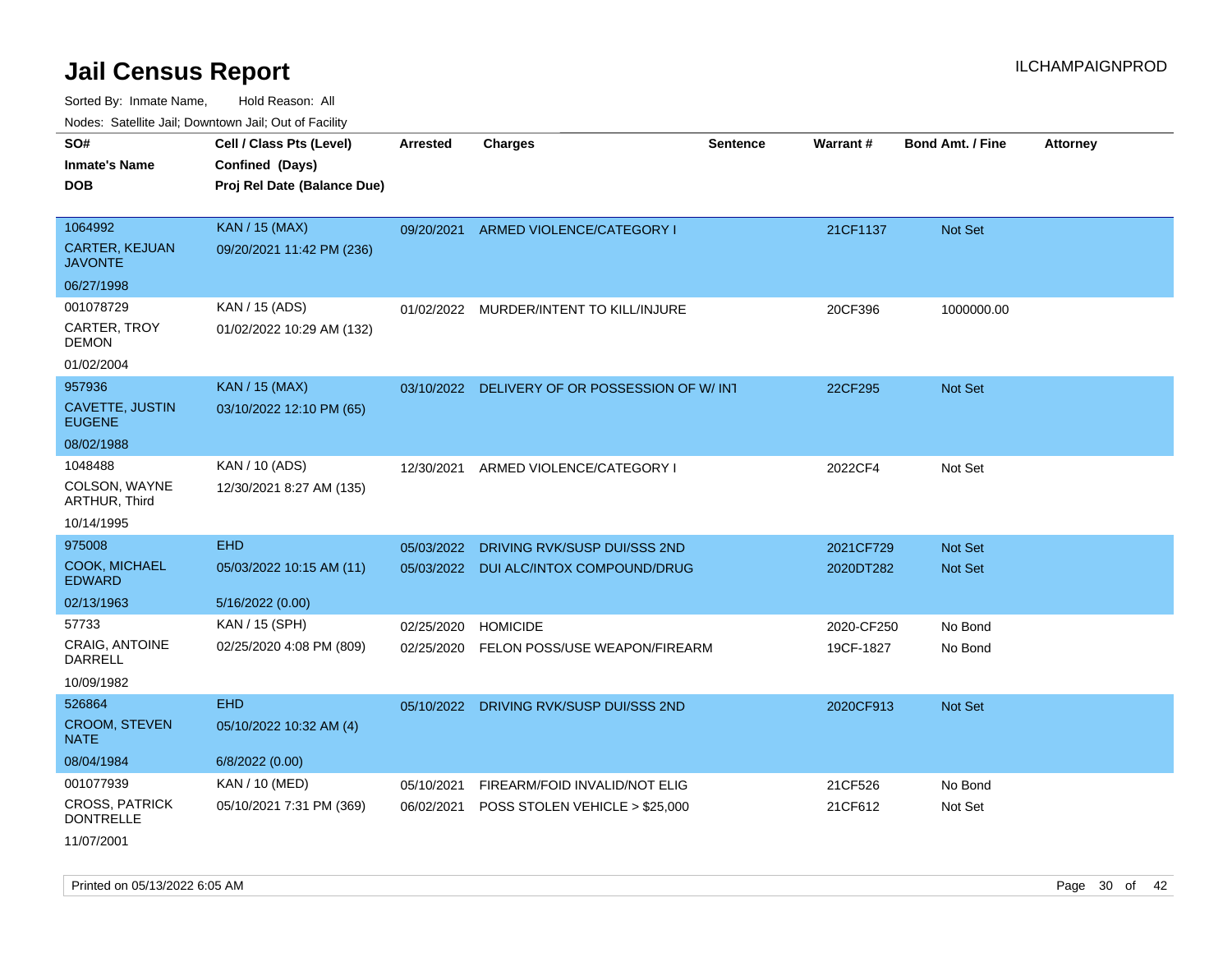| SO#                                      | Cell / Class Pts (Level)    | <b>Arrested</b>     | <b>Charges</b>                          | <b>Sentence</b> | Warrant#   | <b>Bond Amt. / Fine</b> | <b>Attorney</b> |
|------------------------------------------|-----------------------------|---------------------|-----------------------------------------|-----------------|------------|-------------------------|-----------------|
| <b>Inmate's Name</b>                     | Confined (Days)             |                     |                                         |                 |            |                         |                 |
| <b>DOB</b>                               | Proj Rel Date (Balance Due) |                     |                                         |                 |            |                         |                 |
|                                          |                             |                     |                                         |                 |            |                         |                 |
| 25022                                    | EHD / 10 (MED)              |                     | 02/17/2022 AGG DUI/2/PASS<16            |                 | 2021CF560  | No Bond                 |                 |
| <b>CRUMP, ROBERT</b><br><b>ANTHONY</b>   | 02/17/2022 11:48 AM (86)    |                     |                                         |                 |            |                         |                 |
| 02/06/1966                               | 5/14/2022 (0.00)            |                     |                                         |                 |            |                         |                 |
| 001077214                                | KAN / 15 (MAX)              | 12/20/2021          | <b>MURDER</b>                           |                 | 21CF1572   | Not Set                 |                 |
| DAVIS-MURDOCK,<br><b>ERION VASSHAD</b>   | 12/21/2021 10:13 AM (144)   |                     |                                         |                 |            |                         |                 |
| 06/22/1998                               |                             |                     |                                         |                 |            |                         |                 |
| 001078538                                | <b>KAN / 10 (ADS)</b>       | 10/26/2021          | CRIM SEX ASSAULT/FORCE                  |                 | 21CF1301   | Not Set                 |                 |
| DAWKINS, LEN                             | 10/26/2021 8:18 PM (200)    |                     |                                         |                 |            |                         |                 |
| 03/23/1987                               |                             |                     |                                         |                 |            |                         |                 |
| 64070                                    | KAN / 10 (MED)              | 02/18/2022 BURGLARY |                                         |                 | 21CF1176   | 20000.00                |                 |
| DECKER, ANTHONY V                        | 02/18/2022 6:52 PM (85)     |                     |                                         |                 |            |                         |                 |
|                                          |                             |                     |                                         |                 |            |                         |                 |
| 11/27/1982                               |                             |                     |                                         |                 |            |                         |                 |
| 001078223                                | <b>KAN / 5 (MIN)</b>        | 11/09/2021          | AGG DUI/NO VALID DL                     |                 | 21CF1382   | <b>Not Set</b>          |                 |
| DIEGO-MATEO,<br><b>JOAQUIN</b>           | 11/09/2021 10:52 PM (186)   |                     |                                         |                 |            |                         |                 |
| 01/23/2002                               |                             |                     |                                         |                 |            |                         |                 |
| 1061304                                  | KAN / 15 (MAX)              | 10/11/2021          | ARMED HABITUAL CRIMINAL                 |                 | 21CF1226   | No Bond                 |                 |
| DORRIS, KEMION                           | 10/11/2021 7:30 PM (215)    | 10/11/2021          | ARMED HABITUAL CRIMINAL                 |                 | 21CF1227   | No Bond                 |                 |
| <b>DAETOCE</b>                           |                             | 10/11/2021          | HOME INVASION/FIREARM                   |                 | 21CF1228   | No Bond                 |                 |
| 11/19/1997                               |                             |                     |                                         |                 |            |                         |                 |
| 959292                                   | <b>KAN</b> / 15 (ADS)       | 04/01/2021          | ATTEMPT (FIRST DEGREE MURDER)           |                 | 2020CF565  | 2000000.00              |                 |
| <b>DUNCAN, COREYON</b><br><b>ANTHONY</b> | 04/01/2021 8:46 PM (408)    | 12/17/2021          | <b>MURDER</b>                           |                 | 21CF1542   | Not Set                 |                 |
| 01/17/1989                               |                             |                     |                                         |                 |            |                         |                 |
| 665841                                   | EHD                         |                     | 05/03/2022 DRIVING RVK/SUSP DUI/SSS 2ND |                 | 2021CF1492 | Not Set                 |                 |
| EVELAND, JEREMY<br><b>DOUGLAS</b>        | 05/03/2022 8:55 AM (11)     |                     |                                         |                 |            |                         |                 |
| 12/03/1973                               | 6/15/2022 (0.00)            |                     |                                         |                 |            |                         |                 |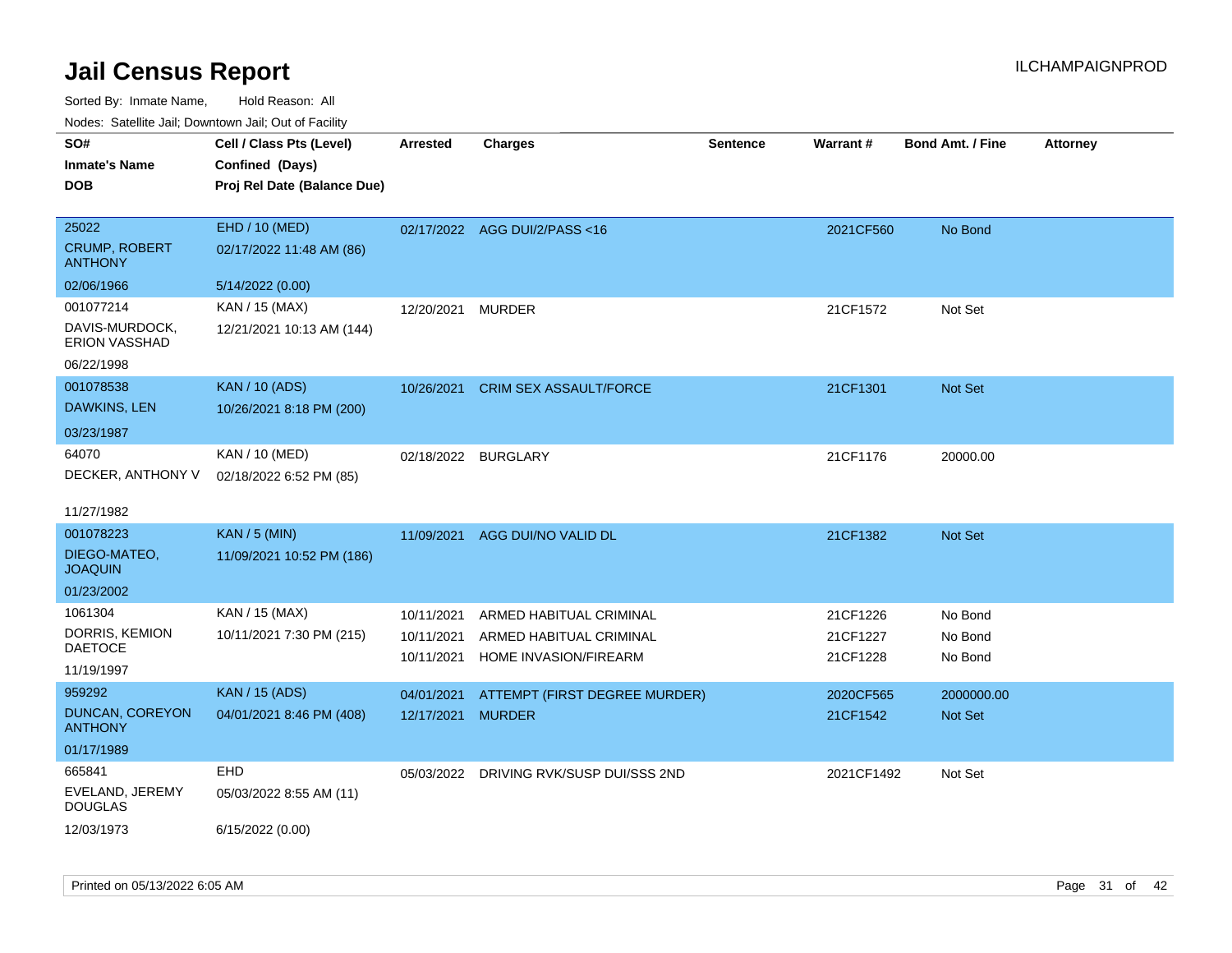Sorted By: Inmate Name, Hold Reason: All Nodes: Satellite Jail; Downtown Jail; Out of Facility

| SO#                                   | Cell / Class Pts (Level)                     | Arrested   | <b>Charges</b>                          | Sentence | Warrant#   | <b>Bond Amt. / Fine</b> | <b>Attorney</b> |
|---------------------------------------|----------------------------------------------|------------|-----------------------------------------|----------|------------|-------------------------|-----------------|
| <b>Inmate's Name</b>                  | Confined (Days)                              |            |                                         |          |            |                         |                 |
| <b>DOB</b>                            | Proj Rel Date (Balance Due)                  |            |                                         |          |            |                         |                 |
| 1053207                               | <b>KAN / 15 (SPH)</b>                        |            | 06/06/2019 MURDER/INTENT TO KILL/INJURE |          | 2019-CF849 | 2000000.00              |                 |
| FAUST, JAQUAVEON<br><b>LAVELL</b>     | 06/06/2019 2:24 PM (1,073)                   |            |                                         |          |            |                         |                 |
| 07/25/1996                            |                                              |            |                                         |          |            |                         |                 |
| 001079018                             | <b>EHD</b>                                   | 04/05/2022 | DRIVING RVK/SUSP DUI/SSS 4-9            |          | 2022CF22   | Not Set                 |                 |
| FINLEY, KEITH DAVID                   | 04/05/2022 10:38 AM (39)                     |            |                                         |          |            |                         |                 |
| 08/23/1963                            | 10/1/2022 (0.00)                             |            |                                         |          |            |                         |                 |
| 001078435                             | <b>EHD</b>                                   |            | 05/10/2022 AGG DUI/NO VALID INS         |          | 2021CF367  | <b>Not Set</b>          |                 |
| FORD, KIA SHERAE                      | 05/10/2022 9:42 AM (4)                       |            |                                         |          |            |                         |                 |
| 07/11/1997                            | 5/13/2022 (0.00)                             |            |                                         |          |            |                         |                 |
| 1075614                               | KAN / 15 (MAX)                               | 03/19/2022 | AGGRAVATED DOMESTIC BATTERY             |          | 22CF333    | Not Set                 |                 |
| GANT, TEVIN<br><b>ODELROW</b>         | 03/19/2022 5:29 PM (56)                      |            | 03/19/2022 PAROLE REVOCATION            |          | CM2201590  | No Bond                 |                 |
| 03/03/1991                            |                                              |            |                                         |          |            |                         |                 |
| 1013012                               | <b>KAN / 15 (MAX)</b>                        | 07/08/2021 | ATTEMPT (FIRST DEGREE MURDER)           |          | 2021CF790  | 1000000.00              |                 |
|                                       | GARY, XAVIER LAMAR  07/08/2021 9:24 AM (310) | 07/08/2021 | <b>FELON POSS/USE FIREARM PRIOR</b>     |          | 2020CF650  | 25000.00                |                 |
|                                       |                                              | 07/08/2021 | FELON POSS/USE FIREARM PRIOR            |          | 21CF798    | Not Set                 |                 |
| 12/14/1991                            |                                              |            |                                         |          |            |                         |                 |
| 1065946                               | KAN / 10 (MED)                               | 09/04/2021 | AGG BATTERY/DISCHARGE FIREARM           |          | 21CF1057   | 750000.00               |                 |
| GODBOLT, DESMOND<br><b>DEVONTAE</b>   | 09/04/2021 1:17 AM (252)                     | 09/04/2021 | RESIST/OBSTRUCTING A PEACE OFFICEI      |          | 21CM407    | Not Set                 |                 |
| 11/15/1997                            |                                              |            |                                         |          |            |                         |                 |
| 1070118                               | <b>KAN / 15 (MAX)</b>                        | 08/31/2021 | AGGRAVATED DOMESTIC BATTERY             |          | 21CF1049   | No Bond                 |                 |
| <b>GRAHAM, CORTEZ</b><br><b>LAMON</b> | 08/31/2021 9:32 PM (256)                     | 09/02/2021 | <b>PROBATION VIOLATION</b>              |          | 21CF55     | Not Set                 |                 |
| 03/31/1976                            |                                              |            |                                         |          |            |                         |                 |
| 1076506                               | KAN / 15 (MAX)                               | 09/17/2021 | AGG UUW/PERSON/CM THREAT VIOL           |          | 21CF1131   | Not Set                 |                 |
|                                       | GRAY, JAMARH EMERE 09/17/2021 10:41 AM (239) | 09/20/2021 | <b>DOMESTIC BATTERY</b>                 |          | 21CM430    | Not Set                 |                 |

06/21/2003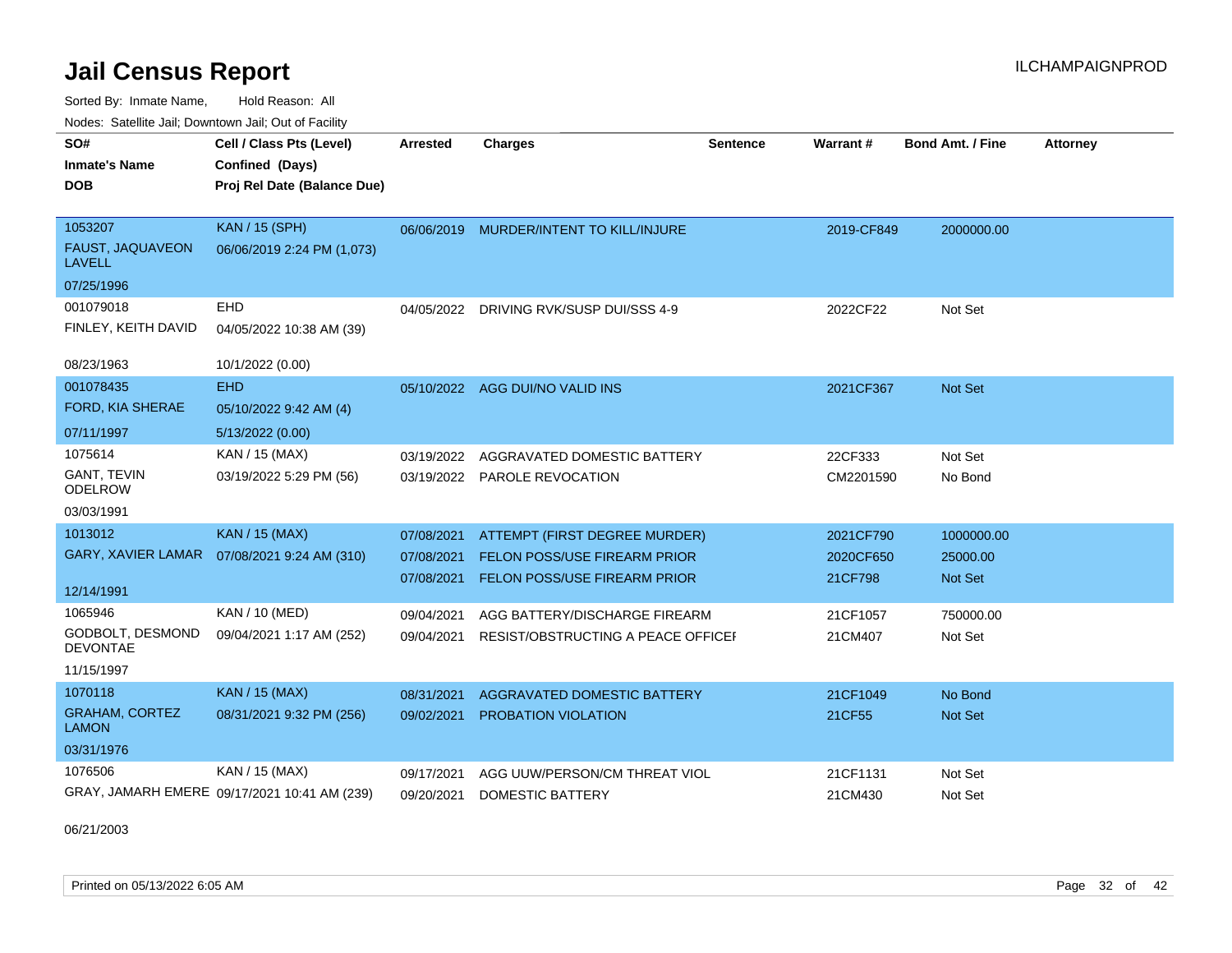| SO#                                     | Cell / Class Pts (Level)    | <b>Arrested</b>      | <b>Charges</b>                       | <b>Sentence</b> | Warrant#   | <b>Bond Amt. / Fine</b> | <b>Attorney</b> |
|-----------------------------------------|-----------------------------|----------------------|--------------------------------------|-----------------|------------|-------------------------|-----------------|
| <b>Inmate's Name</b>                    | <b>Confined (Days)</b>      |                      |                                      |                 |            |                         |                 |
| <b>DOB</b>                              | Proj Rel Date (Balance Due) |                      |                                      |                 |            |                         |                 |
|                                         |                             |                      |                                      |                 |            |                         |                 |
| 1055117                                 | <b>EHD</b>                  |                      | 02/15/2022 AGG BATTERY/PUBLIC PLACE  |                 | 2021CM47   | <b>Not Set</b>          |                 |
| <b>GREAM, JOHN</b><br><b>ROBERT LEE</b> | 02/15/2022 10:44 AM (88)    |                      |                                      |                 |            |                         |                 |
| 08/23/1996                              | 6/13/2022 (0.00)            |                      |                                      |                 |            |                         |                 |
| 001078871                               | <b>KAN / 5 (MIN)</b>        | 02/22/2022           | <b>RESIDENTIAL BURGLARY</b>          |                 | 2020JD14   | No Bond                 |                 |
| <b>HARRIS, MARTELL</b>                  | 02/22/2022 3:44 PM (81)     | 02/22/2022           | INDIRECT CRIMINAL CONTEMPT           |                 | 2020CC9    | 20000.00                |                 |
| <b>TE'SHAWN</b>                         |                             | 02/22/2022           | ESCAPE/VIOLATE ELEC MONITORING       |                 | 22CF316    | 150000.00               |                 |
| 07/02/2003                              |                             |                      |                                      |                 |            |                         |                 |
| 1037683                                 | <b>EHD</b>                  | 02/23/2022           | AGG DUI/LIC SUSP OR REVOKED          |                 | 2020CF350  | <b>Not Set</b>          |                 |
| <b>HARRISON, HAROLD</b><br><b>RAY</b>   | 02/23/2022 10:01 AM (80)    | 02/23/2022 AGG DUI/3 |                                      |                 | 2020CF1351 | <b>Not Set</b>          |                 |
| 11/30/1963                              | 5/22/2022 (0.00)            |                      |                                      |                 |            |                         |                 |
| 1073611                                 | KAN / 5 (MIN)               | 02/09/2021           | MFG 15>100 GR ECSTASY/ANALOG         |                 | 21CF121    | 500000.00               |                 |
| HAYES, CAMERON<br><b>TAYLOR MALEEK</b>  | 02/09/2021 3:10 PM (459)    | 02/09/2021           | DELIVERY OF OR POSSESSION OF W/INT   |                 | 21CF160    | Not Set                 |                 |
| 08/10/1998                              |                             |                      |                                      |                 |            |                         |                 |
| 1045186                                 | <b>KAN / 15 (MAX)</b>       | 08/16/2021           | ARMED VIOLENCE/CATEGORY I            |                 | 21CF934    | 1000000.00              |                 |
| HOLBROOK, JOHNNIE                       | 08/16/2021 11:07 AM (271)   | 08/16/2021           | FELON POSS/USE WEAPON/FIREARM        |                 | 19CF968    | Not Set                 |                 |
| <b>MATHIS</b>                           |                             | 08/16/2021           | AGG FLEEING POLICE/21 MPH OVER       |                 | 21CF988    | <b>Not Set</b>          |                 |
| 07/19/1996                              |                             | 08/16/2021           | <b>FELON POSS/USE WEAPON/FIREARM</b> |                 | 21CF989    | <b>Not Set</b>          |                 |
|                                         |                             | 03/30/2022           | <b>MURDER</b>                        |                 |            | 2000000.00              |                 |
| 972300                                  | KAN / 10 (MED)              | 12/22/2021           | <b>RESIDENTIAL BURGLARY</b>          |                 | 18CF1691   | 25000.00                |                 |
| <b>HOLT, MICHAEL</b><br><b>TERRELL</b>  | 12/22/2021 8:36 AM (143)    | 12/22/2021           | AGG CRIM SEX ABUSE/VICTIM <9         |                 | 19CF1277   | 250000.00               |                 |
| 12/25/1989                              |                             |                      |                                      |                 |            |                         |                 |
| 001078146                               | <b>KAN</b> / 15 (MAX)       | 07/09/2021           | AGG BATTERY/DISCHARGE FIREARM        |                 | 21CF795    | 1000000.00              |                 |
| HUNT, TEIGAN<br><b>JAZAIREO</b>         | 07/09/2021 12:41 PM (309)   | 07/09/2021           | ARMED ROBBERY/ARMED W/FIREARM        |                 | 21CF806    | <b>Not Set</b>          |                 |
| 05/14/2003                              |                             |                      |                                      |                 |            |                         |                 |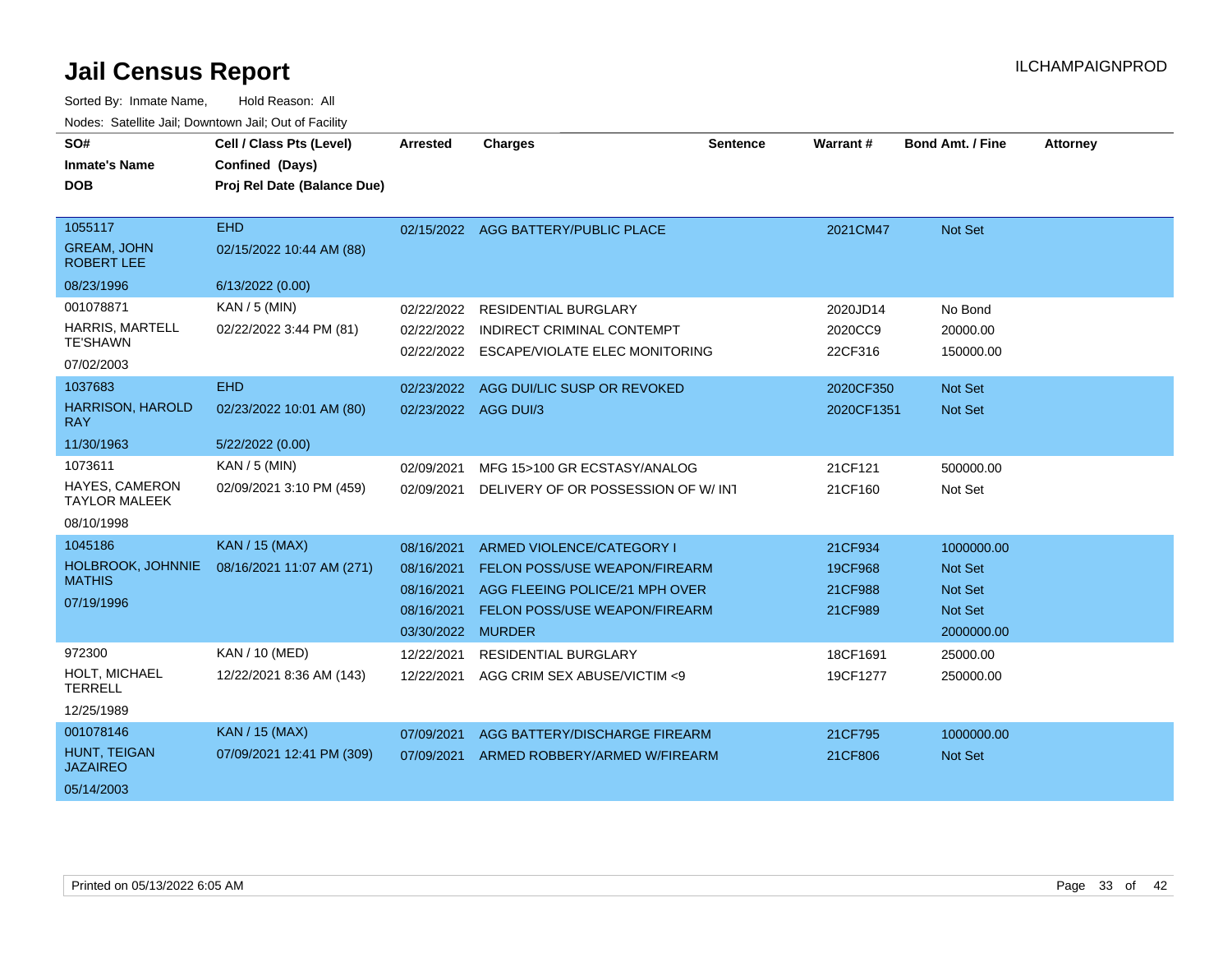Sorted By: Inmate Name, Hold Reason: All

| Nodes: Satellite Jail; Downtown Jail; Out of Facility |  |
|-------------------------------------------------------|--|
|-------------------------------------------------------|--|

| SO#<br><b>Inmate's Name</b>               | Cell / Class Pts (Level)<br>Confined (Days) | <b>Arrested</b> | <b>Charges</b>                           | Sentence | <b>Warrant#</b> | <b>Bond Amt. / Fine</b> | <b>Attorney</b> |
|-------------------------------------------|---------------------------------------------|-----------------|------------------------------------------|----------|-----------------|-------------------------|-----------------|
| <b>DOB</b>                                | Proj Rel Date (Balance Due)                 |                 |                                          |          |                 |                         |                 |
| 989743                                    | <b>KAN / 15 (ADS)</b>                       | 04/13/2021      | AGGRAVATED DOMESTIC BATTERY              |          | 21CF399         | Not Set                 |                 |
| JACKSON, STEVE<br><b>ALLEN</b>            | 04/13/2021 2:45 AM (396)                    |                 |                                          |          |                 |                         |                 |
| 06/04/1991                                |                                             |                 |                                          |          |                 |                         |                 |
| 001078788                                 | KAN / 5 (ADS)                               | 01/21/2022      | AGGRAVATED BATTERY                       |          | 22CF93          | Not Set                 |                 |
| JOHNSON, BRENTON<br>ZAE                   | 01/21/2022 8:33 PM (113)                    |                 |                                          |          |                 |                         |                 |
| 08/07/1987                                |                                             |                 |                                          |          |                 |                         |                 |
| 57271                                     | EHD                                         | 03/08/2022      | DRIVING RVK/SUSP DUI/SSS 4-9             |          | 2021CF34        | Not Set                 |                 |
| <b>KEYS, CAPREE</b><br><b>REMONE</b>      | 03/08/2022 9:17 AM (67)                     |                 | 03/08/2022 DRIVING RVK/SUSP DUI/SSS 4-9  |          | 2020CF1116      | Not Set                 |                 |
| 11/23/1982                                | 9/3/2022 (0.00)                             |                 |                                          |          |                 |                         |                 |
| 1036509                                   | EHD                                         |                 | 05/10/2022 DRIVING ON SUSPENDED LICENSE  |          | 2020TR4855      | Not Set                 |                 |
| LARRY, QUENTIN<br><b>CORNILUES JUWAN,</b> | 05/10/2022 11:14 AM (4)                     |                 |                                          |          |                 |                         |                 |
| 05/12/1992                                | 5/19/2022 (0.00)                            |                 |                                          |          |                 |                         |                 |
| 1064445                                   | <b>KAN / 15 (MAX)</b>                       | 04/23/2021      | FELON POSS/USE FIREARM/PAROLE            |          | 21CF899         | Not Set                 |                 |
| LARUE, TERENCE                            | 04/23/2021 11:18 AM (386)                   |                 | 04/23/2021 AGG DISCHARGE FIREARM/OCC VEH |          | 2021CF295       | 500000.00               |                 |
| <b>TRAMEL</b>                             |                                             | 04/23/2021      | POSSESS 15<100 GRAMS COCAINE             |          | 19CF1052        | 10000.00                |                 |
| 12/23/1998<br>001078470                   |                                             |                 |                                          |          |                 |                         |                 |
| LEE, AMAHRION                             | KAN / 15 (MAX)                              | 10/10/2021      | MURDER/INTENT TO KILL/INJURE             |          | 21CF1221        | Not Set                 |                 |
| <b>JA'MERE</b>                            | 10/10/2021 1:23 PM (216)                    |                 |                                          |          |                 |                         |                 |
| 11/05/2002                                |                                             |                 |                                          |          |                 |                         |                 |
| 1052425                                   | <b>EHD</b>                                  |                 | 04/26/2022 DRIVING ON SUSPENDED LICENSE  |          | 2021TR9328      | Not Set                 |                 |
| LEO, MICHAEL JAMES                        | 04/26/2022 9:13 AM (18)                     |                 |                                          |          |                 |                         |                 |
| 04/09/1994                                | 5/25/2022 (0.00)                            |                 |                                          |          |                 |                         |                 |
| 1005717                                   | KAN / 5 (MIN)                               | 03/31/2022      | AGG DUI/3                                |          | 22CF372         | 100000.00               |                 |
| LEWIS, ORLANDO<br><b>DESHONE</b>          | 03/31/2022 1:56 PM (44)                     |                 | 03/31/2022 AGG DUI/3                     |          | 22CF373         | 100000.00               |                 |
| 01/31/1987                                |                                             |                 |                                          |          |                 |                         |                 |

Printed on 05/13/2022 6:05 AM Page 34 of 42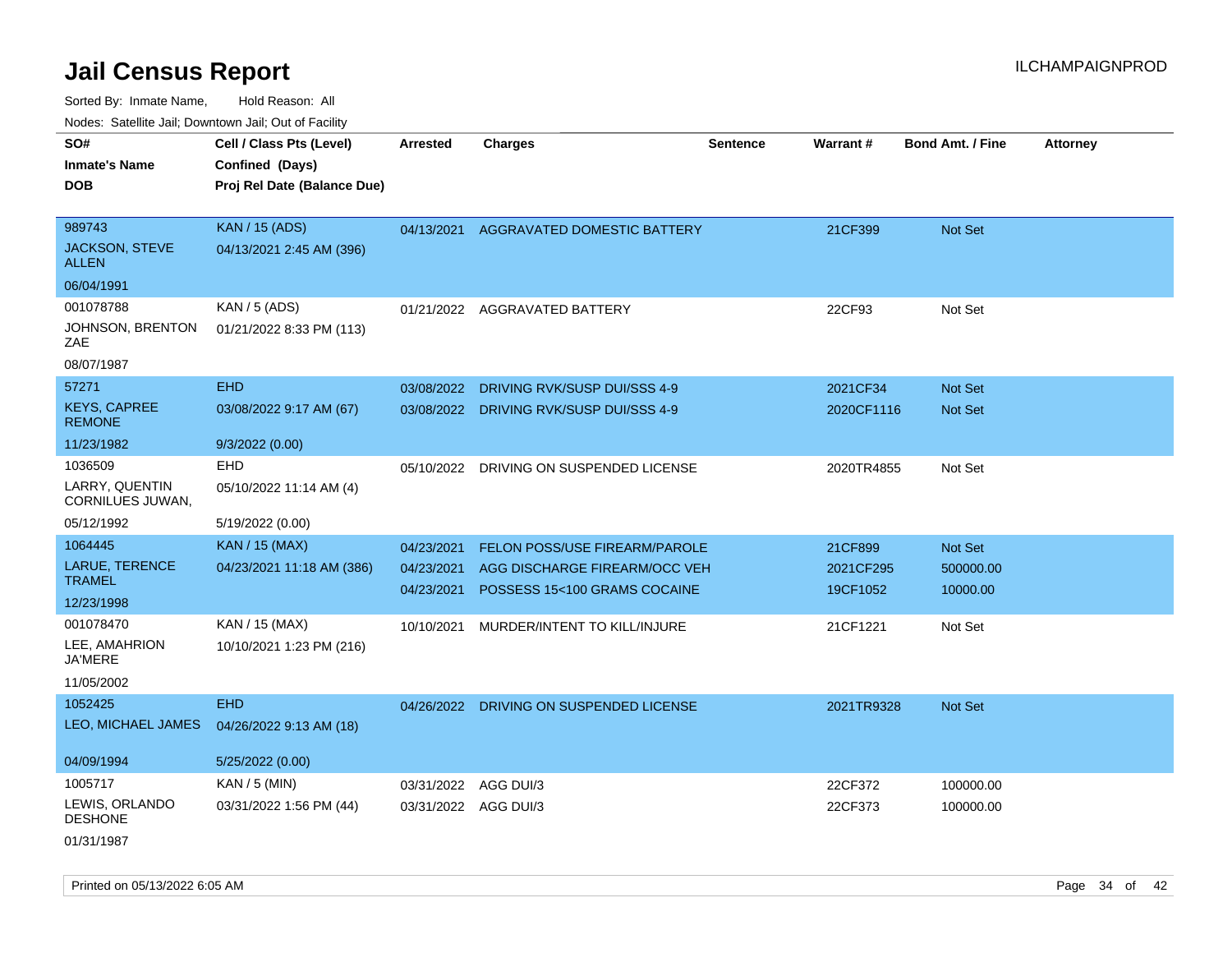Sorted By: Inmate Name, Hold Reason: All Nodes: Satellite Jail; Downtown Jail; Out of Facility

| SO#<br><b>Inmate's Name</b><br><b>DOB</b>                                       | Cell / Class Pts (Level)<br>Confined (Days)<br>Proj Rel Date (Balance Due) | <b>Arrested</b>                               | <b>Charges</b>                                                 | <b>Sentence</b> | Warrant#                       | <b>Bond Amt. / Fine</b>         | <b>Attorney</b> |
|---------------------------------------------------------------------------------|----------------------------------------------------------------------------|-----------------------------------------------|----------------------------------------------------------------|-----------------|--------------------------------|---------------------------------|-----------------|
| 56792<br>LILLARD, LAWRENCE<br><b>TYRONE</b>                                     | <b>KAN / 10 (MED)</b><br>02/02/2021 2:11 PM (466)                          | 02/02/2021<br>02/22/2021                      | <b>ARMED HABITUAL CRIMINAL</b><br>DRIVING ON REVOKED LICENSE   |                 | 2021CF141<br>21TR426           | 500000.00<br>5000.00            |                 |
| 10/20/1982                                                                      |                                                                            |                                               |                                                                |                 |                                |                                 |                 |
| 001077850<br>MALDONADO-<br><b>GUITIERREZ, FELIX</b><br>06/19/1977               | EHD<br>05/04/2022 10:11 AM (10)                                            | 05/04/2022                                    | DRIVING RVK/SUSP DUI/SSS 4-9                                   |                 | 2021CF303                      | Not Set                         |                 |
| 001078896<br>MANN, DAVID<br><b>WILBERT, Junior</b><br>04/02/1976                | <b>KAN / 15 (MAX)</b><br>03/01/2022 4:35 AM (74)                           |                                               | 03/01/2022 ARMED HABITUAL CRIMINAL                             |                 | 22CF239                        | Not Set                         |                 |
| 1004137<br>MCDONALD, DAVON D<br>11/08/1992                                      | KAN / 15 (MAX)<br>02/14/2022 4:21 PM (89)                                  | 02/14/2022                                    | AGG CRIM SEX ABUSE/VIC 13-17                                   |                 | 22CF165                        | 250000.00                       |                 |
| 001078575<br><b>MCLAURIN, KEYON A</b>                                           | <b>KAN / 10 (MED)</b><br>11/09/2021 12:41 PM (186)                         | 11/09/2021                                    | <b>GUNRUNNING</b>                                              |                 | 21CF1330                       | 750000.00                       |                 |
| 11/19/2002<br>1011046<br>MILES, DARRION<br><b>ANTONIO KEVONTA</b><br>03/18/1990 | KAN / 15 (ADS)<br>04/11/2021 12:46 AM (398)                                | 04/10/2021<br>03/24/2022 MURDER               | ATTEMPT (FIRST DEGREE MURDER)                                  |                 | 21CF392<br>22CF346             | Not Set<br>Not Set              |                 |
| 1075635<br>MILES, DEVLON VON,<br>Junior<br>11/04/2000                           | <b>KAN / 10 (ADS)</b><br>05/11/2021 10:39 PM (368)                         | 05/11/2021<br>05/11/2021<br>02/23/2022 MURDER | MFG/DEL CANNABIS/30-500 GRAMS<br>AGG DISCHARGE FIREARM/OCC VEH |                 | 20CF1402<br>21CF538<br>22CF219 | 100000.00<br>Not Set<br>Not Set |                 |
| 001077278<br>MILLER, D'ANDRE                                                    | KAN / 15 (MAX)<br>10/06/2020 12:49 PM (585)                                | 10/06/2020<br>10/06/2020                      | MURDER/INTENT TO KILL/INJURE<br>AGG FLEEING POLICE/21 MPH OVER |                 | 2020CF146<br>2019CF1171        | 2000000.00<br>50000.00          |                 |

09/08/1986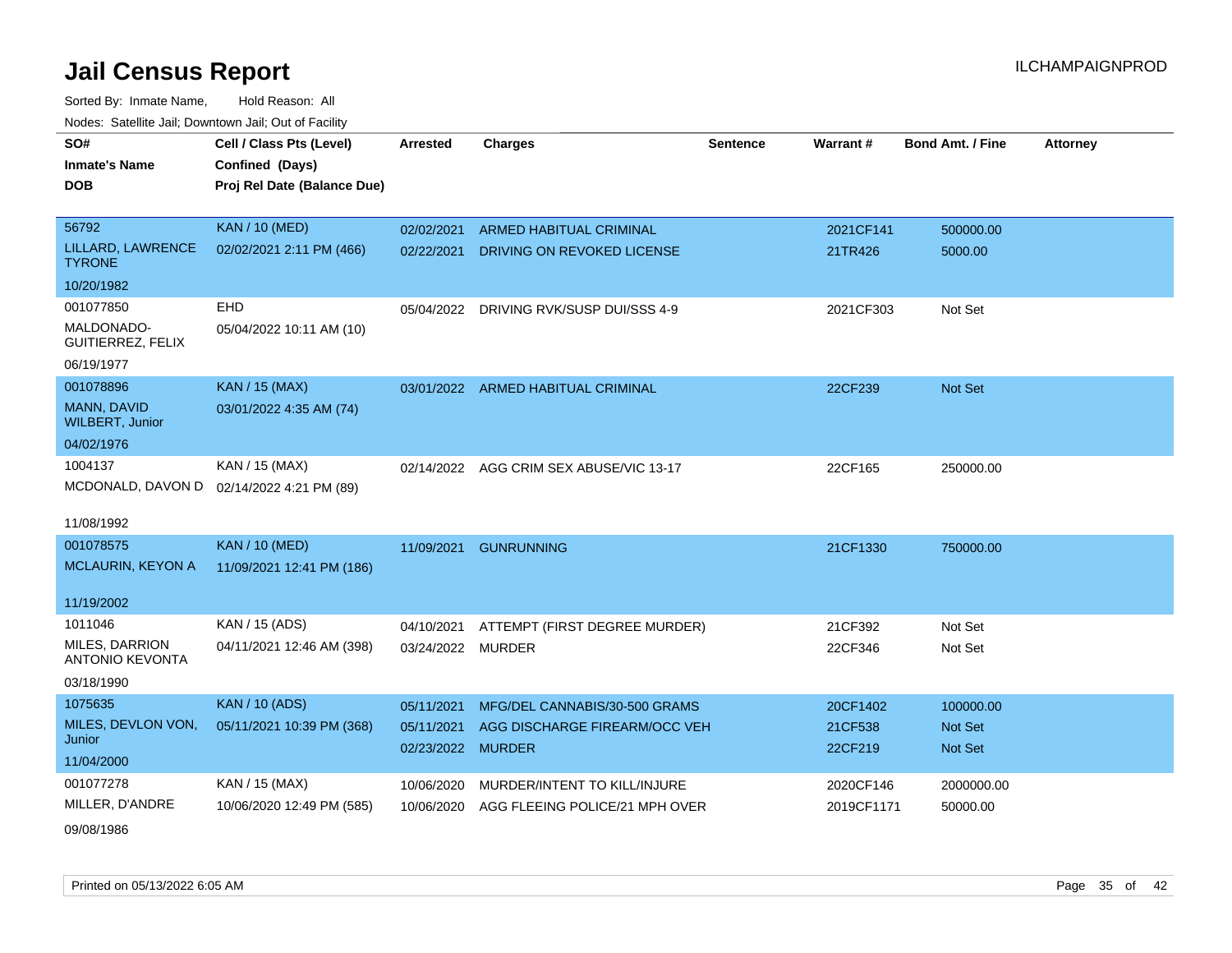| roaco. Catolino dall, Downtown dall, Out of Fability |                                               |            |                                    |                 |                 |                         |                 |
|------------------------------------------------------|-----------------------------------------------|------------|------------------------------------|-----------------|-----------------|-------------------------|-----------------|
| SO#                                                  | Cell / Class Pts (Level)                      | Arrested   | <b>Charges</b>                     | <b>Sentence</b> | <b>Warrant#</b> | <b>Bond Amt. / Fine</b> | <b>Attorney</b> |
| <b>Inmate's Name</b>                                 | Confined (Days)                               |            |                                    |                 |                 |                         |                 |
| <b>DOB</b>                                           | Proj Rel Date (Balance Due)                   |            |                                    |                 |                 |                         |                 |
|                                                      |                                               |            |                                    |                 |                 |                         |                 |
| 001078712                                            | <b>KAN / 10 (MED)</b>                         | 12/23/2021 | AGG DISCH FIREARM/1ST AID PERS     |                 | 21CF1581        | <b>Not Set</b>          |                 |
| MONTGOMERY,<br><b>RASHARD MYKI</b>                   | 12/23/2021 4:27 PM (142)                      |            |                                    |                 |                 |                         |                 |
| 11/05/2001                                           |                                               |            |                                    |                 |                 |                         |                 |
| 1026477                                              | KAN / 15 (ADS)                                | 09/21/2021 | AGG DISCHARGE FIREARM/OCC VEH      |                 | 21CF1138        | Not Set                 |                 |
| NEWBILL, DEVONTRE<br>LAMONT                          | 09/21/2021 2:27 AM (235)                      | 09/22/2021 | PROBATION VIOLATION                |                 | 20CF577         | Not Set                 |                 |
| 11/22/1993                                           |                                               |            |                                    |                 |                 |                         |                 |
| 001078063                                            | KAN / 15 (MAX)                                | 06/15/2021 | AGG CRIM SEX ASSAULT/WEAPON        |                 | 2021CF678       | 1000000.00              |                 |
|                                                      | PERRY, ROBERT Junior 06/15/2021 4:37 PM (333) | 06/15/2021 | <b>ROBBERY</b>                     |                 | 2021CF159       | 25000.00                |                 |
|                                                      |                                               |            |                                    |                 |                 |                         |                 |
| 12/21/1990                                           |                                               |            |                                    |                 |                 |                         |                 |
| 1059512                                              | KAN / 10 (MED)                                | 04/12/2022 | DOMESTIC BATTERY                   | 2y (DOC)        | 2019-CF-589     | Not Set                 |                 |
| PHILLIPS, LAMAR<br><b>DESHAWN</b>                    | 04/12/2022 5:15 PM (32)                       | 04/12/2022 | <b>RESIST/OBSTRUCT WITH INJURY</b> |                 | 22CF451         | Not Set                 |                 |
| 04/02/1996                                           |                                               |            |                                    |                 |                 |                         |                 |
| 1015033                                              | <b>KAN / 10 (MED)</b>                         | 03/05/2022 | POSSESSION OF STOLEN FIREARM       |                 | 21CF1172        | 500000.00               |                 |
| PICKENS, DANTE<br><b>DEVON</b>                       | 03/05/2022 4:01 AM (70)                       |            |                                    |                 |                 |                         |                 |
| 01/05/1993                                           |                                               |            |                                    |                 |                 |                         |                 |
| 001078799                                            | KAN / 10 (MED)                                | 01/27/2022 | FIREARM/FOID INVALID/NOT ELIG      |                 | 22CF116         | Not Set                 |                 |
| PURNELL, MARKISE<br><b>MONROE</b>                    | 01/27/2022 9:50 AM (107)                      |            |                                    |                 |                 |                         |                 |
| 07/13/2002                                           |                                               |            |                                    |                 |                 |                         |                 |
| 001078942                                            | <b>KAN / 5 (MIN)</b>                          | 03/13/2022 | MFG/DEL CANNABIS/500<2000 GR       |                 | 22CF307         | <b>Not Set</b>          |                 |
| <b>QATTOUM, ADHAM M</b>                              | 03/13/2022 11:31 PM (62)                      |            |                                    |                 |                 |                         |                 |
| 07/22/1994                                           |                                               |            |                                    |                 |                 |                         |                 |
| 982660                                               | KAN / 10 (MED)                                | 03/22/2022 | BURGLARY                           |                 | 22CF339         | No Bond                 |                 |
| REYNOLDS, DAVID<br>ALLEN                             | 03/22/2022 4:11 AM (53)                       |            |                                    |                 |                 |                         |                 |
| 03/27/2002                                           |                                               |            |                                    |                 |                 |                         |                 |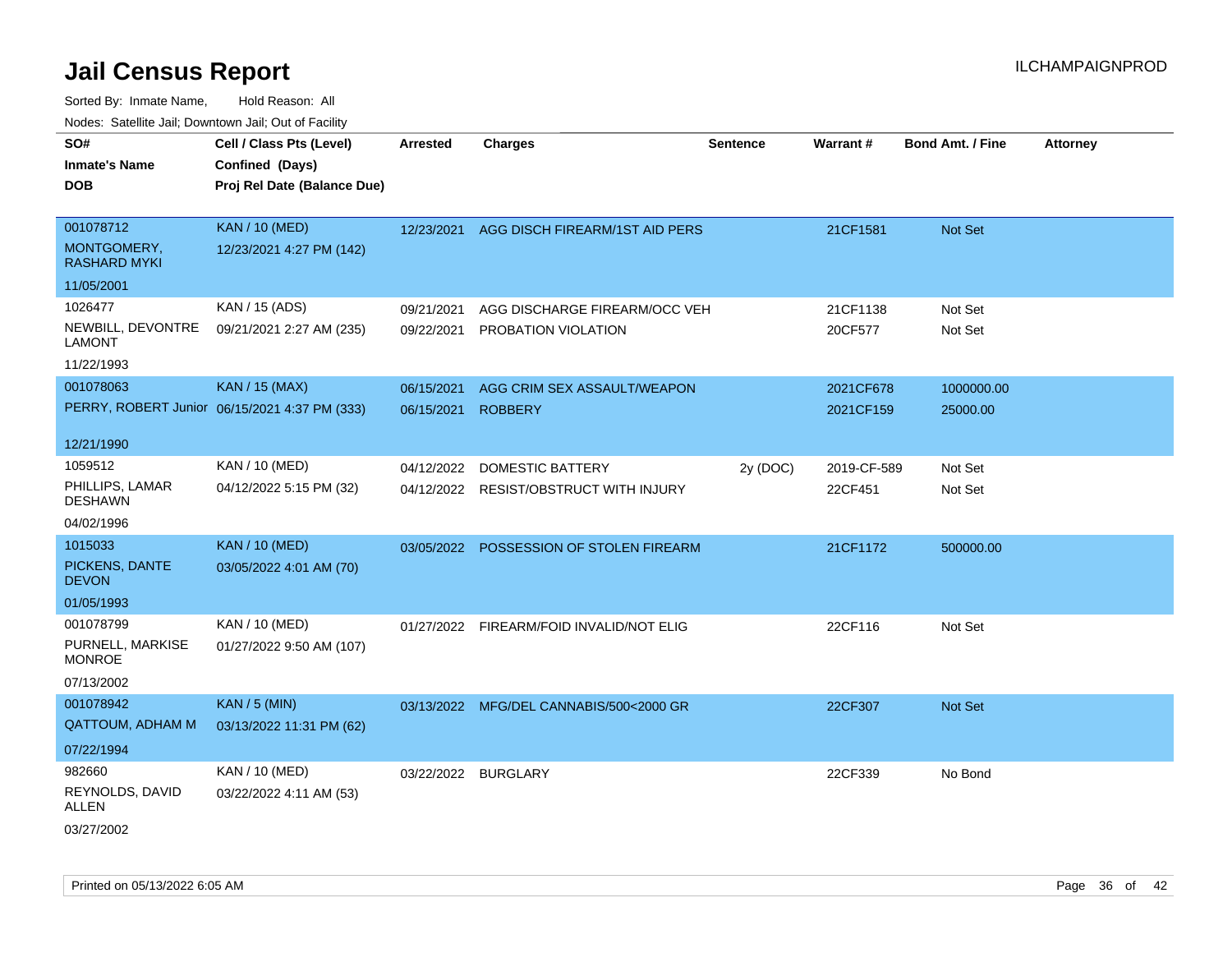| Noucs. Catchitic sail, Downtown sail, Out of Facility |                                             |                 |                                          |                 |             |                         |                 |
|-------------------------------------------------------|---------------------------------------------|-----------------|------------------------------------------|-----------------|-------------|-------------------------|-----------------|
| SO#                                                   | Cell / Class Pts (Level)                    | <b>Arrested</b> | <b>Charges</b>                           | <b>Sentence</b> | Warrant#    | <b>Bond Amt. / Fine</b> | <b>Attorney</b> |
| <b>Inmate's Name</b>                                  | Confined (Days)                             |                 |                                          |                 |             |                         |                 |
| DOB.                                                  | Proj Rel Date (Balance Due)                 |                 |                                          |                 |             |                         |                 |
|                                                       |                                             |                 |                                          |                 |             |                         |                 |
| 24139                                                 | <b>EHD</b>                                  |                 | 05/11/2022 DRIVING RVK/SUSP DUI/SSS 4-9  |                 | 2021CF437   | <b>Not Set</b>          |                 |
| <b>ROBERTS, ERIC</b><br><b>BRYANT</b>                 | 05/11/2022 10:28 AM (3)                     |                 |                                          |                 |             |                         |                 |
| 03/15/1964                                            | 11/6/2022 (0.00)                            |                 |                                          |                 |             |                         |                 |
| 001077614                                             | KAN / 15 (MAX)                              |                 | 01/17/2021 ATTEMPT (FIRST DEGREE MURDER) |                 | 21CF66      | Not Set                 |                 |
| <b>DEVON</b>                                          | ROBINSON, DONTRELL 01/17/2021 3:08 PM (482) |                 |                                          |                 |             |                         |                 |
| 09/22/2002                                            |                                             |                 |                                          |                 |             |                         |                 |
| 982614                                                | <b>EHD</b>                                  |                 | 05/11/2022 DRIVING ON SUSPENDED LICENSE  |                 | 2019TR10982 | <b>Not Set</b>          |                 |
| RODGERS, DAVID<br><b>BENARD</b>                       | 05/11/2022 9:34 AM (3)                      |                 |                                          |                 |             |                         |                 |
| 11/17/1990                                            | 6/9/2022 (0.00)                             |                 |                                          |                 |             |                         |                 |
| 1061216                                               | KAN / 10 (MED)                              | 06/22/2021      | HOME INVASION/FIREARM                    |                 | 21CF727     | Not Set                 |                 |
| RUNGE, ANDRE<br><b>MARSEAN</b>                        | 06/22/2021 4:42 PM (326)                    |                 |                                          |                 |             |                         |                 |
| 12/05/1997                                            |                                             |                 |                                          |                 |             |                         |                 |
| 650295                                                | <b>PIA / 50 (MAX)</b>                       | 04/22/2020      | <b>CRIMINAL SEXUAL ASSAULT</b>           |                 | 2020-CF407  | 750000.00               |                 |
| SANDAGE, JERALD                                       | 04/22/2020 6:30 AM (752)                    | 04/22/2020      | <b>CRIMINAL SEXUAL ASSAULT</b>           |                 | 2020-CF408  | 750000.00               |                 |
| <b>EUGENE</b>                                         |                                             | 04/22/2020      | <b>CRIMINAL SEXUAL ABUSE</b>             |                 | 2020-CF409  | 750000.00               |                 |
| 06/07/1971                                            |                                             | 04/22/2020      | <b>CRIMINAL SEXUAL ASSAULT</b>           |                 | 2020-CF410  | 750000.00               |                 |
|                                                       |                                             | 04/22/2020      | <b>OFFICIAL MISCONDUCT</b>               |                 | 2019-CF1811 | 25000.00                |                 |
| 1075386                                               | KAN / 15 (MAX)                              | 04/13/2022      | AGG UNLAWFUL USE OF WEAPON/VEH           |                 | 2022CF463   | No Bond                 |                 |
| SANDERS, MARQUIS<br><b>JOVON</b>                      | 04/13/2022 7:18 PM (31)                     |                 |                                          |                 |             |                         |                 |
| 01/19/2002                                            |                                             |                 |                                          |                 |             |                         |                 |
| 59178                                                 | <b>KAN / 15 (MAX)</b>                       | 12/13/2021      | AGG DISCHARGE FIREARM/OCC VEH            |                 | 21CF1274    | 1500000.00              |                 |
| SANDERS, MICHAEL<br>JEAN                              | 12/13/2021 4:17 PM (152)                    |                 |                                          |                 |             |                         |                 |
| 12/22/1967                                            |                                             |                 |                                          |                 |             |                         |                 |
|                                                       |                                             |                 |                                          |                 |             |                         |                 |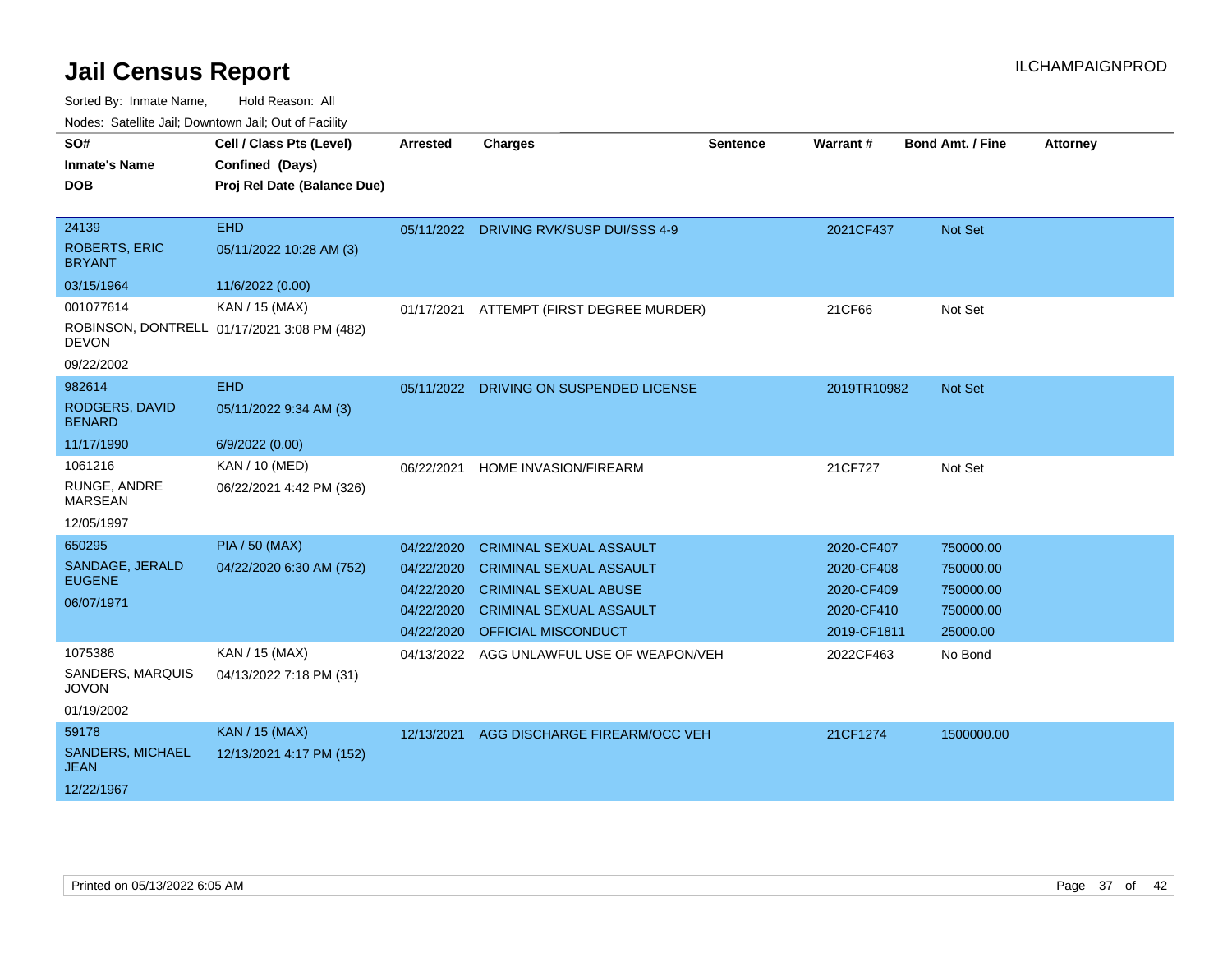| rougs. Calcinic Jan, Downtown Jan, Out of Facility |                             |                 |                                          |                 |            |                         |                 |
|----------------------------------------------------|-----------------------------|-----------------|------------------------------------------|-----------------|------------|-------------------------|-----------------|
| SO#                                                | Cell / Class Pts (Level)    | <b>Arrested</b> | <b>Charges</b>                           | <b>Sentence</b> | Warrant#   | <b>Bond Amt. / Fine</b> | <b>Attorney</b> |
| <b>Inmate's Name</b>                               | Confined (Days)             |                 |                                          |                 |            |                         |                 |
| <b>DOB</b>                                         | Proj Rel Date (Balance Due) |                 |                                          |                 |            |                         |                 |
|                                                    |                             |                 |                                          |                 |            |                         |                 |
| 001078898                                          | <b>KAN / 15 (MAX)</b>       |                 | 03/02/2022 AGG DISCHARGE FIREARM         |                 | 22CF254    | Not Set                 |                 |
| SAROLAS, JONATHAN<br>Е                             | 03/02/2022 9:20 AM (73)     |                 |                                          |                 |            |                         |                 |
| 07/16/1988                                         |                             |                 |                                          |                 |            |                         |                 |
| 1000820                                            | KAN / 15 (MAX)              | 01/24/2022      | FELON POSS/USE WEAPON/FIREARM            |                 | 22CF105    | Not Set                 |                 |
| SCHNEIDER, SONGAN<br><b>MICHAEL</b>                | 01/24/2022 8:20 AM (110)    |                 | 01/24/2022 AGGRAVATED DOMESTIC BATTERY   |                 | 21CF1433   | 25000.00                |                 |
| 08/18/1992                                         |                             |                 |                                          |                 |            |                         |                 |
| 001078704                                          | <b>KAN / 15 (MAX)</b>       | 12/21/2021      | MURDER/INTENT TO KILL/INJURE             |                 | 21CF1575   | Not Set                 |                 |
| SHORTER, JAQUAN<br><b>MAURICE</b>                  | 12/23/2021 1:23 AM (142)    |                 |                                          |                 |            |                         |                 |
| 10/08/1998                                         |                             |                 |                                          |                 |            |                         |                 |
| 47195                                              | KAN / 5 (MIN)               | 12/27/2021      | <b>RESIDENTIAL BURGLARY</b>              |                 | 2020CF1222 | 10000.00                |                 |
| SIMMONS, JAMES<br><b>ROBERT</b>                    | 12/27/2021 8:42 AM (138)    | 12/28/2021      | <b>RESIDENTIAL BURGLARY</b>              |                 | 2021CF1596 | Not Set                 |                 |
| 03/13/1975                                         |                             |                 |                                          |                 |            |                         |                 |
| 1062194                                            | <b>KAN / 15 (MAX)</b>       | 02/27/2020      | MURDER/OTHER FORCIBLE FELONY             |                 | 20CF-247   | 1000000.00              |                 |
| <b>SIMMONS, MICHAEL</b><br><b>JAMAL</b>            | 02/27/2020 1:11 PM (807)    |                 | 09/23/2020 AGG BATTERY/DISCHARGE FIREARM |                 | 20CF1061   | Not Set                 |                 |
| 11/03/1997                                         |                             |                 |                                          |                 |            |                         |                 |
| 1038158                                            | KAN / 10 (MED)              |                 | 02/04/2022 CRIMINAL SEX ASSAULT/CONSENT  |                 | 22CF146    | Not Set                 |                 |
| SMITH, RASHAD<br><b>JARECE</b>                     | 02/04/2022 11:42 PM (99)    |                 |                                          |                 |            |                         |                 |
| 09/16/1995                                         |                             |                 |                                          |                 |            |                         |                 |
| 49079                                              | <b>EHD</b>                  |                 | 05/04/2022 AGG DUI/NO VALID DL           |                 | 2021CF1098 | Not Set                 |                 |
| SOUTHWARD, JAMES<br><b>WILLIAM, Third</b>          | 05/04/2022 9:15 AM (10)     |                 |                                          |                 |            |                         |                 |
| 06/17/1978                                         | 5/13/2022 (0.00)            |                 |                                          |                 |            |                         |                 |
| 001077868                                          | KAN / 15 (MAX)              | 04/21/2021      | ARMED ROBBERY/ARMED W/FIREARM            |                 | 21CF445    | Not Set                 |                 |
| SPEARMENT,<br><b>KENTRELL</b>                      | 04/21/2021 9:48 PM (388)    | 08/19/2021      | FLEEING/ATTEMPT ELUDE OFFICER            |                 | 2021TR1053 | 1000.00                 |                 |
| 01/21/2002                                         |                             |                 |                                          |                 |            |                         |                 |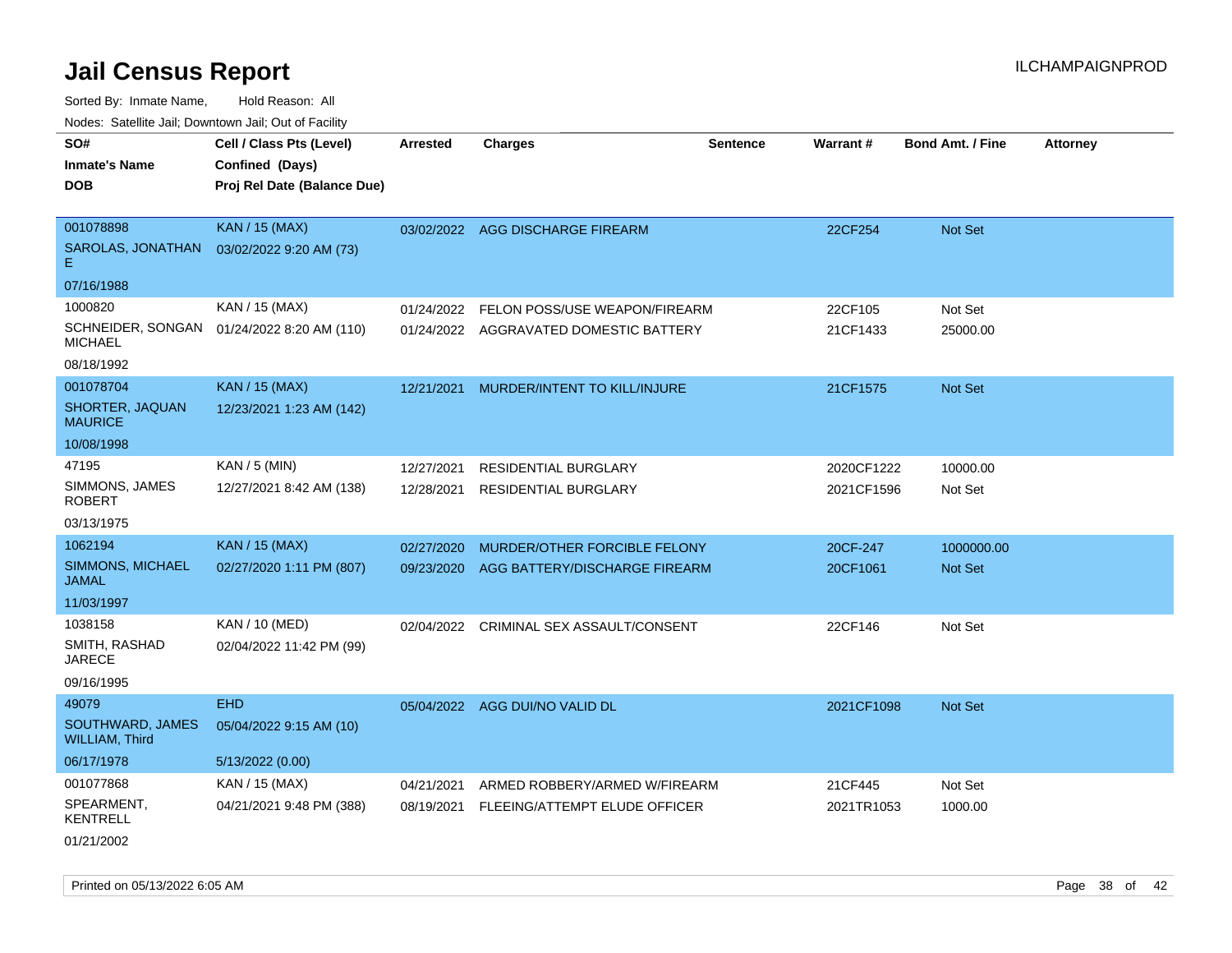| Hougo. Catolino can, Bowmown can, Cat or Fagint<br>SO# | Cell / Class Pts (Level)                      | Arrested   | <b>Charges</b>                     | <b>Sentence</b>     | <b>Warrant#</b> | <b>Bond Amt. / Fine</b> | <b>Attorney</b> |
|--------------------------------------------------------|-----------------------------------------------|------------|------------------------------------|---------------------|-----------------|-------------------------|-----------------|
| <b>Inmate's Name</b>                                   | Confined (Days)                               |            |                                    |                     |                 |                         |                 |
| <b>DOB</b>                                             | Proj Rel Date (Balance Due)                   |            |                                    |                     |                 |                         |                 |
| 001078182                                              | EHD / 5 (MIN)                                 |            |                                    |                     |                 |                         |                 |
| <b>STRONG, KEVIN</b><br><b>GARDNER</b>                 | 12/20/2021 4:34 PM (145)                      | 12/20/2021 | DRIVING ON REVOKED LICENSE         |                     | 2021CF800       | No Bond                 |                 |
| 02/12/1963                                             | 6/18/2022 (0.00)                              |            |                                    |                     |                 |                         |                 |
| 65920                                                  | KAN / 15 (MAX)                                | 12/21/2021 | ARMED ROBBERY/ARMED W/FIREARM      |                     | 21CF1543        | 100000.00               |                 |
| TAPSCOTT,<br><b>CORNELIUS</b>                          | 12/21/2021 10:57 PM (144)                     |            |                                    |                     |                 |                         |                 |
| 07/14/1985                                             |                                               |            |                                    |                     |                 |                         |                 |
| 1046632                                                | <b>KAN / 15 (MAX)</b>                         | 09/14/2021 | ARMED VIOLENCE/CATEGORY II         |                     | 21CF912         | 750000.00               |                 |
|                                                        | TATE, JAVON MARQUIS 09/14/2021 12:10 PM (242) |            |                                    |                     |                 |                         |                 |
| 08/10/1996                                             |                                               |            |                                    |                     |                 |                         |                 |
| 64779                                                  | <b>EHD</b>                                    | 04/27/2022 | DRIVING RVK/SUSP DUI/SSS 4-9       |                     | 2021CF864       | Not Set                 |                 |
| <b>TERRY, MICHAEL</b><br><b>DWAYNE</b>                 | 04/27/2022 9:57 AM (17)                       |            |                                    |                     |                 |                         |                 |
| 03/02/1963                                             | 10/23/2022 (0.00)                             |            |                                    |                     |                 |                         |                 |
| 001079064                                              | <b>KAN / 10 (MED)</b>                         |            | 04/15/2022 AGG UUW/VEHICLE/NO FOID |                     | 2022CFAWOW      | <b>Not Set</b>          |                 |
| <b>TOLBERT, ERIC</b><br><b>LAMONT</b>                  | 04/15/2022 6:29 PM (29)                       |            |                                    |                     |                 |                         |                 |
| 05/27/1997                                             |                                               |            |                                    |                     |                 |                         |                 |
| 1033031                                                | KAN / 15 (MAX)                                | 08/19/2020 | *AGG BATTERY W/FIREARM/PERSON      |                     | 2020-CF923      | 500000.00               |                 |
| TOMS, ANDREW<br><b>CHUCKY</b>                          | 08/19/2020 5:59 PM (633)                      |            |                                    |                     |                 |                         |                 |
| 09/28/1978                                             |                                               |            |                                    |                     |                 |                         |                 |
| 1004142                                                | <b>KAN</b> / 15 (MAX)                         | 10/27/2021 | POSSESSION OF METH/15<100GRAMS     |                     | 2021CF1298      | 1500000.00              |                 |
| TOY, KAYON LARENZ                                      | 10/22/2021 1:01 PM (204)                      |            |                                    |                     |                 |                         |                 |
| 09/12/1991                                             |                                               |            |                                    |                     |                 |                         |                 |
| 001078250                                              | KAN / 10 (ADS)                                | 08/07/2021 | FELON POSS WEAPON/BODY ARMOR       | 4y/6m (DOC) 21CF950 |                 | Not Set                 |                 |
| TRAVIS, JORDAN<br>TESHAUN                              | 08/07/2021 10:27 AM (280)                     |            |                                    |                     |                 |                         |                 |
| 03/03/1996                                             |                                               |            |                                    |                     |                 |                         |                 |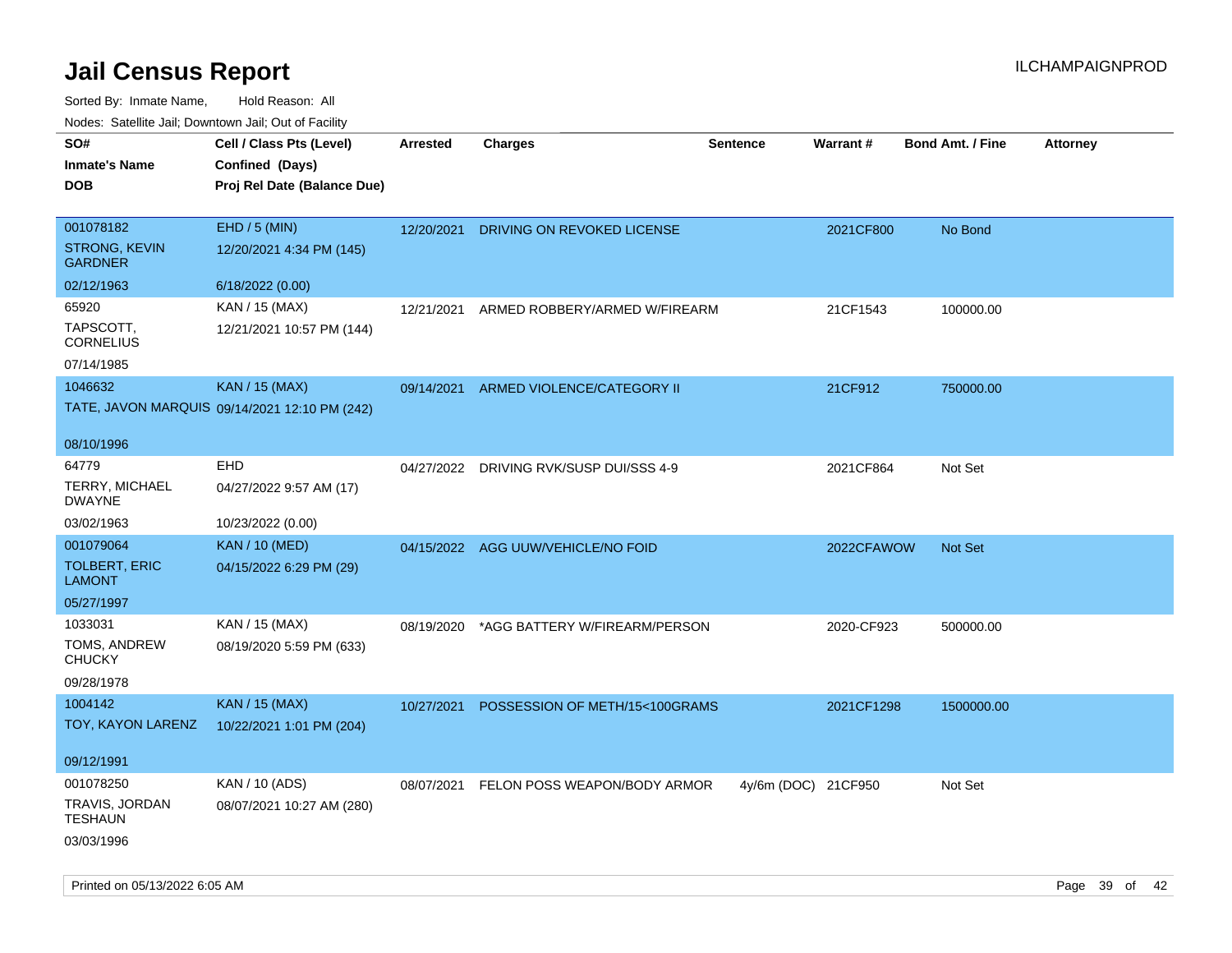| Noucs. Calcillic Jail, Downtown Jail, Out of Facility |                             |            |                                          |                 |            |                         |                 |
|-------------------------------------------------------|-----------------------------|------------|------------------------------------------|-----------------|------------|-------------------------|-----------------|
| SO#                                                   | Cell / Class Pts (Level)    | Arrested   | <b>Charges</b>                           | <b>Sentence</b> | Warrant#   | <b>Bond Amt. / Fine</b> | <b>Attorney</b> |
| <b>Inmate's Name</b>                                  | Confined (Days)             |            |                                          |                 |            |                         |                 |
| <b>DOB</b>                                            | Proj Rel Date (Balance Due) |            |                                          |                 |            |                         |                 |
|                                                       |                             |            |                                          |                 |            |                         |                 |
| 512160                                                | <b>KAN / 15 (MAX)</b>       |            | 03/10/2022 ARMED HABITUAL CRIMINAL       |                 | 22CF296    | Not Set                 |                 |
| <b>TURNER, CHARLES</b><br><b>EDWARD</b>               | 03/10/2022 12:00 PM (65)    |            |                                          |                 |            |                         |                 |
| 09/05/1986                                            |                             |            |                                          |                 |            |                         |                 |
| 1068806                                               | EHD                         |            | 05/04/2022 AGG DUI/NO VALID DL           |                 | 2020CF1474 | Not Set                 |                 |
| VELEZ-MENDEZ,<br><b>JAIME MANUAL</b>                  | 05/04/2022 12:05 PM (10)    |            |                                          |                 |            |                         |                 |
| 09/03/1983                                            | 6/2/2022 (0.00)             |            |                                          |                 |            |                         |                 |
| 001077992                                             | <b>KAN / 15 (MAX)</b>       | 03/31/2022 | ARMED ROBBERY/NO FIREARM                 |                 | 21CF590    | 100000.00               |                 |
| <b>WADE, DONTE</b><br><b>LAMONT</b>                   | 03/31/2022 1:25 PM (44)     |            |                                          |                 |            |                         |                 |
| 09/05/1986                                            |                             |            |                                          |                 |            |                         |                 |
| 001079004                                             | KAN / 15 (MED)              |            | 04/02/2022 FELON POSS/USE WEAPON/FIREARM |                 | 22CF391    | No Bond                 |                 |
| <b>WALLS, MICHAEL</b><br><b>DIANSIO</b>               | 04/02/2022 4:16 AM (42)     |            |                                          |                 |            |                         |                 |
| 06/21/1991                                            |                             |            |                                          |                 |            |                         |                 |
| 961786                                                | <b>KAN / 15 (ADS)</b>       |            | 01/24/2022 ARMED HABITUAL CRIMINAL       |                 | 22CF104    | Not Set                 |                 |
| <b>WARREN, DESIE</b><br><b>ARNEZ</b>                  | 01/24/2022 7:23 AM (110)    |            |                                          |                 |            |                         |                 |
| 04/28/1988                                            |                             |            |                                          |                 |            |                         |                 |
| 1035462                                               | KAN / 15 (MAX)              |            | 03/25/2022 ARMED HABITUAL CRIMINAL       |                 | 22CF186    | 750000.00               |                 |
| <b>WASHINGTON, MARK</b><br><b>ANTHONY</b>             | 03/25/2022 8:47 AM (50)     |            |                                          |                 |            |                         |                 |
| 01/06/1994                                            |                             |            |                                          |                 |            |                         |                 |
| 1062558                                               | <b>KAN / 10 (MED)</b>       | 10/02/2021 | FELON POSS/USE WEAPON/FIREARM            |                 | 21CF1185   | Not Set                 |                 |
| <b>WELLS, JIAMANTE</b><br><b>AMORE</b>                | 10/02/2021 8:29 PM (224)    |            |                                          |                 |            |                         |                 |
| 09/02/1995                                            |                             |            |                                          |                 |            |                         |                 |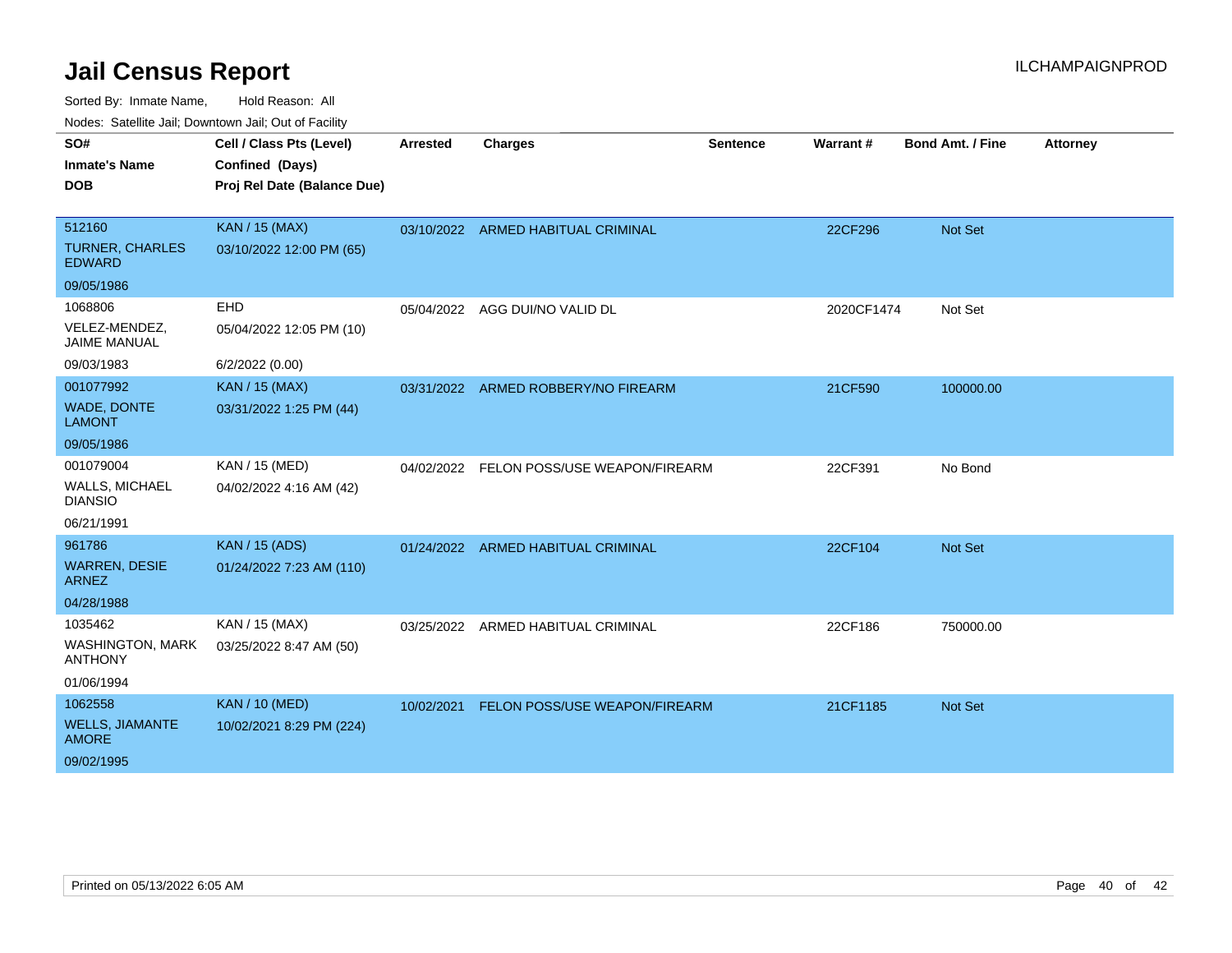| SO#<br><b>Inmate's Name</b><br><b>DOB</b>                       | Cell / Class Pts (Level)<br>Confined (Days)<br>Proj Rel Date (Balance Due) | <b>Arrested</b>                        | <b>Charges</b>                                                                                  | <b>Sentence</b> | Warrant#                                      | <b>Bond Amt. / Fine</b>                | <b>Attorney</b> |
|-----------------------------------------------------------------|----------------------------------------------------------------------------|----------------------------------------|-------------------------------------------------------------------------------------------------|-----------------|-----------------------------------------------|----------------------------------------|-----------------|
|                                                                 |                                                                            |                                        |                                                                                                 |                 |                                               |                                        |                 |
| 1002033<br><b>WEST, ANTONIO</b><br><b>DEONTA</b><br>04/15/1992  | <b>KAN / 15 (MAX)</b><br>09/08/2021 11:01 PM (248)                         | 09/08/2021<br>09/08/2021<br>09/08/2021 | DRIVING ON SUSPENDED LICENSE<br>ARMED ROBBERY/ARMED W/FIREARM<br>AGG UNLAWFUL USE OF WEAPON/VEH |                 | 2019-TR-11944<br>2020-CF-1406<br>2021-CF-AWOW | 5000.00<br>500000.00<br><b>Not Set</b> |                 |
|                                                                 |                                                                            | 09/08/2021<br>09/08/2021               | <b>OBSTRCT JUSTICE/LEAVE STATE</b><br>ARMED VIOLENCE/CATEGORY I                                 |                 | 2021-CF-AWOW<br>2021-CF-AWOW                  | <b>Not Set</b><br><b>Not Set</b>       |                 |
| 1022068<br><b>WILKINS, MICHAEL</b><br>CARL<br>07/10/1992        | KAN / 15 (ADS)<br>10/10/2021 5:07 AM (216)                                 | 10/10/2021                             | FELON POSS/USE WEAPON/FIREARM                                                                   |                 | 21CF1212                                      | Not Set                                |                 |
| 001078709<br><b>WILLIAMS, DAVID LEE</b>                         | <b>KAN / 15 (MAX)</b><br>12/22/2021 11:00 AM (143)                         | 12/22/2021                             | ARMED VIOLENCE/CATEGORY I                                                                       |                 | 21CF1586                                      | Not Set                                |                 |
| 12/18/1989                                                      |                                                                            |                                        |                                                                                                 |                 |                                               |                                        |                 |
| 1049234<br>WILLIAMS, KHAMRON<br><b>MARCELL</b><br>08/15/1995    | KAN / 10 (MED)<br>01/22/2022 9:30 AM (112)                                 | 01/22/2022                             | AGGRAVATED DOMESTIC BATTERY                                                                     |                 | 22CF94                                        | Not Set                                |                 |
| 64846                                                           | <b>EHD</b>                                                                 |                                        | 05/04/2022 DRIVING RVK/SUSP DUI/SSS 3RD                                                         |                 | 2021CF572                                     | Not Set                                |                 |
| <b>WILLIAMS,</b><br><b>MUHAMMAD TIRRELL</b>                     | 05/04/2022 10:46 AM (10)                                                   |                                        |                                                                                                 |                 |                                               |                                        |                 |
| 11/05/1982                                                      | 6/1/2022 (0.00)                                                            |                                        |                                                                                                 |                 |                                               |                                        |                 |
| 1037579<br><b>WILLIAMS, STEVEN</b><br>PATRICK, Second           | KAN / 10 (MED)<br>08/17/2021 8:16 PM (270)                                 | 08/17/2021                             | FELON POSS/USE WEAPON/FIREARM                                                                   |                 | 2019CF73                                      | No Bond                                |                 |
| 11/25/1994                                                      |                                                                            |                                        |                                                                                                 |                 |                                               |                                        |                 |
| 1020914<br><b>WILSON, BRANDON</b><br><b>LARON</b><br>07/05/1994 | <b>KAN / 10 (MED)</b><br>03/06/2022 11:46 AM (69)                          | 03/06/2022                             | <b>FELON POSS/USE WEAPON/FIREARM</b>                                                            |                 | 21CF1337                                      | 250000.00                              |                 |